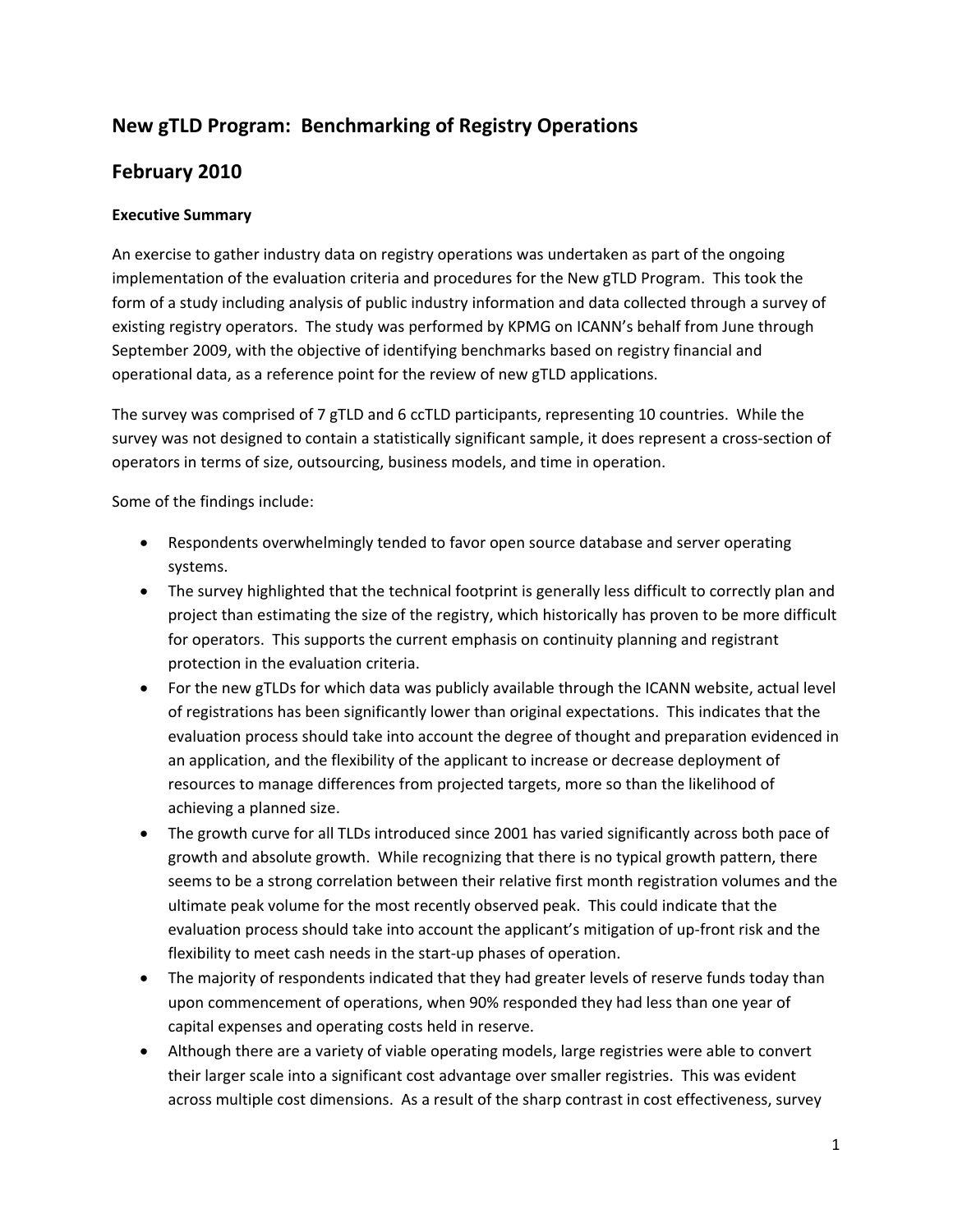respondents appeared to cluster around two distinct operating models: large registries that tended to run their operations in‐house, and small registries that outsourced significant portions of their operations. Many of the benchmarked data points collected showed significant contrast along these two operating models.

This study will be provided as a reference for the independent technical and financial evaluators as part of the onboarding process. The benchmark data is to be used as a common reference point rather than a scoring metric. For example, an application that deviated widely from the industry norm could indicate the need for additional inquiry to determine the soundness of the applicant's proposed approach; it would not necessarily result in failure of the application.

As an additional benefit, the information contained in this study is likely to be helpful to potential applicants in noting common trends and issues.

#### **Background and Objectives**

A key goal for the evaluation process is to establish criteria that are as objective and measurable as possible, in line with the GNSO's policy advice ("There must be a clear and pre‐published application process using objective and measurable criteria."). In developing a robust evaluation process, ICANN continues to work through the challenge of creating criteria that are measurable, meaningful (i.e., indicative of the applicant's capabilities and not easily manipulated), and also flexible enough to facilitate a diverse applicant pool.

Particularly in the financial area, the criteria have required heavy reliance on the judgment of a "person with registry experience," tending to create a more subjective evaluation process offering less predictability for applicants and for the community in general.

This study was undertaken to contribute to the ongoing development of criteria and procedures for the evaluation process. The primary objective of the exercise was to identify benchmarks based on registry financial and operational data, as a common reference point relevant to the review of new gTLD applications.

#### **Methodology**

The study took place from June to September of 2009 and consisted of the following activities:

- Review of the existing Evaluation Criteria as included in the draft Applicant Guidebook, and identification of financial and operational metrics to be benchmarked through the survey. This included demographic, financial, technical, and operational data.
- Design of a questionnaire to address the metrics identified.
- Contact with a sample of existing gTLD and ccTLD operators to seek their input to development of the questionnaire and incorporation of this feedback.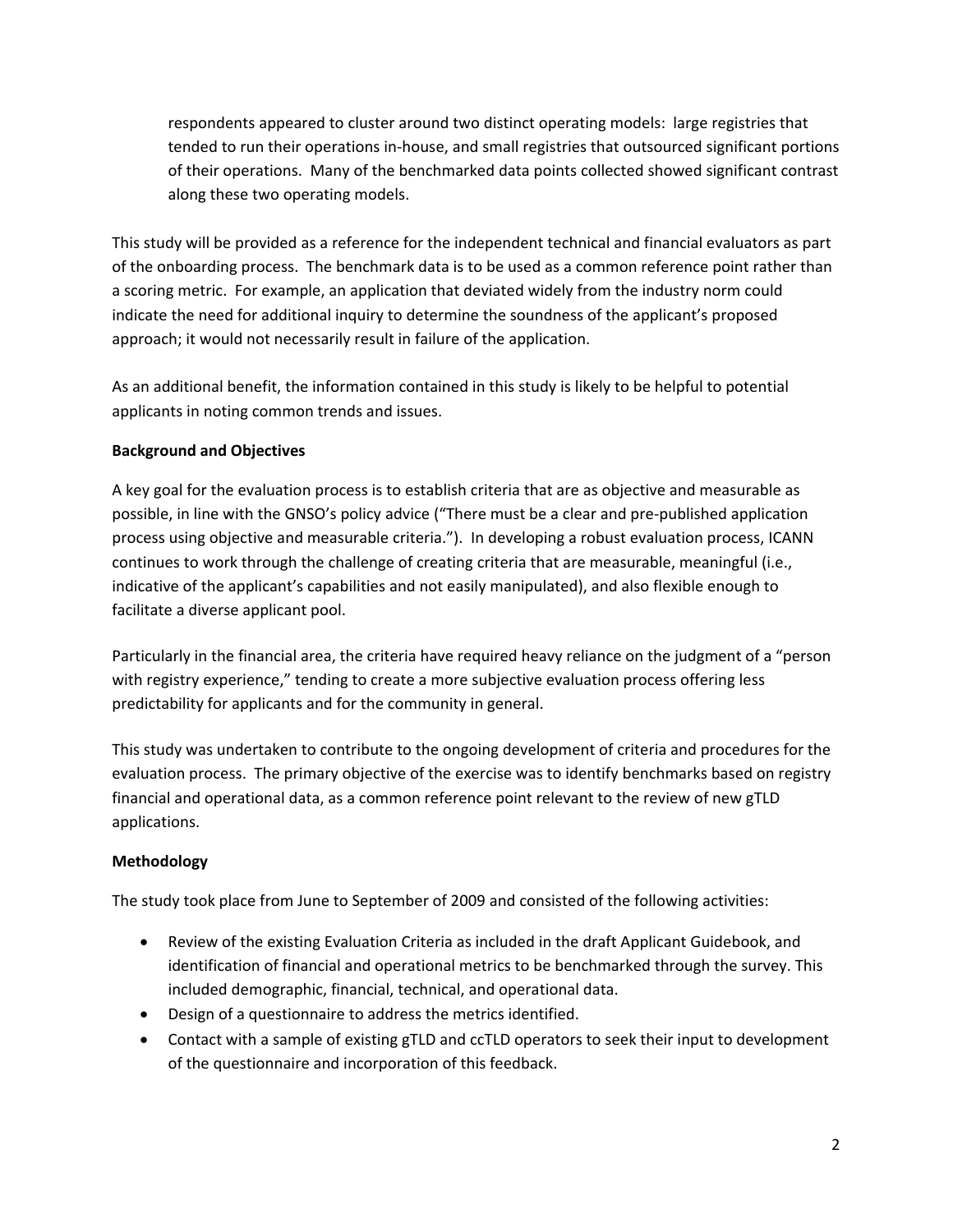- Execution of the survey among the existing gTLD and ccTLD registries willing to participate, and following up as appropriate.
- Analysis of previous gTLD applications and other publicly available data on registry operations.
- Summary and presentation of the findings. Areas covered in the report are:
	- o Survey demographics
	- o Registry growth
	- o Staffing models and costs
	- o Outsourcing models and operating costs
	- o Technical and network architecture
	- o Reserves
	- o Capital expenditures
	- o Continuity planning

Participation in the study was voluntary. All gTLD registry operators were approached regarding participation in the study, of which 7 participated. A random sample of 20 ccTLD registry operators was also approached regarding participation, of which 6 participated. A total of 13 registry operators provided data for the study.

The study was conducted entirely by KPMG as a third party on behalf of ICANN. KPMG presented data only on an aggregated basis, and individual registry data was not accessible by other participants, ICANN staff, or ICANN Board directors.

#### **Demographics and sample size**

It should be noted that the group of participants in this study represents a very small sample size (38% of all gTLDs, 3% of all ccTLDs, and approximately 5% of all TLDs). The gTLD space is unique in that the total population of 16 gTLDs is quite small overall. ccTLD registry data was incorporated to round out the sample and create a broader context for registry operations. The sample represents a cross‐section of operators in terms of size, outsourcing, business models, and time in operation.

However, the study was not designed as a formal exercise founded on statistical reliability tests, and caution is due when extrapolating or drawing conclusions based on the data reported here.

#### **Applicability**

This study will be provided as a reference for the independent technical and financial evaluators as part of the onboarding process. The benchmark data is to be used as a common reference point rather than a scoring metric. There are no adjustments to scoring being made on the basis of this data.

One of the goals of the New gTLD Program is to encourage innovation and diversity in the gTLD space. Thus, there is no presumption that an application that does not conform to the "typical" model in a particular area would be rejected on that basis. Rather, this divergence would highlight a need for deeper inquiry into the rationale and circumstances specific to that application. The key task for ICANN is to ensure the approach proposed in the application does not harm the security or stability of the DNS,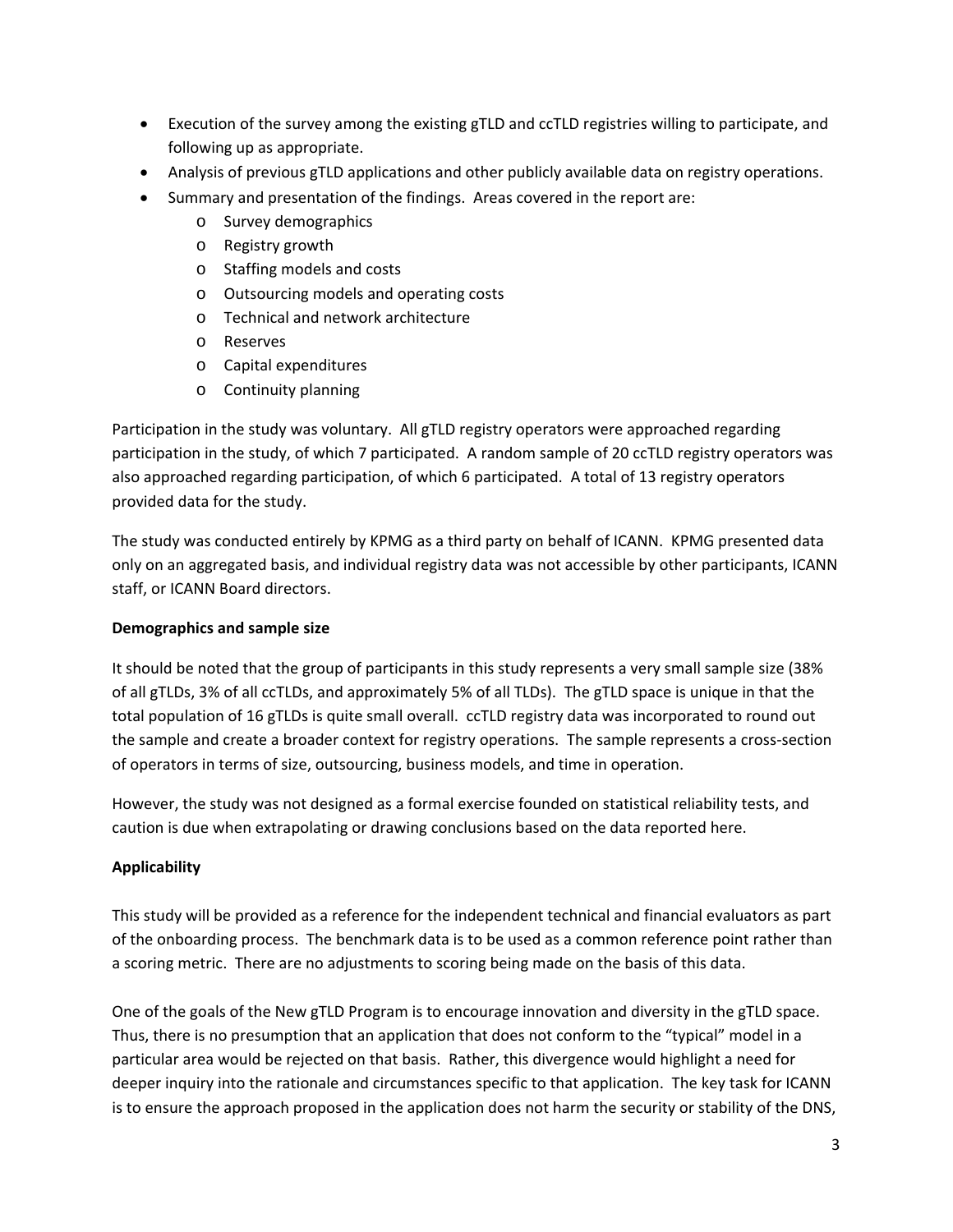and that the applicant demonstrates technical, operational, and financial capacity to operate the TLD. See ICANN's discussion of principles for evaluation criteria at http://icann.org/en/topics/new‐ gtlds/draft‐evaluation‐criteria‐clean‐04oct09‐en.pdf.

As an additional benefit, the information contained in this study is likely to be helpful to potential applicants in noting common trends and issues.

#### **Participants**

 $CZ$  .

Participants were offered the option of maintaining their confidentiality or including their name and company description in the report. The following participants have chosen to disclose their involvement:

- **Canadian Internet Registration Authority (CIRA) / Autorité canadienne pour les enregistrements Internet (ACEI)**
- **CZ.NIC, z.s.p.o**

CZ.NIC, interest association of legal entities, was founded by leading providers of Internet services in 1998. The association currently has 66 members. The key **nic** REGISTRY activities of the association include operation of the domain name registry for the .CZ domain and the 0.2.4.e164.arpa (ENUM) domain, operation of the CZ top‐level domain and public education in the area of domain names. The association is now intensively working on development of the ENUM system, extension and improvements of the domain administration system and support of new technologies and projects beneficial to the Internet infrastructure in the Czech Republic. CZ.NIC is a member of the EURid association, managing the European domain – EU, and other similarly oriented organizations (CENTR, ccNSO etc.).

• **Fundació puntCAT**

Fundació puntCAT is a non for profit that has as foundational aim the development and promotion of information society in Catalan. It is the entity that promoted the bid for a top level domain for Catalan language and culture, and manages the Registry for that domain. .cat is the first and only domain for a language, and currently there are over 40.000 .cat domain names.

- **Internet NZ**
- **Internet Users Society – Niue**
- **Neustar**



Neustar, Inc. (NYSE: NSR) provides market‐leading and innovative services that enable trusted communication across networks, applications, and enterprises around the world. Neustar Domain Name Registry Services operates the global registry for .BIZ and .US; in addition, it provides back‐end registry services for .CO, .TEL and .TRAVEL,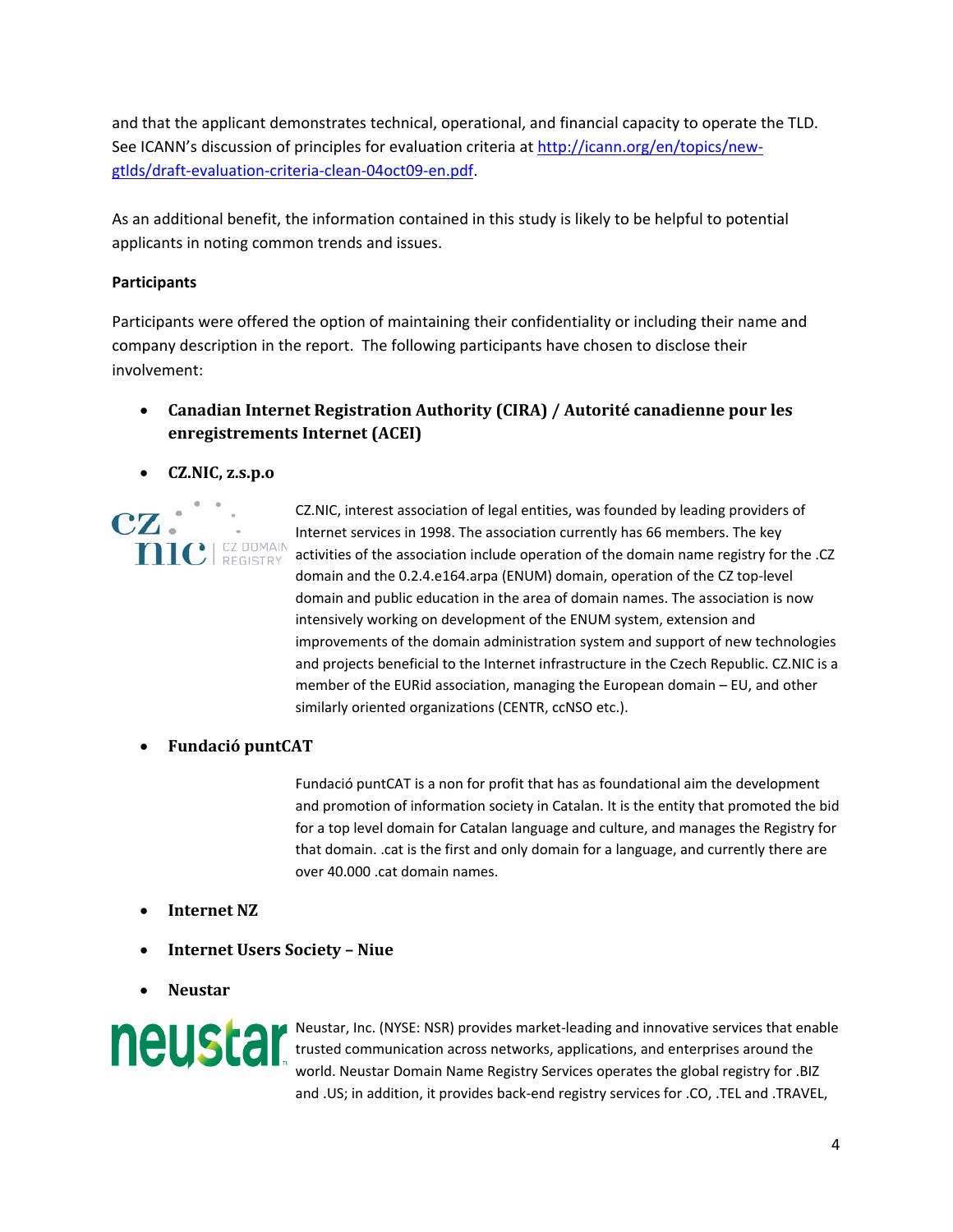gateway services to country code top level domains, internationalized domain names (IDNs), and full registry services to new top level domains. Neustar's registry is connected to more than 250 domain name registrars worldwide. For more information, visit www.neustar.biz and www.neustarregistry.biz.

#### • **Public Interest Registry**

 As one of the original domains, .ORG has been shaped by the global community as the place to express ideas, knowledge, and cause on the Internet. Whether individual with an idea to share, a small club organizing and motivating your members, or a large company conducting educational and marketing campaigns ‐ the .ORG domain name communicates trust, credibility, and community interest.

Since January of 2003, the Public Interest Registry assumed responsibility for operating .ORG and maintaining the authoritative database of all .ORG domain names.

• **SIDN**



#### **SIDN. More than the company behind .nl**

As the registry for .nl, the Netherlands' top level domain, SIDN is responsible for the registration and performance of more than 3.7 million .nl domain names and thus for the traceability of millions of websites and mailboxes. With a highly trained team of more than fifty people and global cutting‐edge technology, we play a vital role in the Netherlands' e‐business community. We are also closely involved in the development of influential new technologies, such as ENUM, which brings together the worlds of telephony and the internet.

ICANN gratefully acknowledges all study participants for their contributions to this report.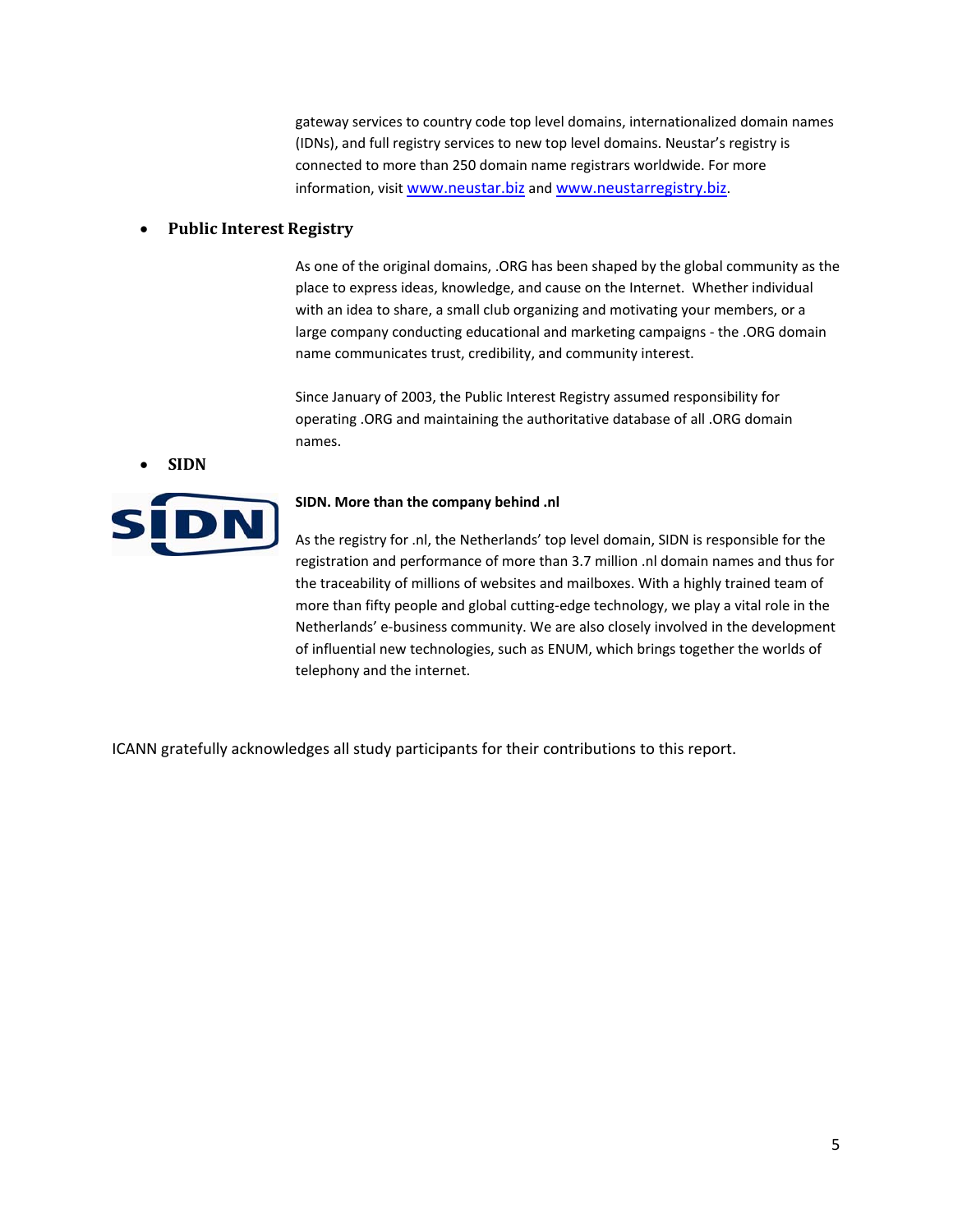## Benchmarking of Registry Operations



February 2010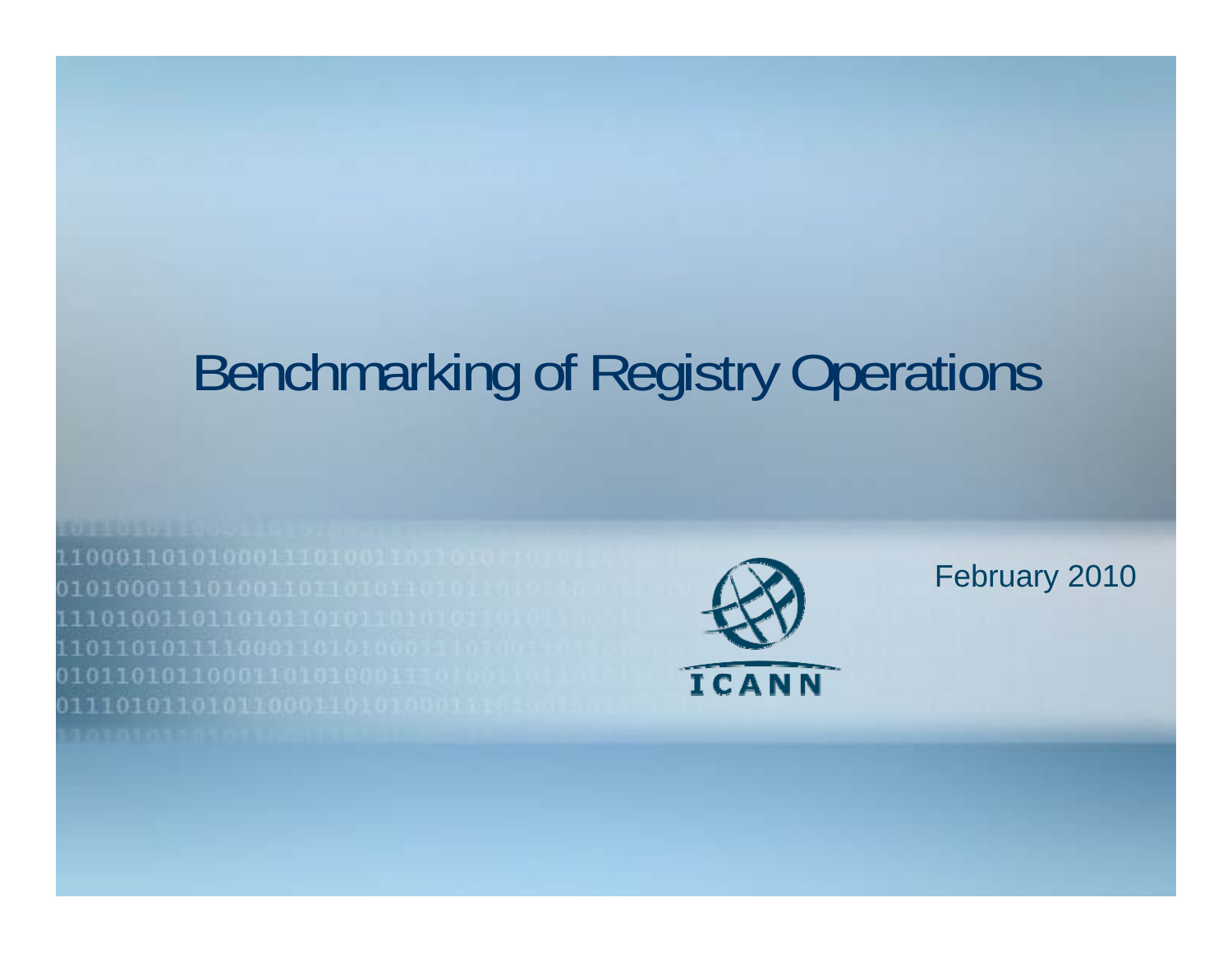### **Contents**



- Registry Population
- Survey Demographics
- Registry Growth
- Staffing Models and Costs
- Operating Costs
- Technical and Network Architecture
- Reserves
- Capital Expenditure
- Continuity Planning
- Other $\blacksquare$  . The contract of the contract of the contract of the contract of the contract of the contract of the contract of the contract of the contract of the contract of the contract of the contract of the contract of the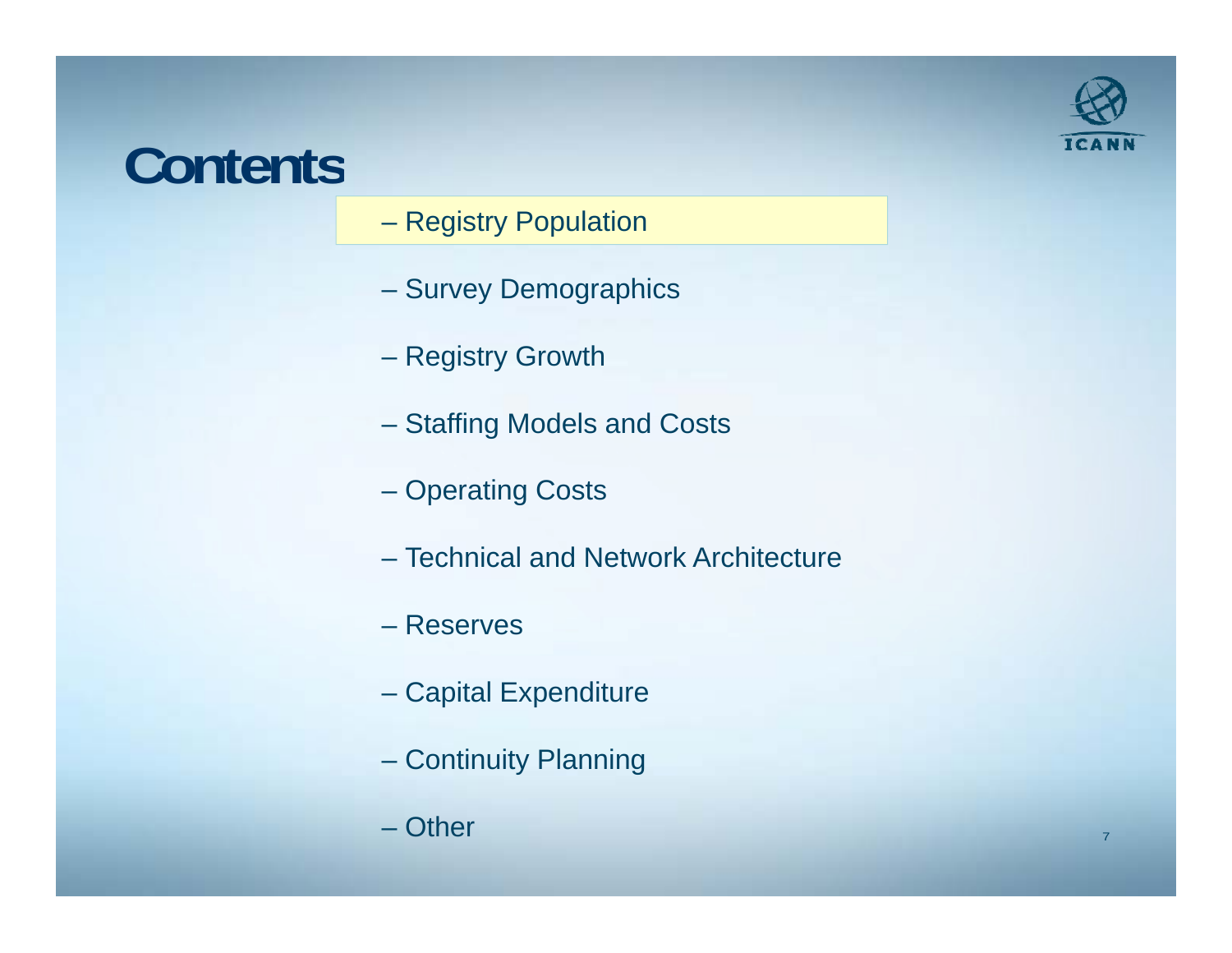

### **gTLD registry size and population**

#### **Median and average size of gTLDs in the market, in number of registrations % of total registrations covered by gTLD registries in order of size ranking**



*Note: .net and .com's number of registrations are off scale for illustration purposes Source: ICANN website*

0.25m registrations 100%80%of registrations Eight registries are larger 60%% of registraand eight are smaller 40% $\aleph$ 20%0%1 2 3 4 5 6 7 8 9 10 11 12 13 14 15 16Number of gTLDs

*Source: ICANN website*

For purposes of the survey, "large" registries are defined as those that fall above the median, and "small" registries as those that fall below the median.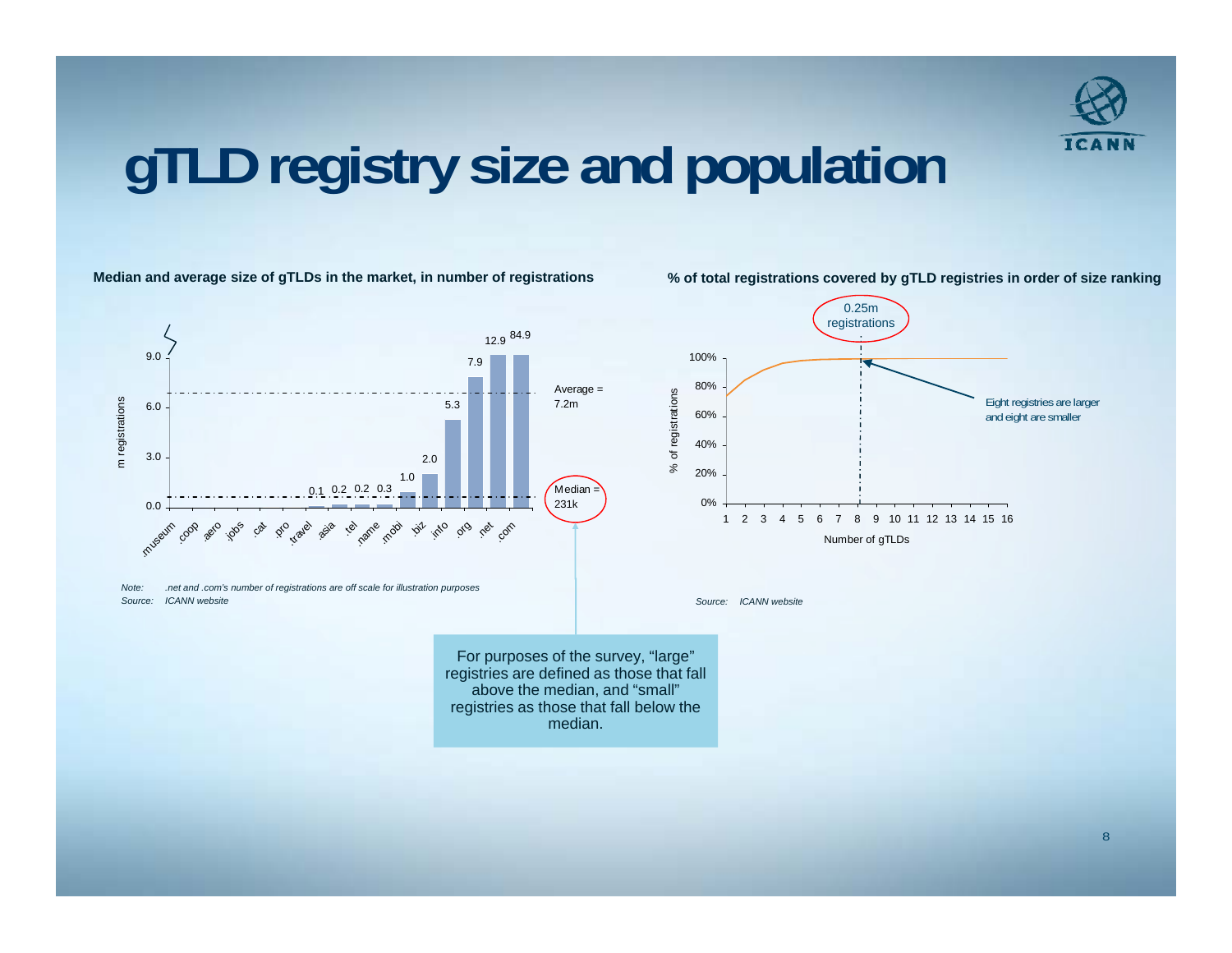### **Contents**

- Registry Population
- Survey Demographics
- Registry Growth
- Staffing Models and Costs
- Operating Costs
- Technical and Network Architecture
- Reserves
- Capital Expenditure
- Continuity Planning
- Other

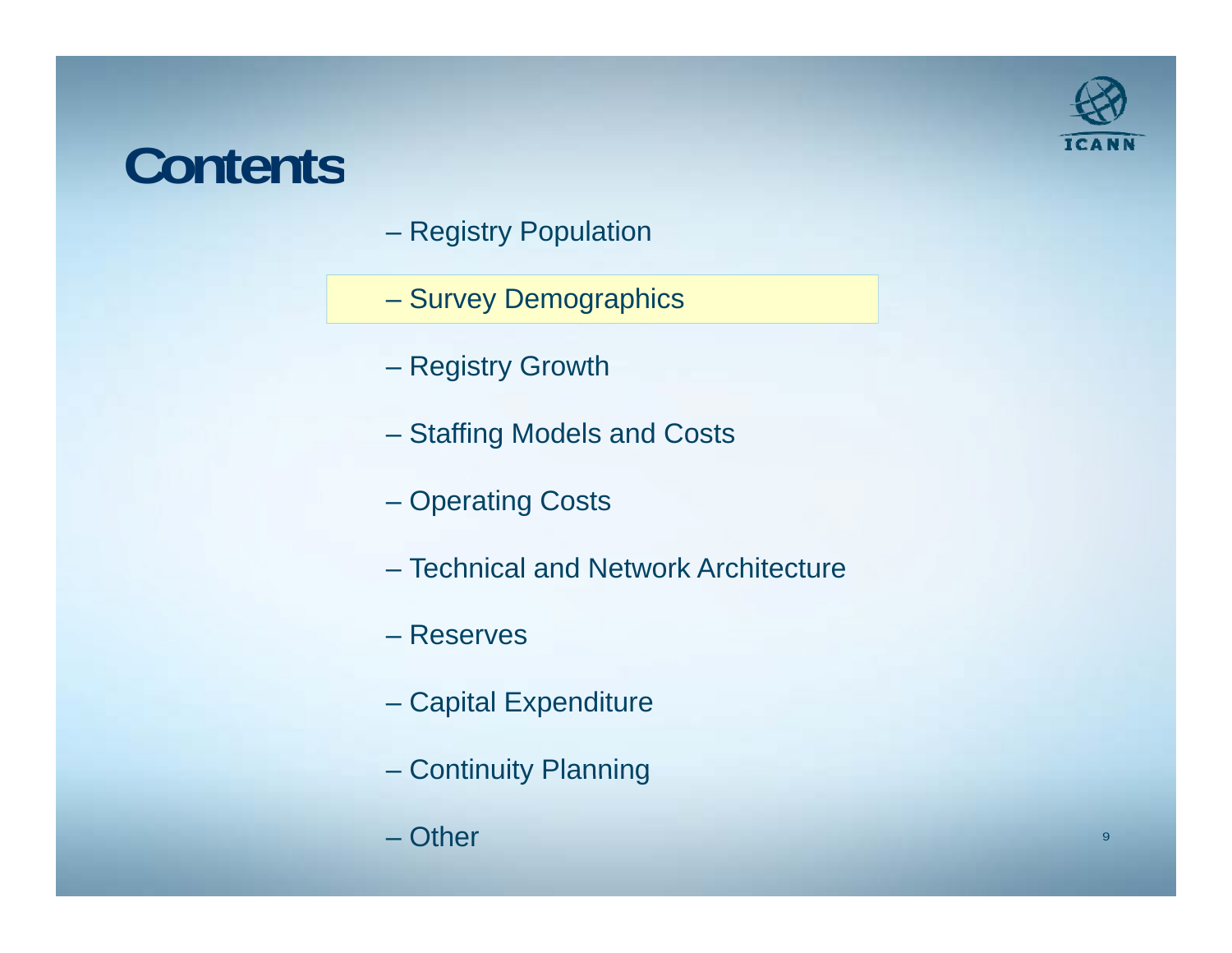

### **Survey Demographics**

#### **R it t f S R d t Recruitment of Survey Respon dents**





*Source: Survey respondents*

### **DATA COLLECTION PROCESS**

#### **June 2009**

• 14 gTLD and 20 randomly selected ccTLD operators were contacted with respect to their willingness to participate

#### **July 2009**

- Initial draft of surveys were designed
- Surveys distributed to participants for them to comment on the questionnaire

#### **A t 2009 August**

- Feedback on survey design was collected from participants and incorporated
- Surveys sent out for completion

#### **September 2009**

• Survey responses collected from participants Data analyzed, interpreted and followed-up where necessary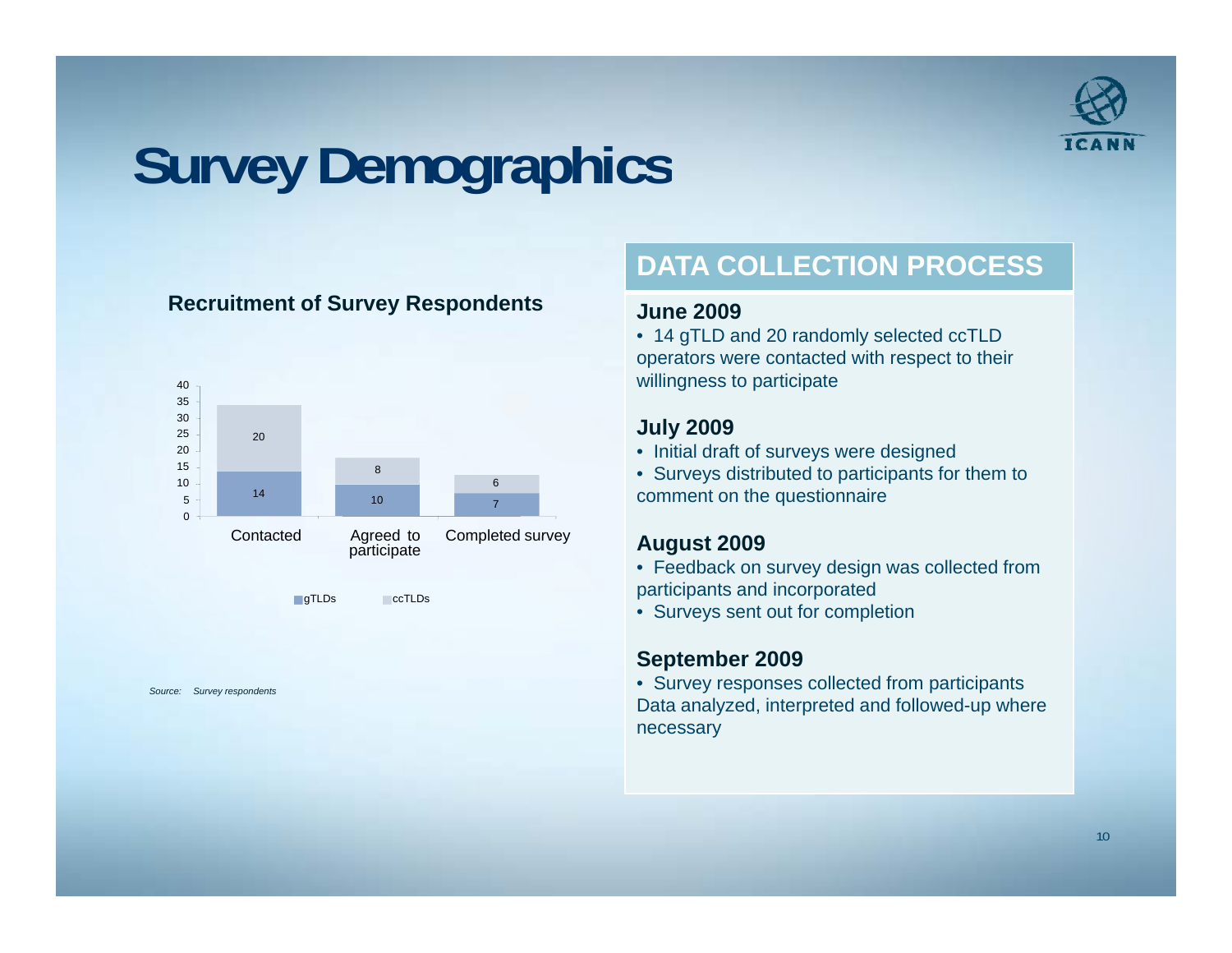

### **Survey Demographics (2)**

**Organizational type which best describes the entity, as percentage of respondents**





**First year of registry operations, as percentage of respondents**

#### **Type of entity in terms of registry operations, as percentage of respondents**

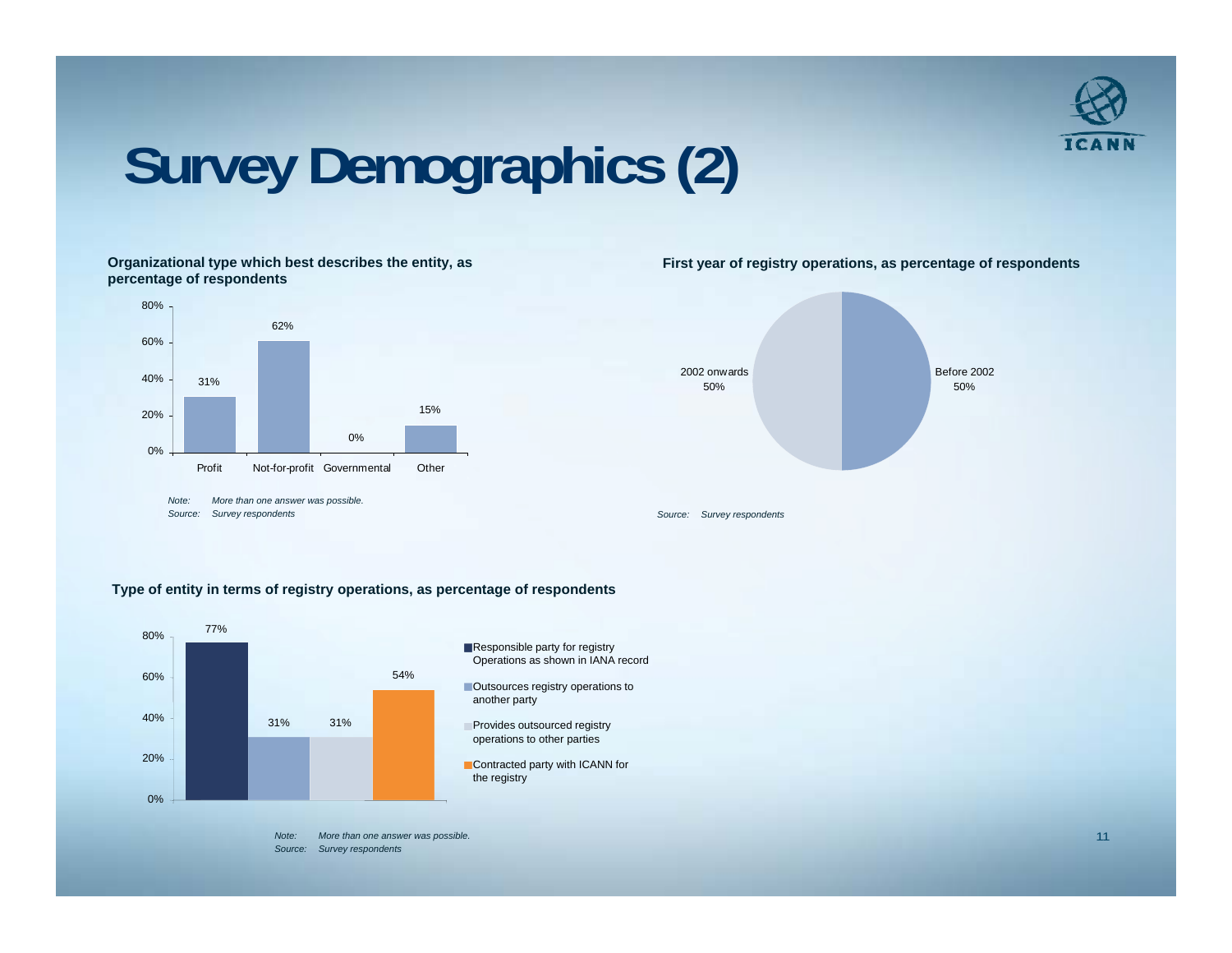

## **Survey Demographics (3)**

#### **Avera ge size of re g y, g istry, in number of re gistrations**

**Avera g g y, g y g y e size of re gistry, se gmented b y size of re gistr**





*Source: Survey respondents Source: Survey respondents*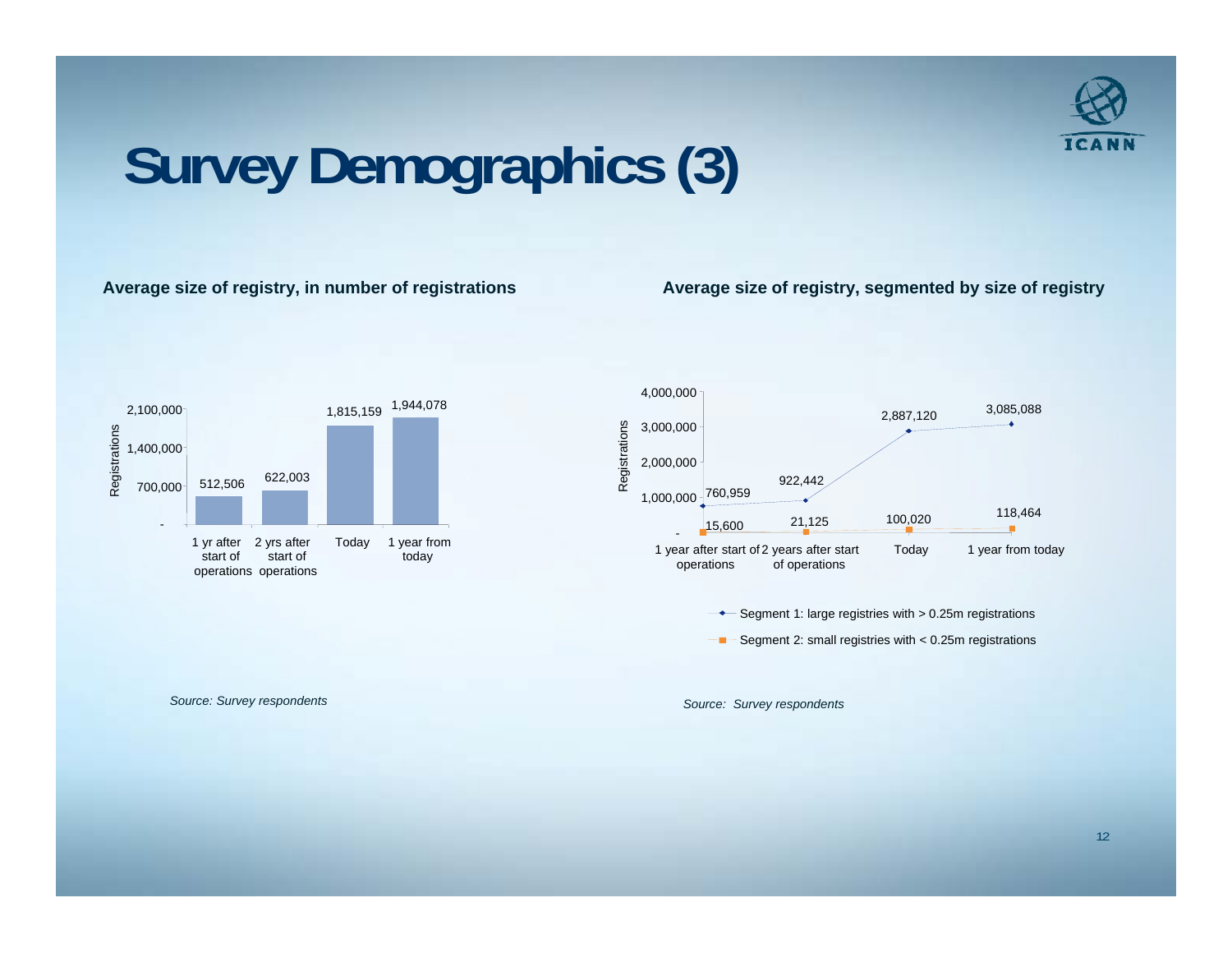

## **Survey g p () Demographics (4)**

**Percentage of respondents that outsourced the following activities, segmented by size of registry** 



- $\overline{\phantom{a}}$ Network and Infrastructure Operations (including NOC)
	- Systems Design & Development
	- Registry Administration
- Customer Support
- Compliance (including technical and contractual compliance)
- 
- **Other**

п

- Finance
- Human Resources

*Note: More than one answer was possible. Source: Survey respondents*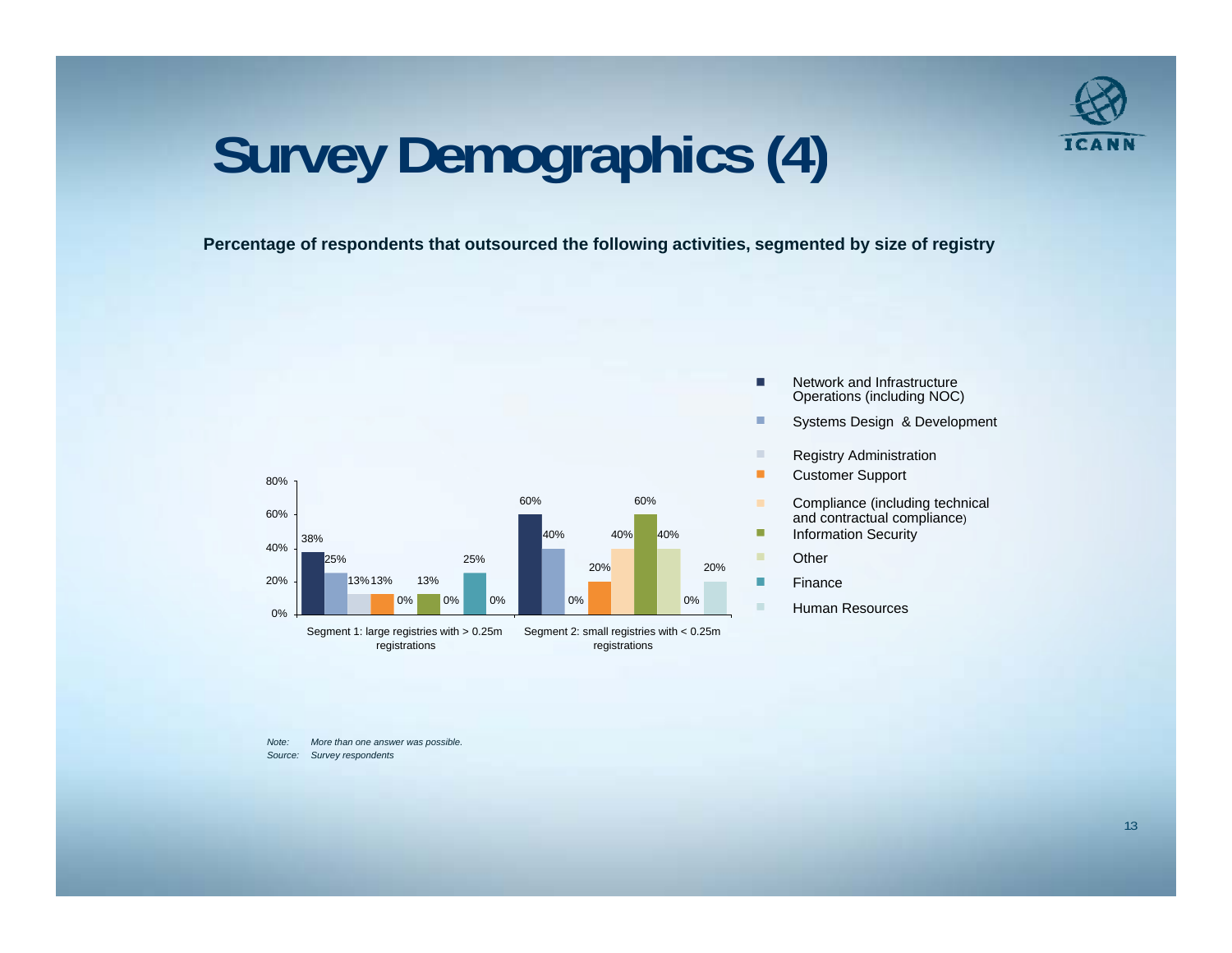

## **Survey Demographics (5)**

**Respondent population by size and level of outsourcing**



*Note: Respondents were categorized as "outsourced" if they indicated that they outsourced outsourced one or more of network and infrastructure, systems design and development, and/or registry administration.*

*Source: Survey respondents*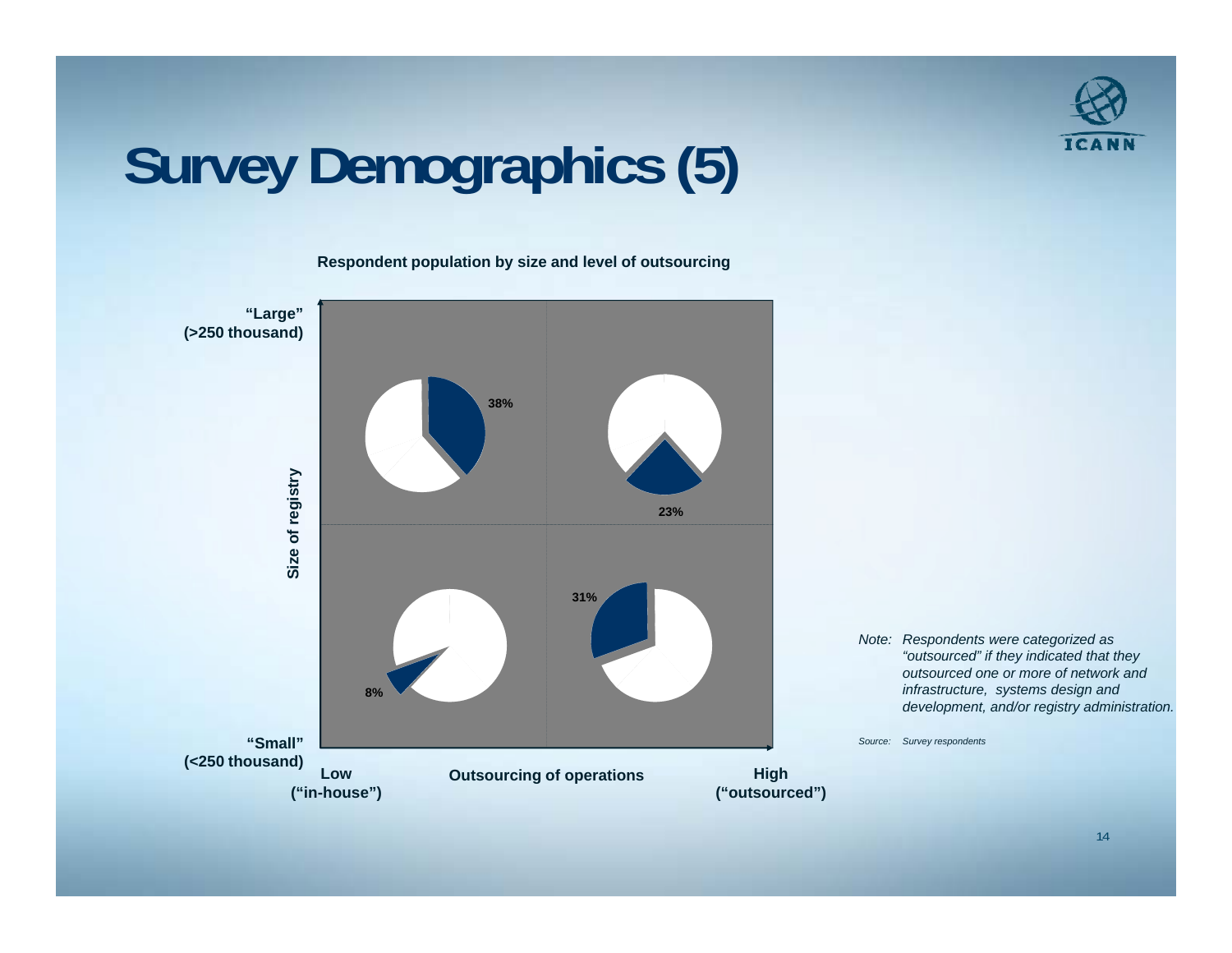### **Contents**

- Registry Population
- Survey Demographics
- Registry Growth
	- Examining the historical growth profiles of newly introduced gTLDs
- Staffing Models and Costs
- Operating Costs
- Technical and Network Architecture
- Reserves
- Capital Expenditure
- Continuity Planning
- Other

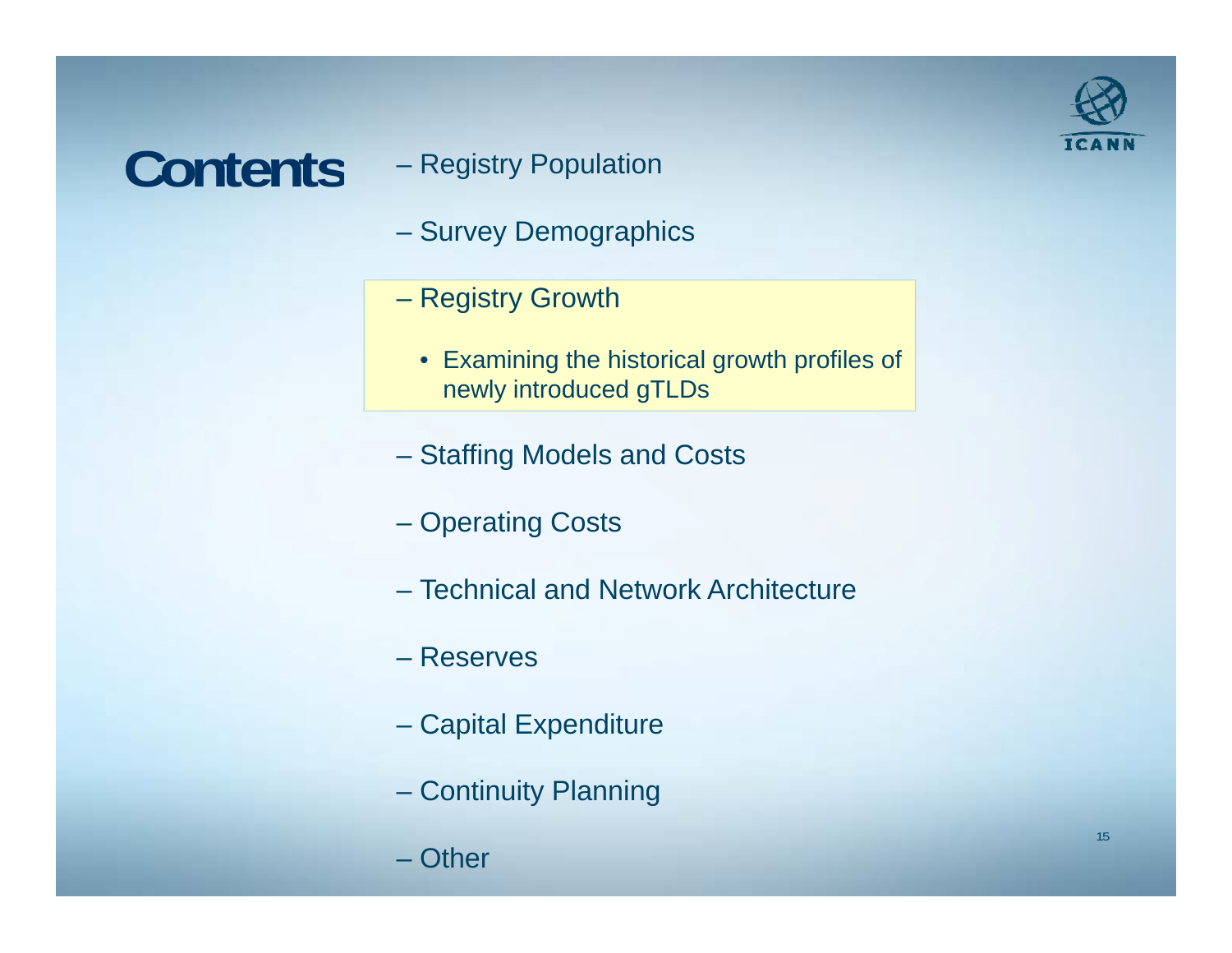

### **New gTLD Registry Growth**



**Volume of registrations: .mobi, .biz, .info Volume of registrations: .travel, .tel, .asia, .name**



**Volume of registrations: .jobs, .cat, .pro Volume of registrations: .museum, .coop, .aero** 





 *Note: Only includes gTLDs that commenced operations from 2001. Source: ICANN website***ICANN** website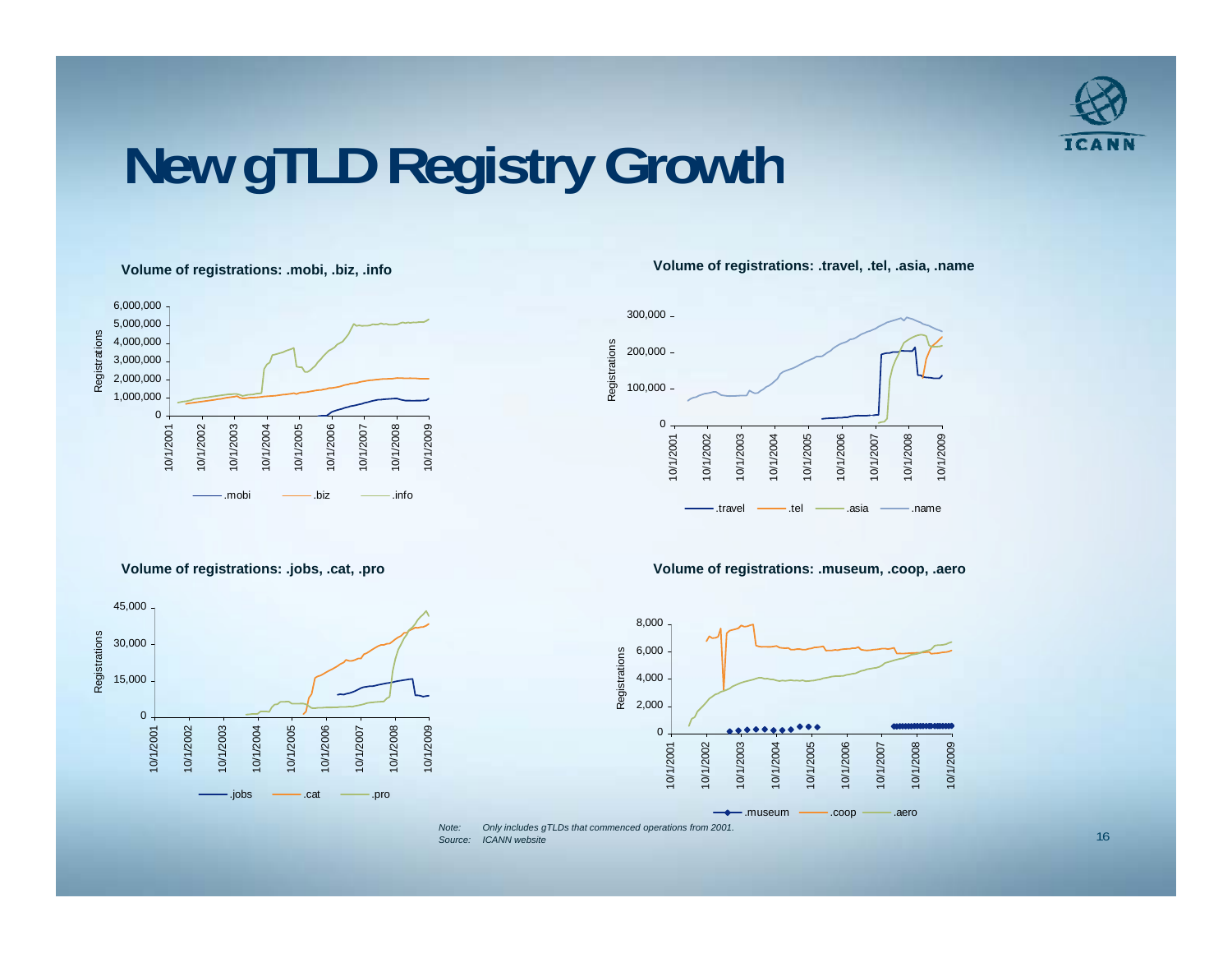

### **Registry Growth (2)**

**Average volume of registrations for new gTLDs (introduced since 2001, over the first 36 months) relative to their most recently observed peak registration level**



*Note: Includes only new gTLDs introduced since 2001 that have been operational for longer than 36 months. Source: ICANN website*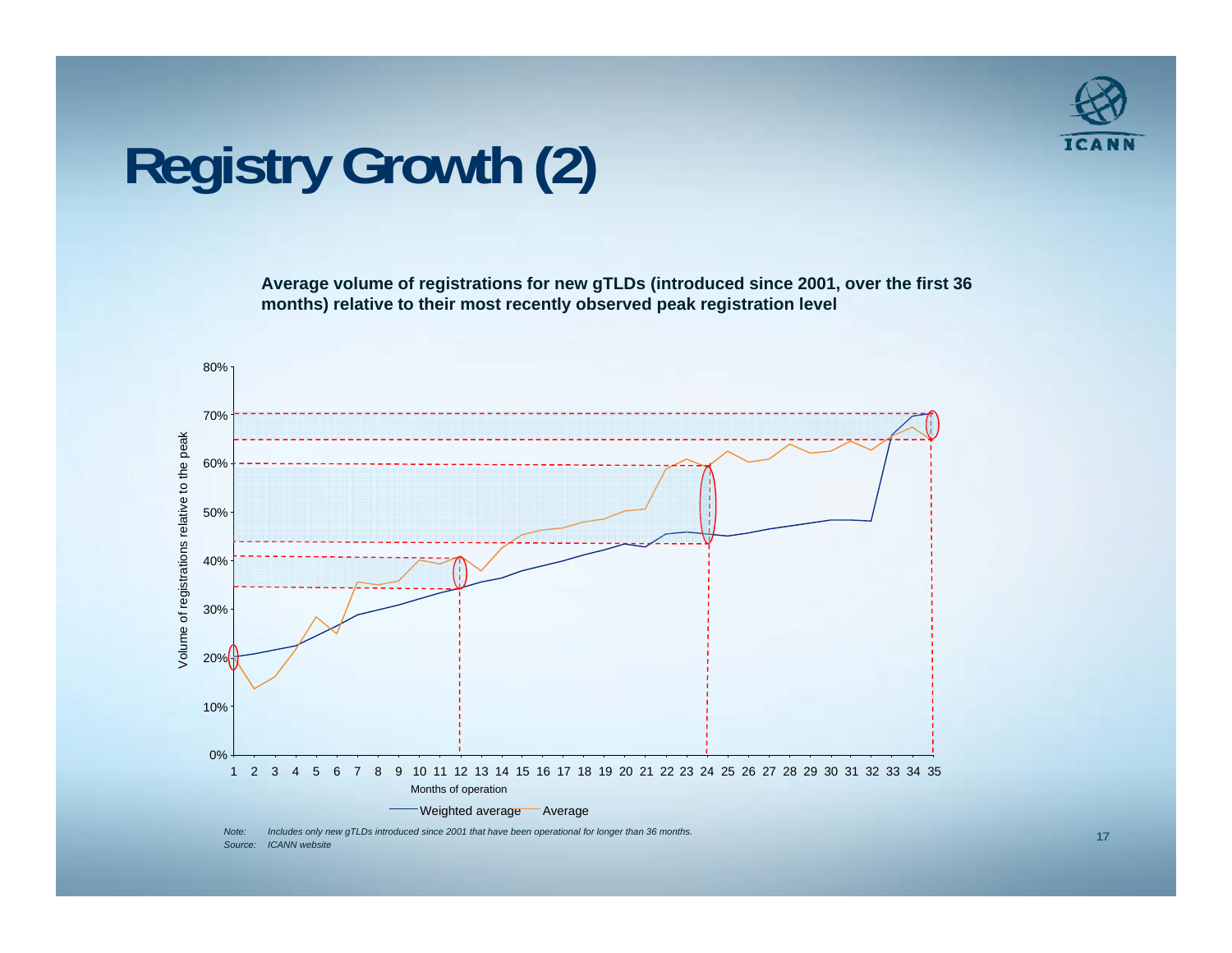

## **Registry Growth (3)**

**Correlation between first month and most recently observed peak registrations for gTLDs operating for more than 36 months that d ti ft M 2001 commence d operation after May** 

|                             | .aerc | .biz      | .cat   | .coop | .infc     | .iobs  | .mobi   | museum | .name   | .prc   | .travel |
|-----------------------------|-------|-----------|--------|-------|-----------|--------|---------|--------|---------|--------|---------|
| Month                       | 545   | 669,905   | 220    | 5.712 | 736,863   | 4.883  | .585    | 145    | 67.609  | .072   | 17,932  |
| Most recently observed peak | 6.707 | 2.086.460 | 38.410 | 7.992 | 5.311.015 | 15.741 | 964.115 | 554    | 296.428 | 43.719 | 214.719 |

#### $R^2 = 0.8$

*Source: Registry data via ICANN website*

**Volume of month 1 registrations relative to most recently observed peak**



.aero ■.biz ∴cat ■.coop ∴info ■.jobs .mobi ■.museum ∴name .pro .travel

*Source: ICANN website*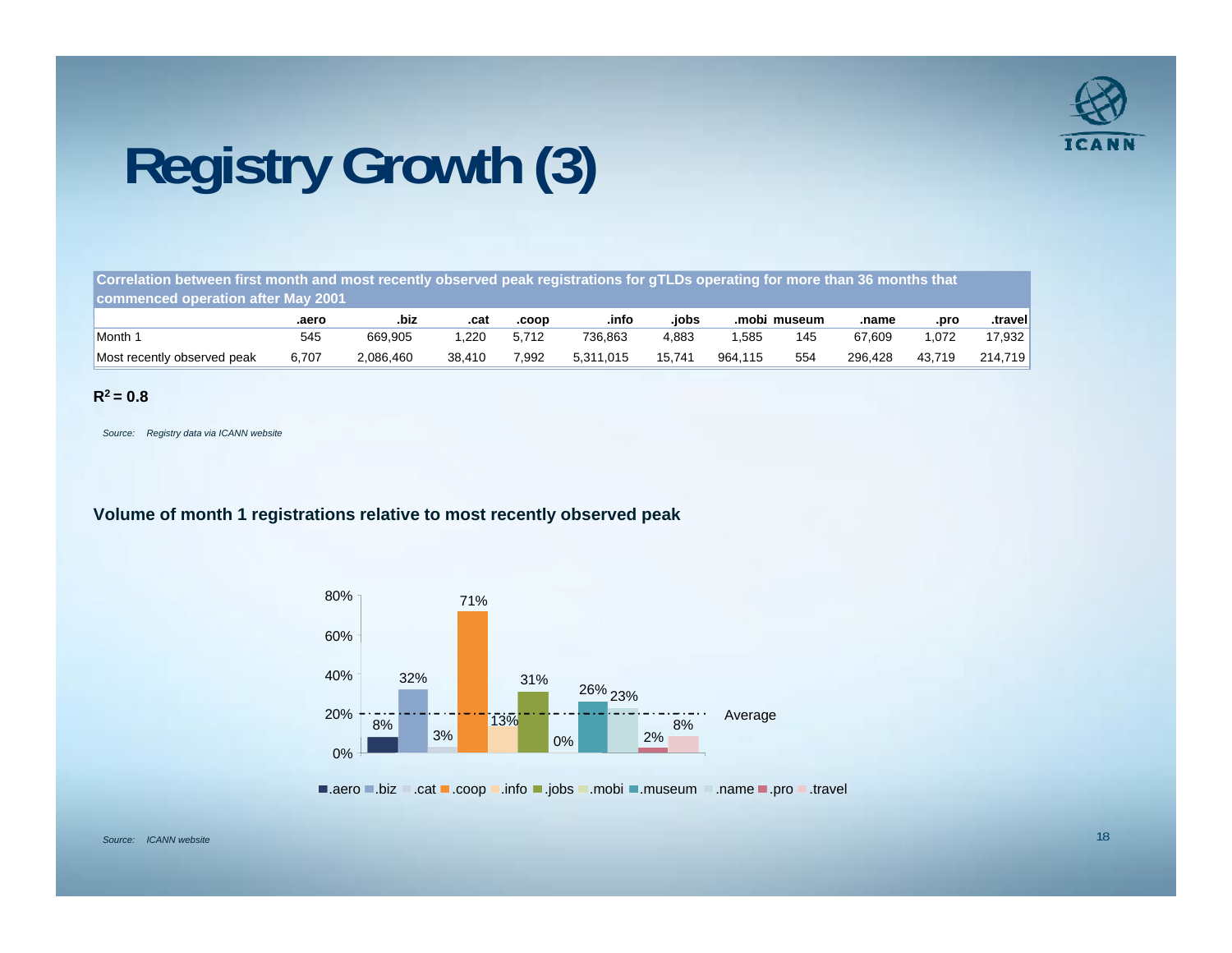

### **Registry Growth (4) Actual volumes vs. projected volumes – per publicly available data**

Registration volumes of new gTLDs introduced since 2001 relative to their projections (as stated in their **applications, where publicly available)**



- *Note: As per source below, only includes 7 gTLDs where the projected volume of registrations was publicly available*
- *Source: ICANN website publicly available original gTLD applications website, applications, evaluator reports, Q&A notes.*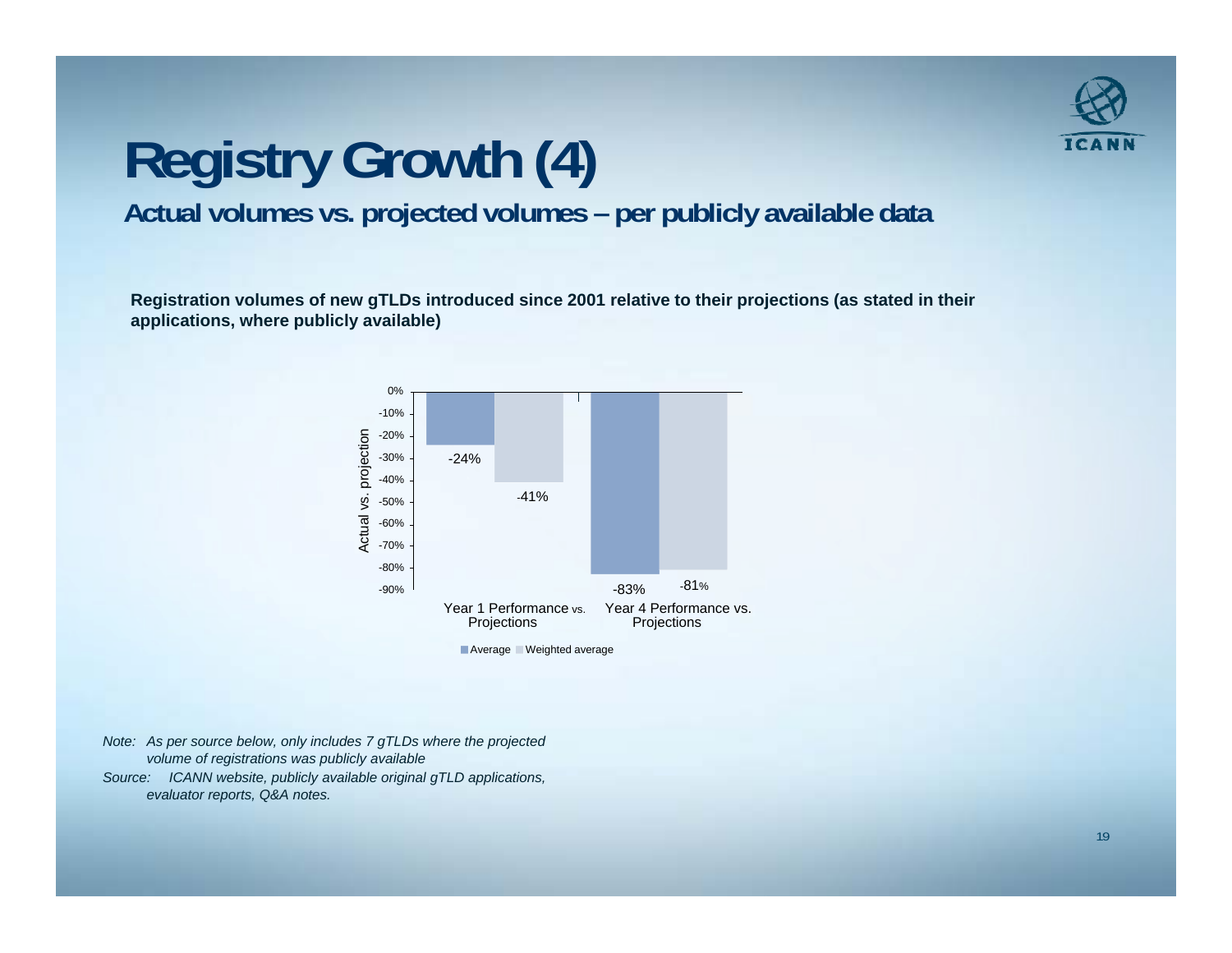

# **Registry Growth (5)**

**Actual volumes vs. projected volumes – per survey respondents**

**Performance against initial registry size and growth assumptions, as percentage of respondents**



**Performance against initial registry size and growth assumptions, segmented by type of TLD**



*Source: Survey respondents*

*Source: Survey respondents*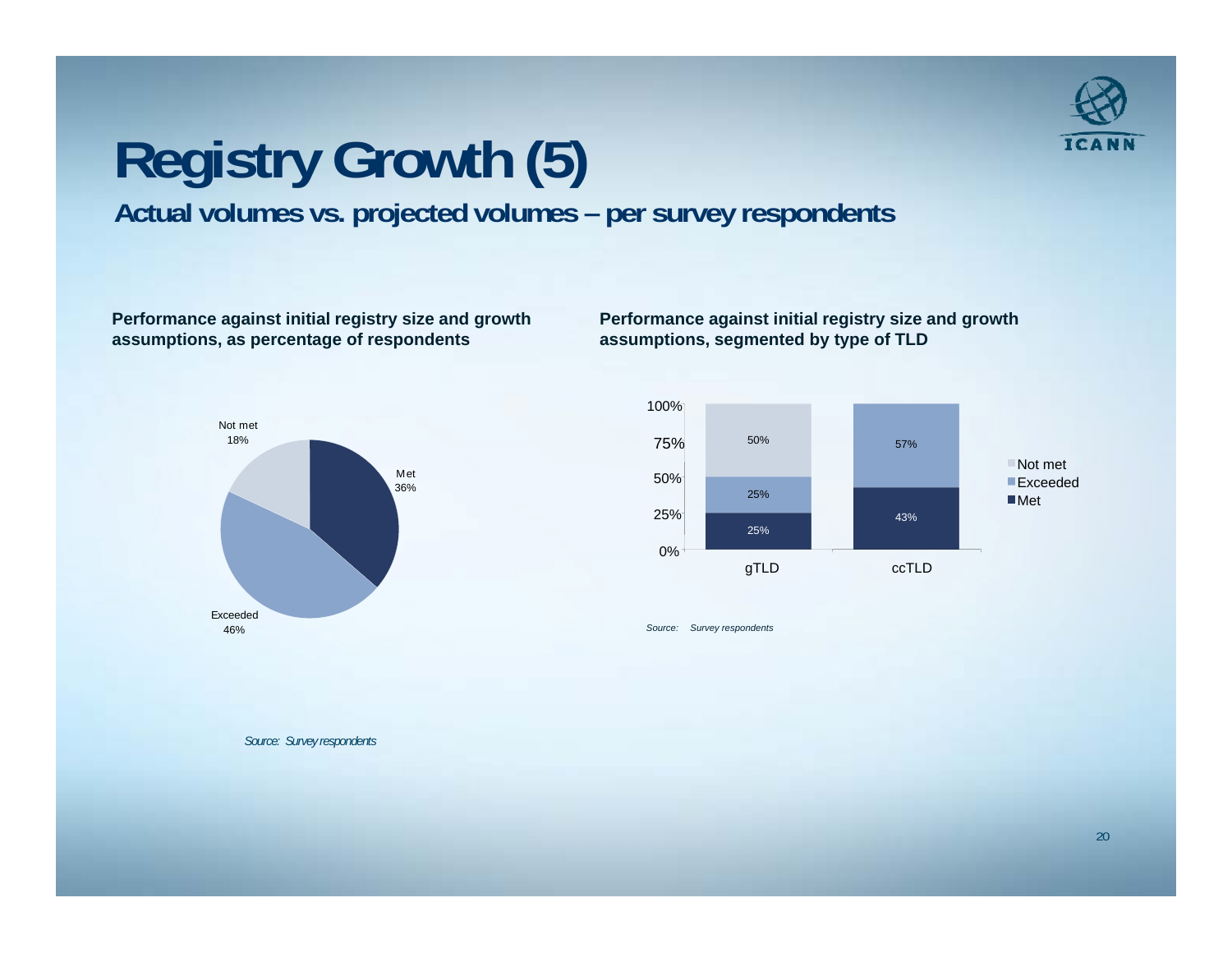### **Contents**

- Registry Population
- Survey Demographics
- Registry Growth
- Staffing Models and Costs
	- $\bullet$  An examination of typical headcount and staffing arrangements across survey participants
- Operating Costs
- Technical and Network Architecture
- Reserves
- Capital Expenditure
- Continuity Planning
- Other

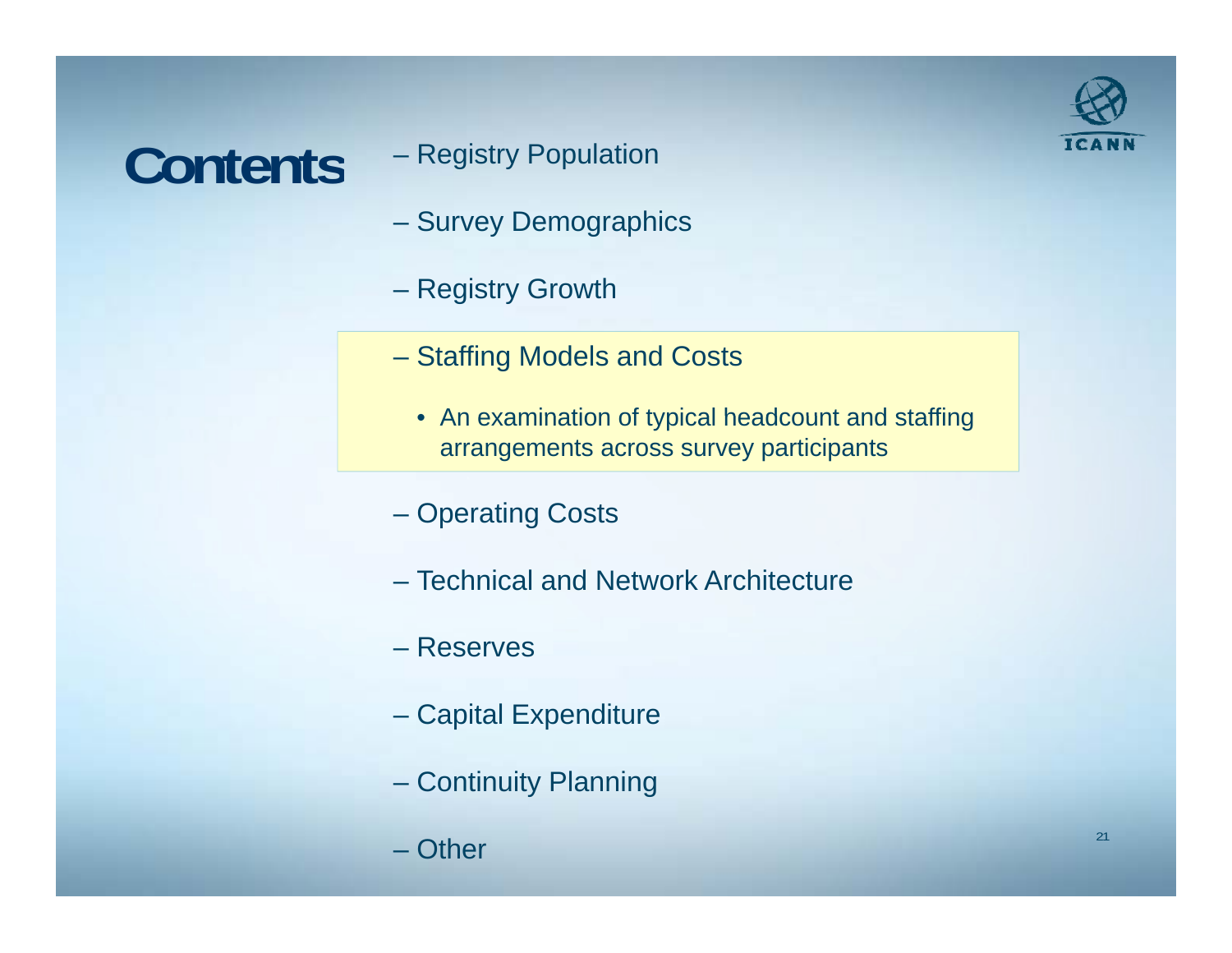

### **Staffing models**

**Average total headcount of registry, on a Full-Time Equivalent or "FTE" basis**



**Average total headcount of registry, segmented by level of outsourcing, on an "FTE" basis** 



*Source:*

 *Survey respondents Source: Survey respondents*  $\mathcal{L} = \mathcal{L} \mathcal{L}$  . The contract of the contract of the contract of the contract of the contract of the contract of the contract of the contract of the contract of the contract of the contract of the contract of the c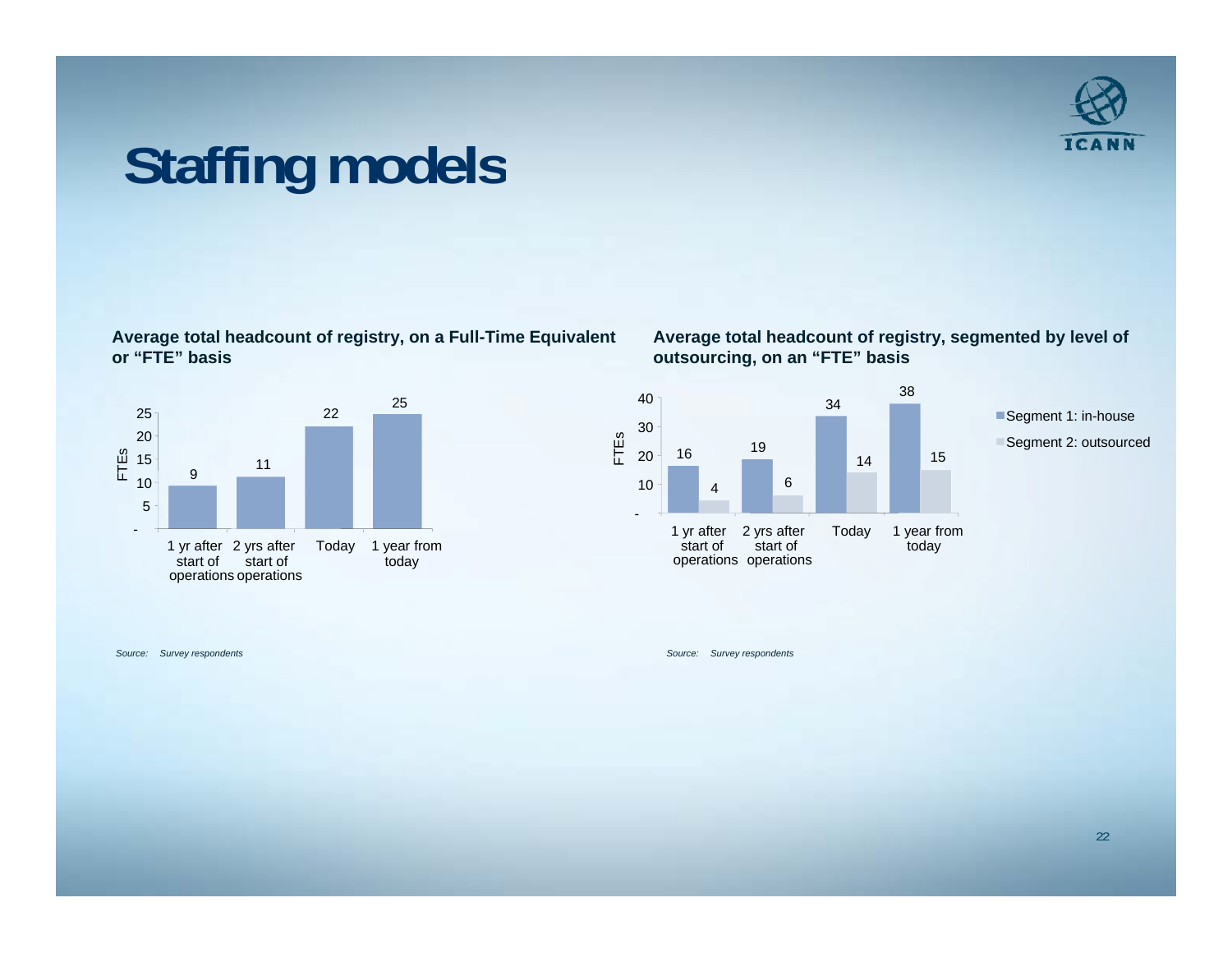

## **Staffing models (2)**

**Average number of registrations per FTE, segmented by size of registry** 



*Source: Survey respondents*



**Average number of registrations per FTE, segmented by level of**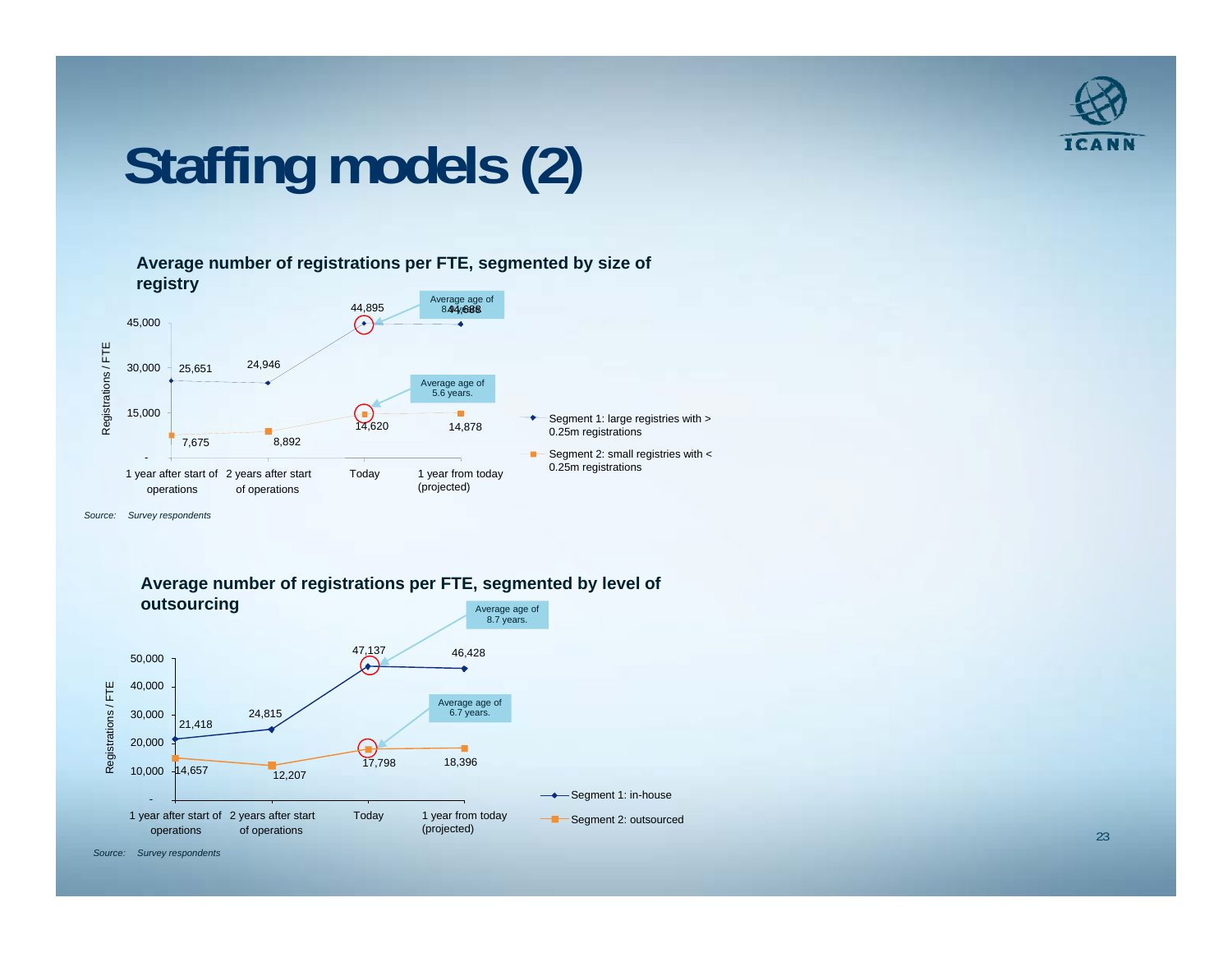

### **Staffing Models (3)**

#### **Average ratio of technical headcount relative to all other headcount**



**Average ratio of technical headcount relative to all other headcount, segmented by size of registry and by level of outsourcing**



*Source: Survey respondents*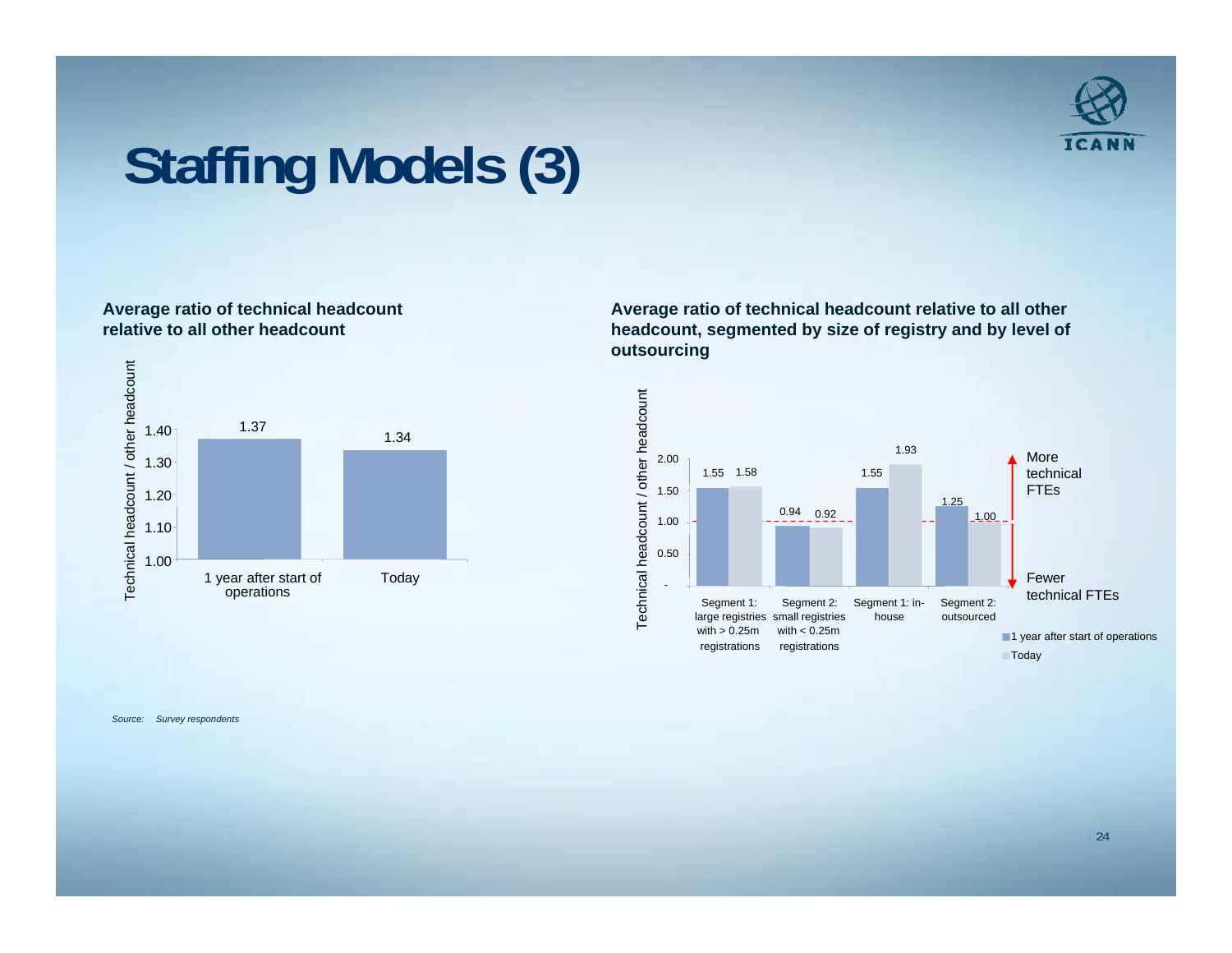

## **Staffing Models (4)**

**Type of staffing arrangement as of today, as average percentage of total FTEs**



*Source: Survey respondents*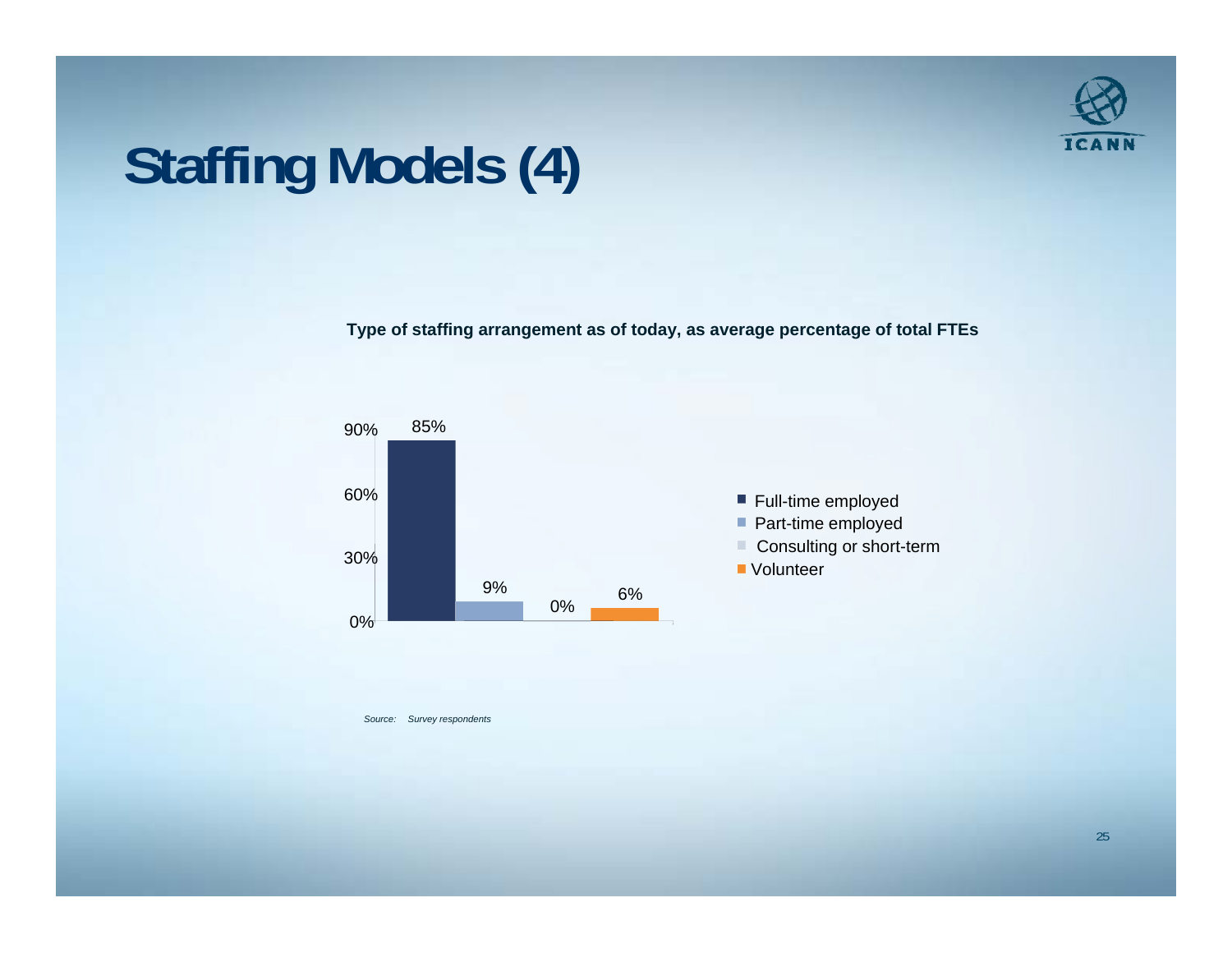

### **Staffing Models (5) FTE costs**

**Estimated average annual cost of functions directly related to headcount**



**Estimated average annual cost of functions directly related to headcount, segmented by level of outsourcing and size of registr y**



*Source: Survey respondents; OANDA for exchange rates, where applicable.*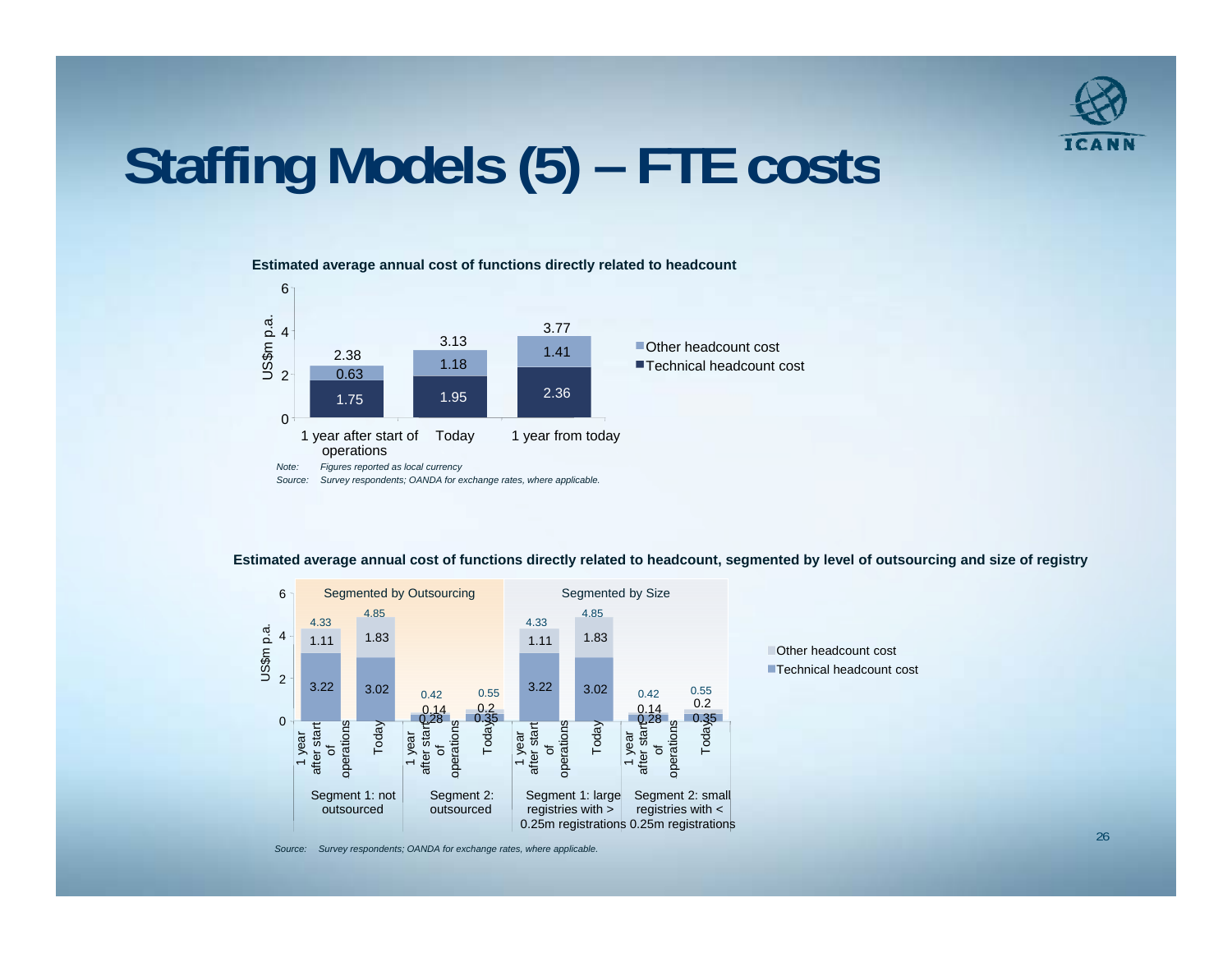

### **Staffing Models (6) FTE costs**

**Estimated average annual cost per 100k registrations of functions directly related to headcount**



*Source: Survey respondents; OANDA for exchange rates, where applicable.*

**Estimated average annual cost per 100k registrations of functions directly related to headcount, segmented by level of outsourcing and size of registry**





*Source: Survey respondents; OANDA for exchange rates, where applicable.*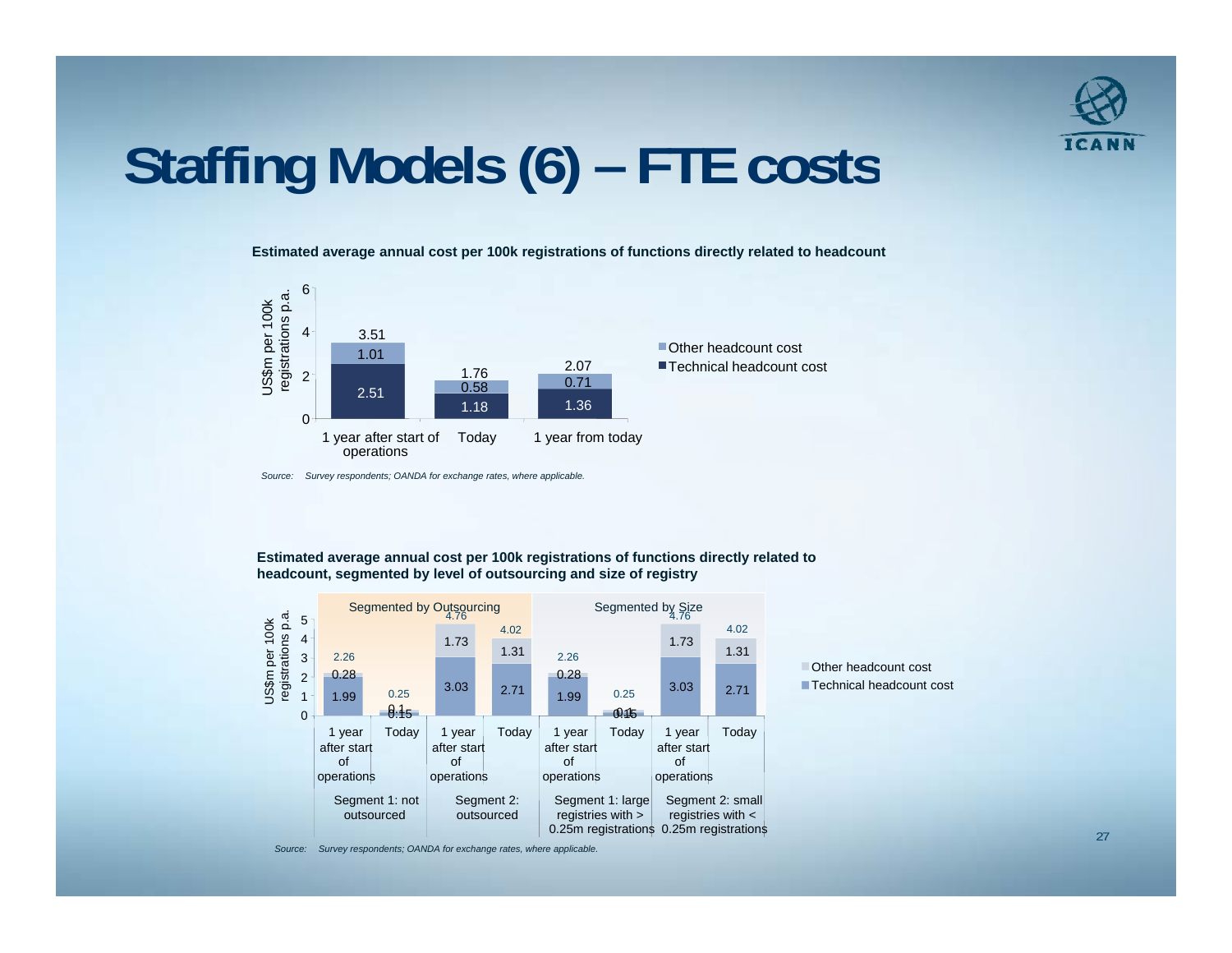### **Contents**

- Registry Population
- Survey Demographics
- Registry Growth
- Staffing Models and Costs
- Operating Costs
	- An examination of key operating costs (e.g., Name Servers, SRS, Whois, etc) across survey participants
- Technical and Network Architecture
- Reserves
- Capital Expenditure
- Continuity Planning
- Other

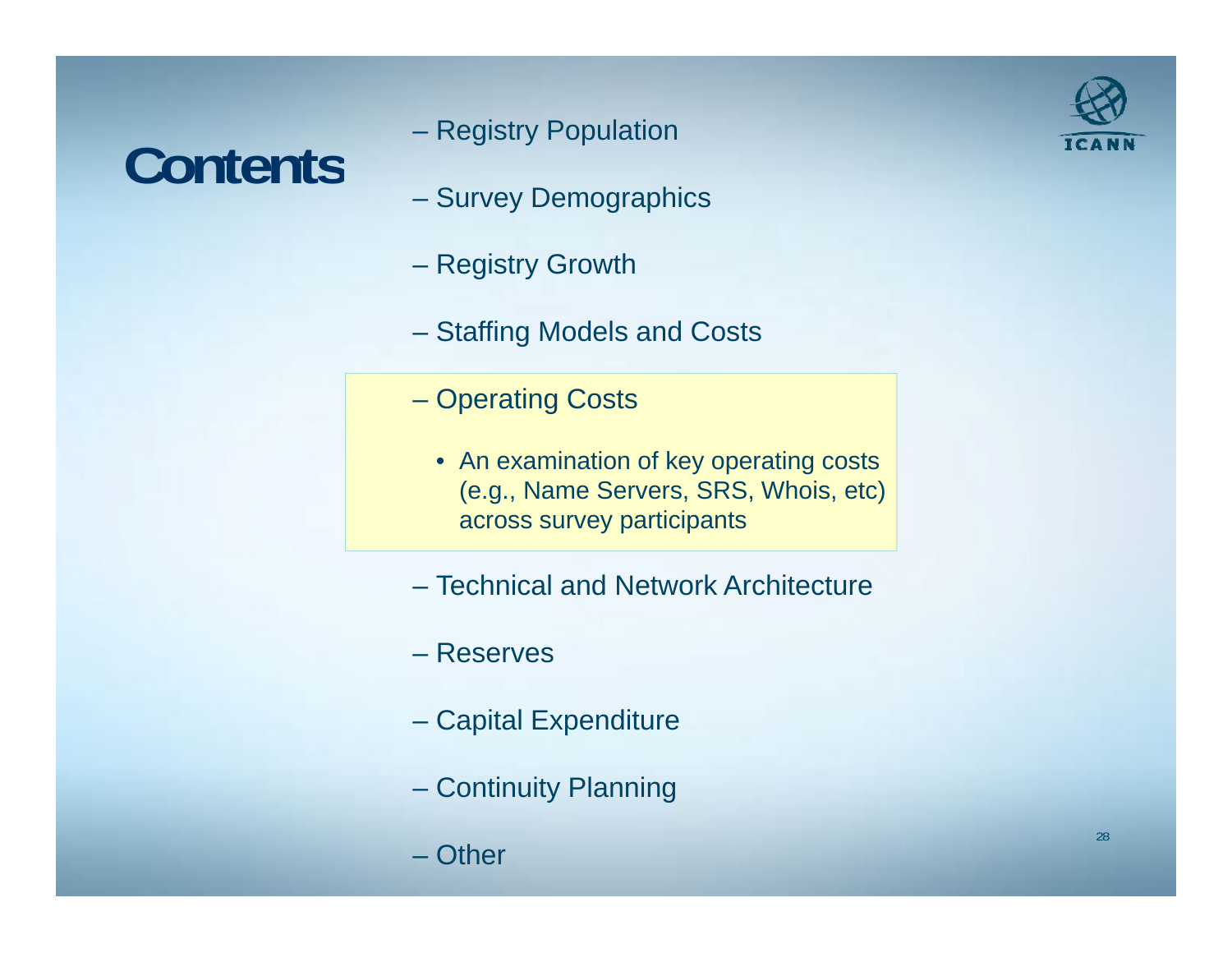

## **Operating Costs**

#### **Estimated average annual cost of operating activities as of today**



#### **Estimated average annual cost of operating activities as of today, segmented by size of registry**

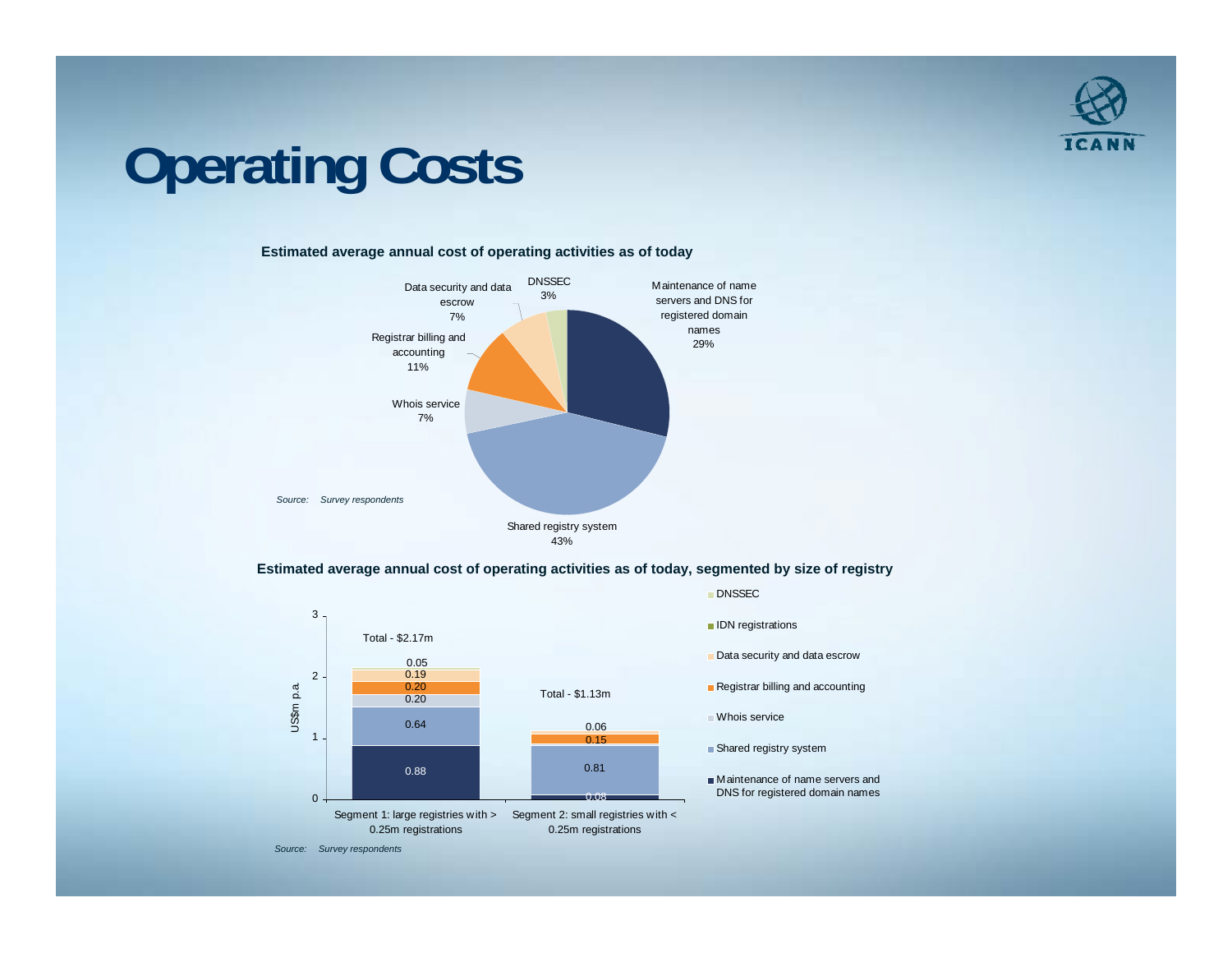

## **Operating Costs (2)**

**Estimated average annual cost per 100k registrations of operating activities as of today, segmented by size of registry**



- 
- 
- 
- 
- 
- DNS for registered domain names

*Note: Other Segment 1 categories are each less than \$10k per 100k registrations. Source: Survey respondents*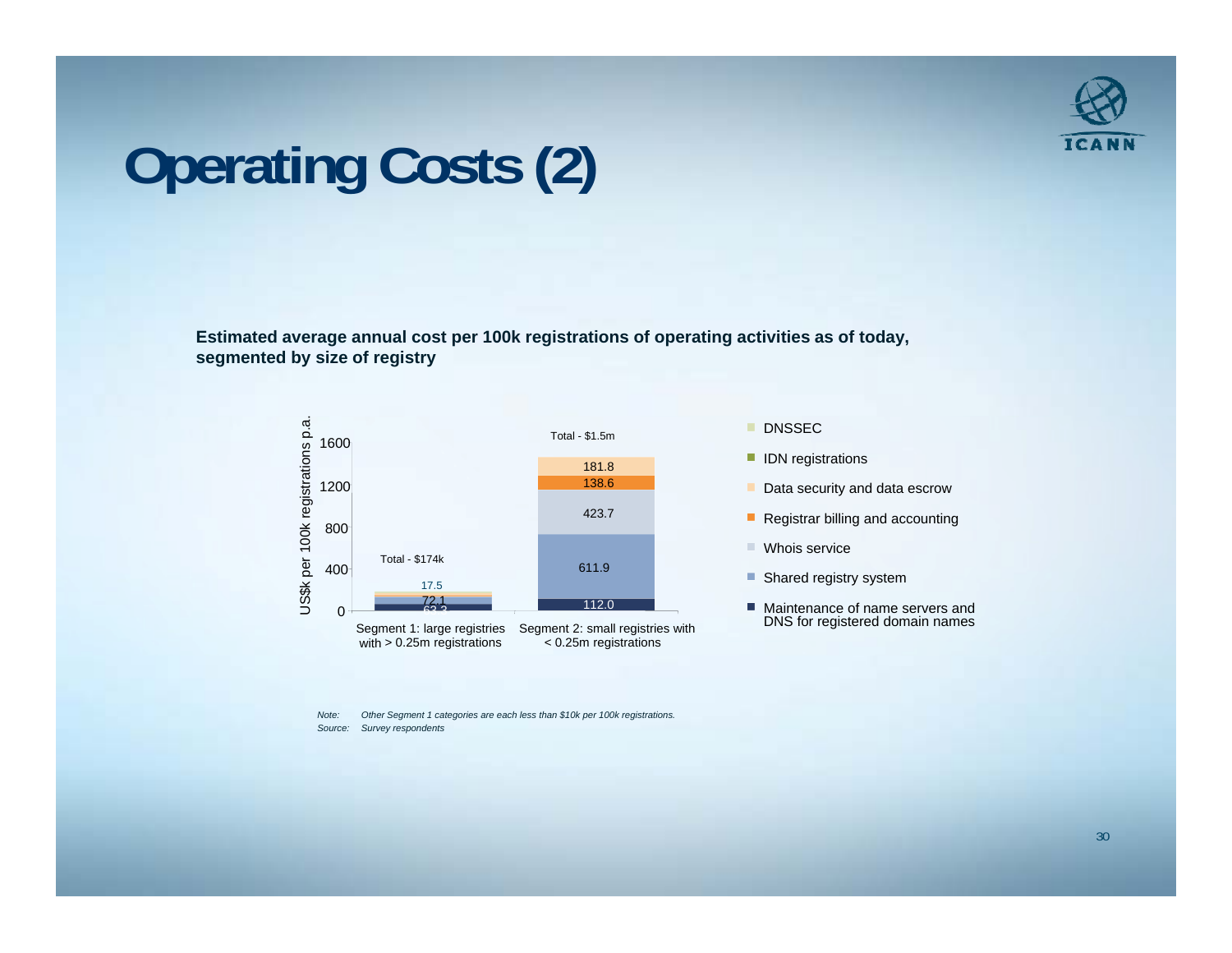

### **Operating Costs (3) Actual costs vs. projected costs**

### **Performance against initial cost projections for running the registry, as percentage of respondents**



#### **Performance against initial cost projections for running the registry, segmented by type of TLD**

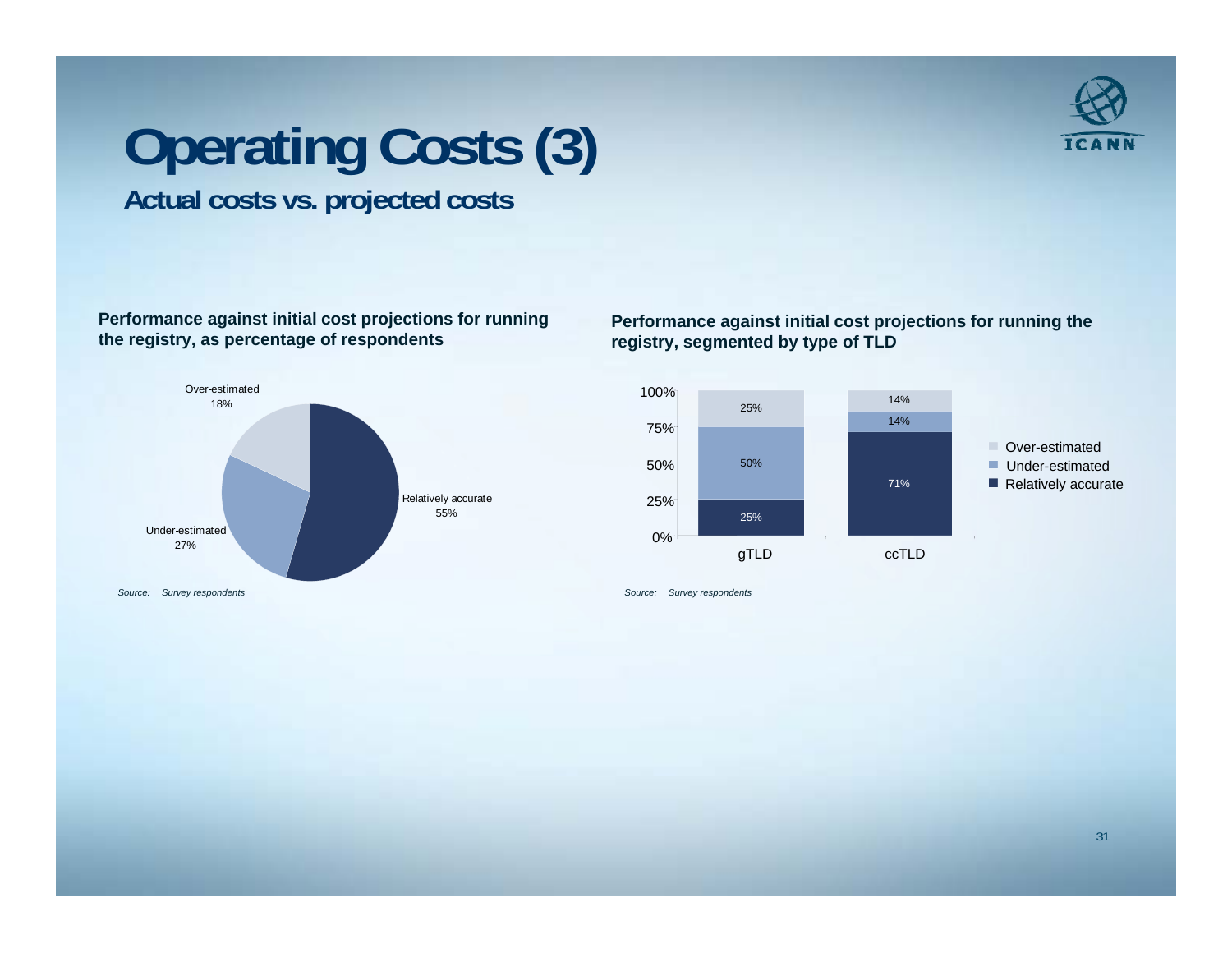## Registry Population **Contents**

- Registry Population
- Survey Demographics
- Registry Growth
- Staffing Models and Costs
- Operating Costs
- Technical and Network Architecture
	- $\bullet~$  An examination of survey participants' network footprint (e.g., databases, servers, IPv6)
- Reserves
- Capital Expenditure
- Continuity Planning
- Other

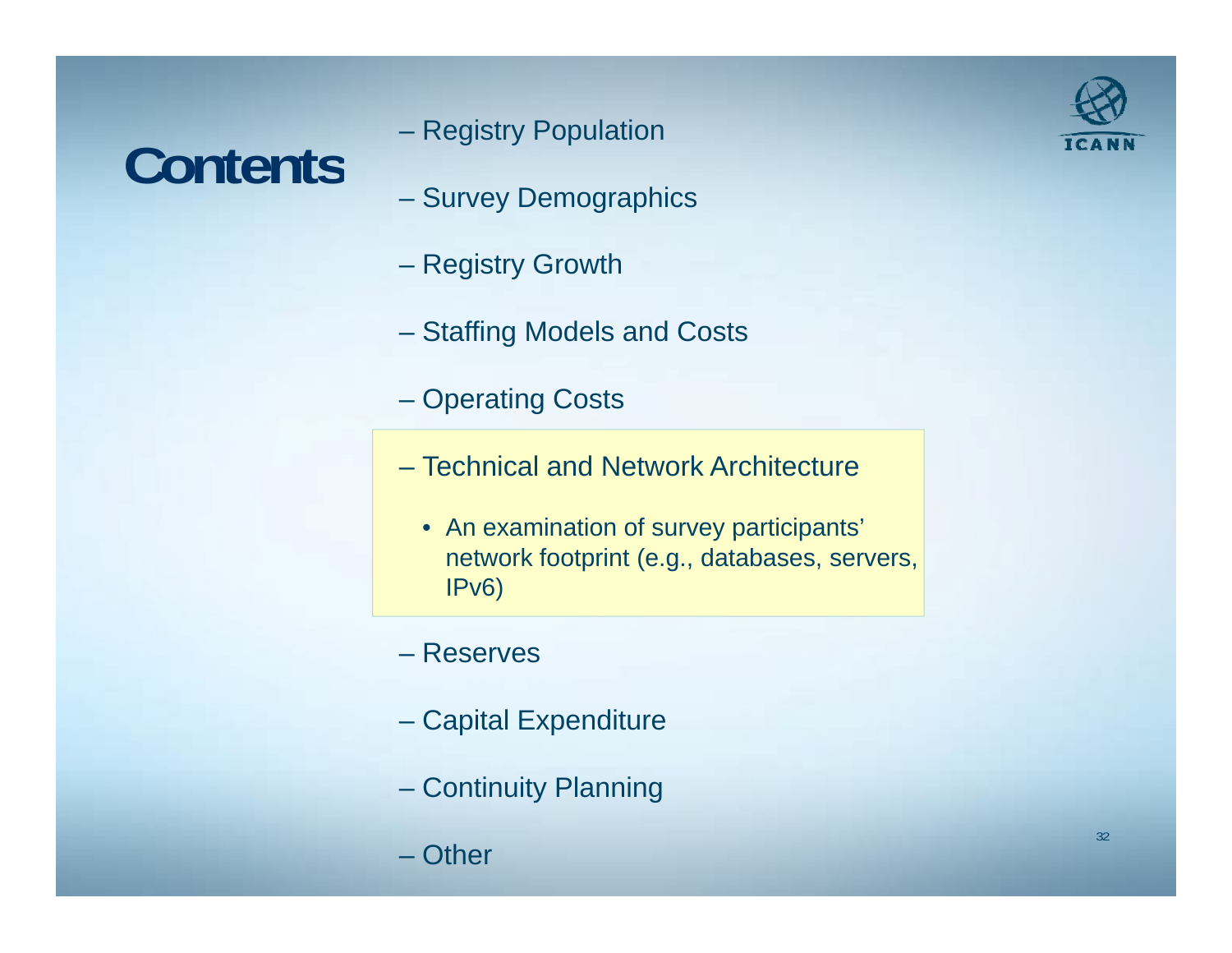

## **Technical and Network Architecture**

**DNS Server Software**

**DNS server software used, as percentage of respondents** 



*Note: More than one answer was possible. Source: Survey respondents*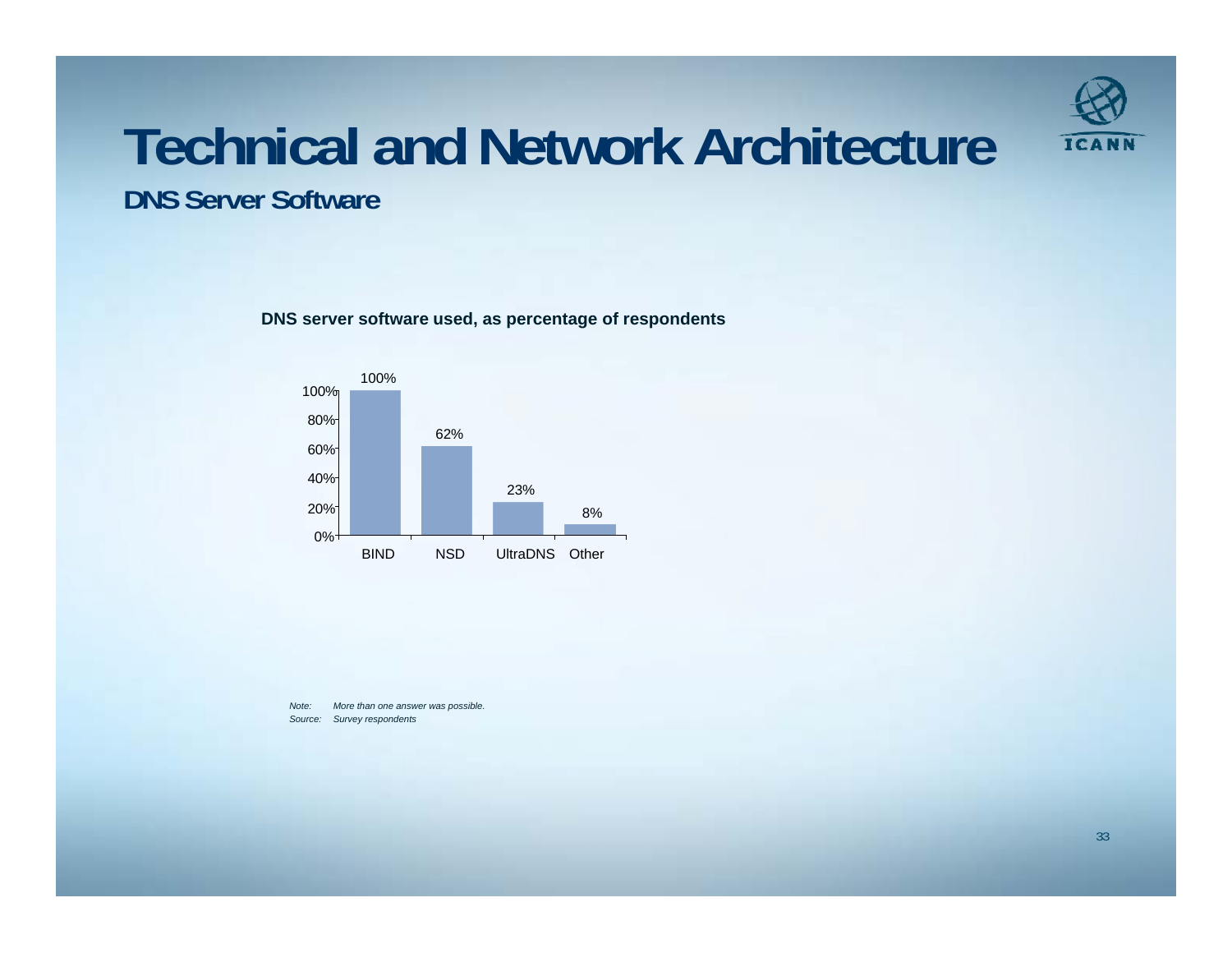

### **Technical and Network Architecture (2)**

**Elements of DNS infrastructure that support IPv6, as** 

#### **percentage of respondents**

No**If the DNS infrastructure (including server software and O/S) does not support IPv6, does the registry intend to support it within the next two years ?**



**IPv6 support within key DNS infrastructure**



*Note: More than one answer was possible. Source: Survey respondents*

*Note: Applicable to one respondent only. Source: Survey respondents*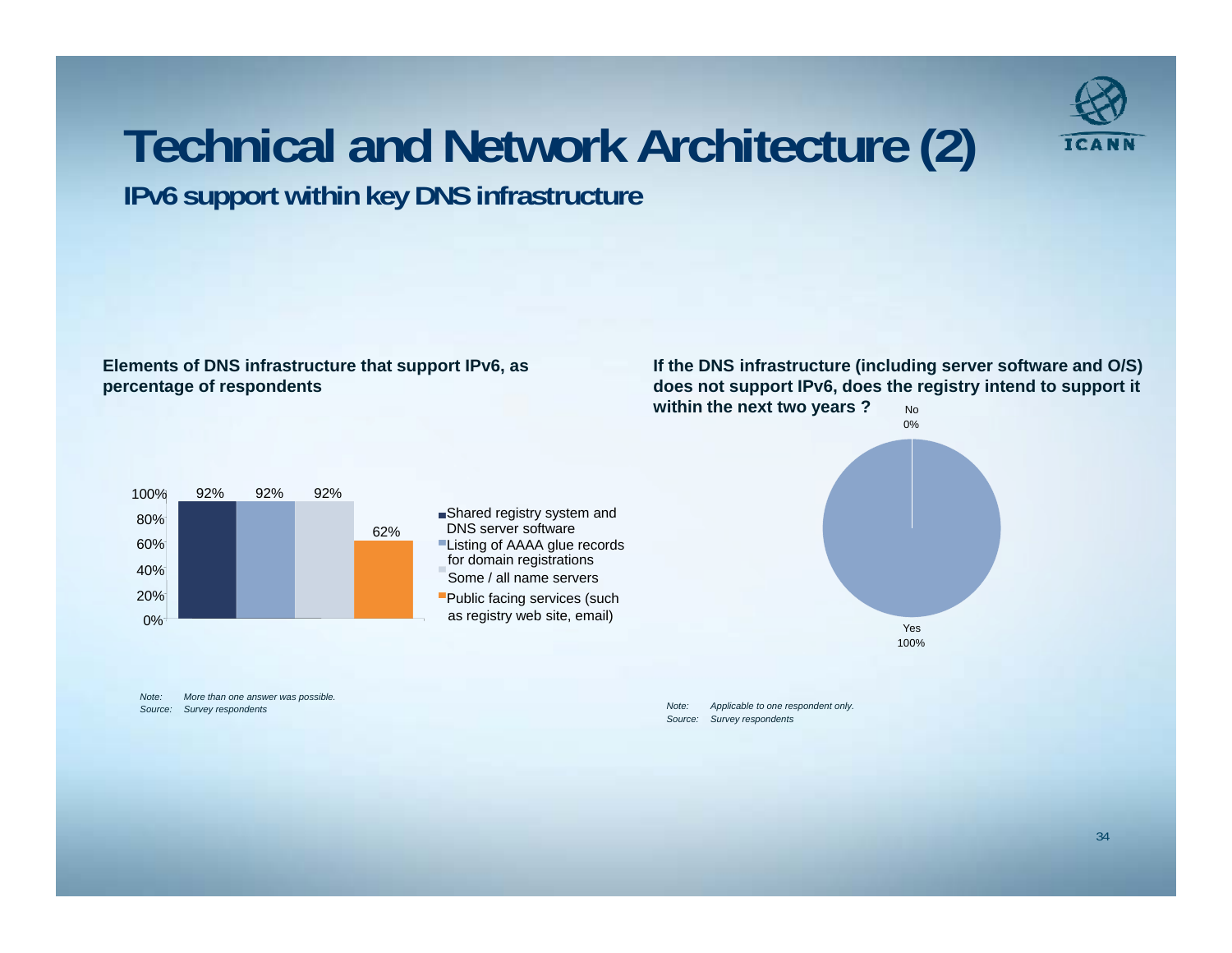

### **Technical and Network Architecture (3) DNSSEC**

If the registry does not support DNSSEC, does it intend to support it within the next two years?



*Note: Applicable to majority of respondents. Source: Survey respondents*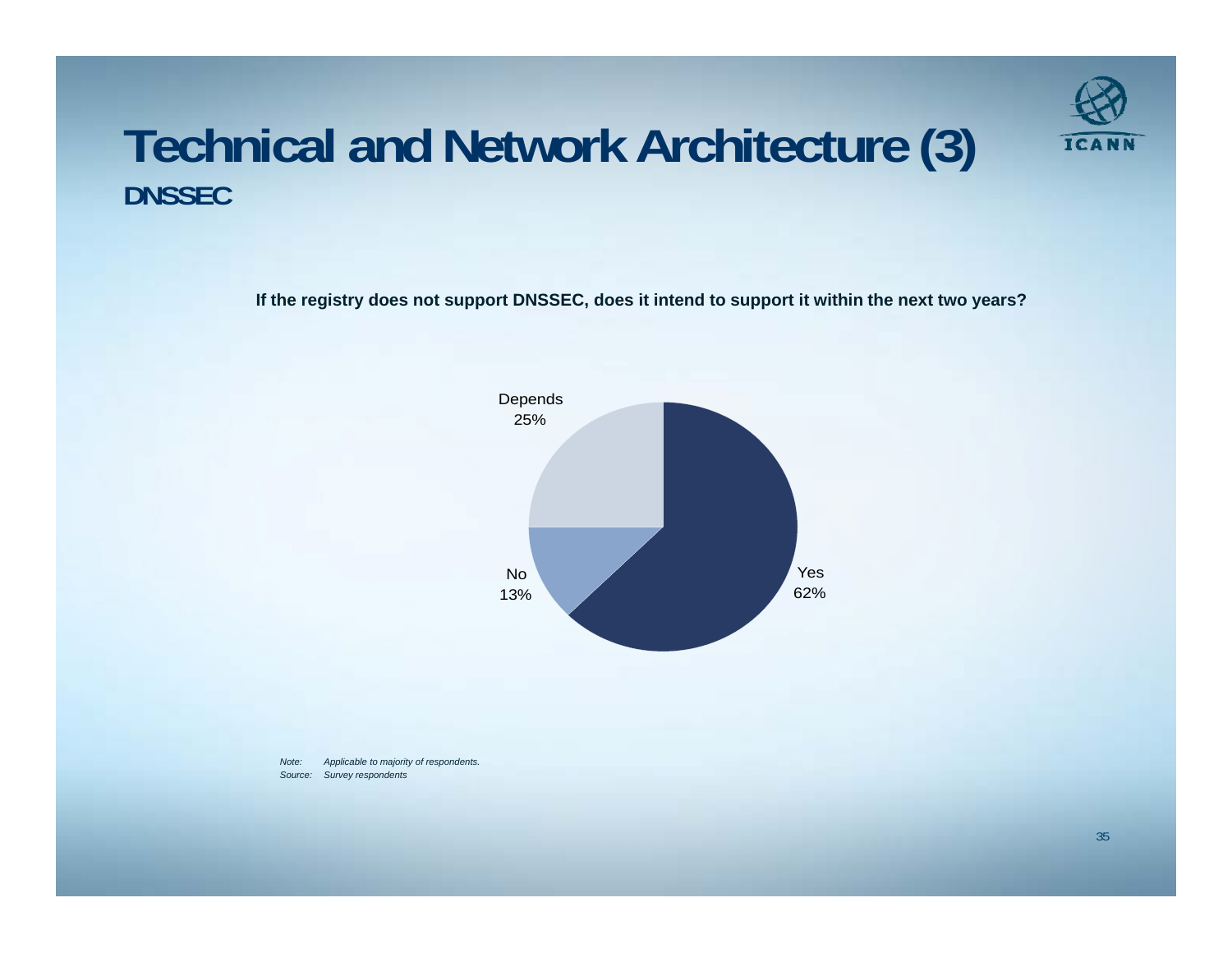

### **Technical and Network Architecture (4) EPP server throughput**

**EPP server throughput, averaged over respondent group relative to peak capacity**

**Range in EPP server throughput, as provided by respondent group**





*Source: Survey respondents Source: Survey respondents*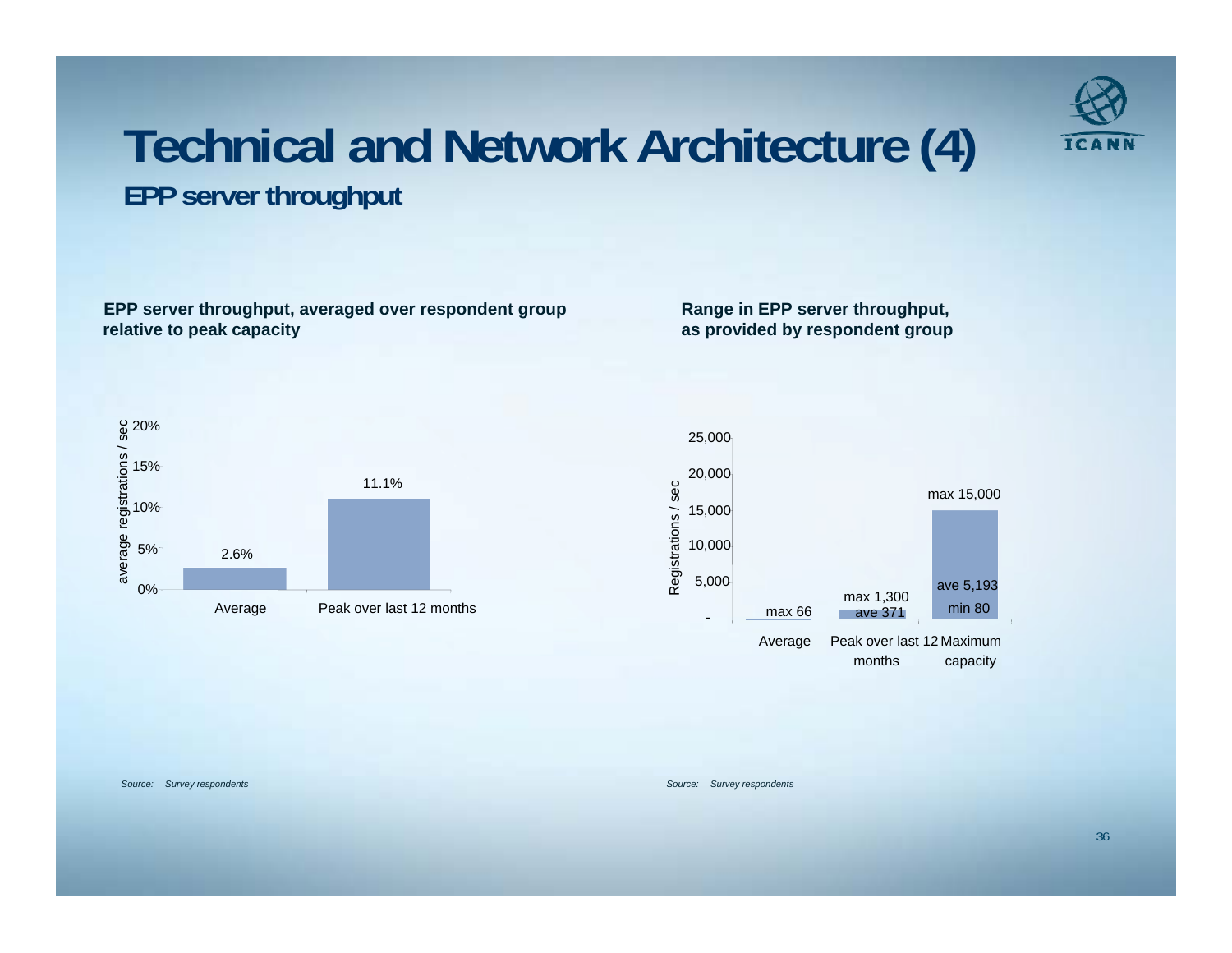

### **Technical and Network Architecture (5) System Components**

#### **Average number of system components in use**



**Average number of system components in use per 100k registrations, segmented by size of registry**



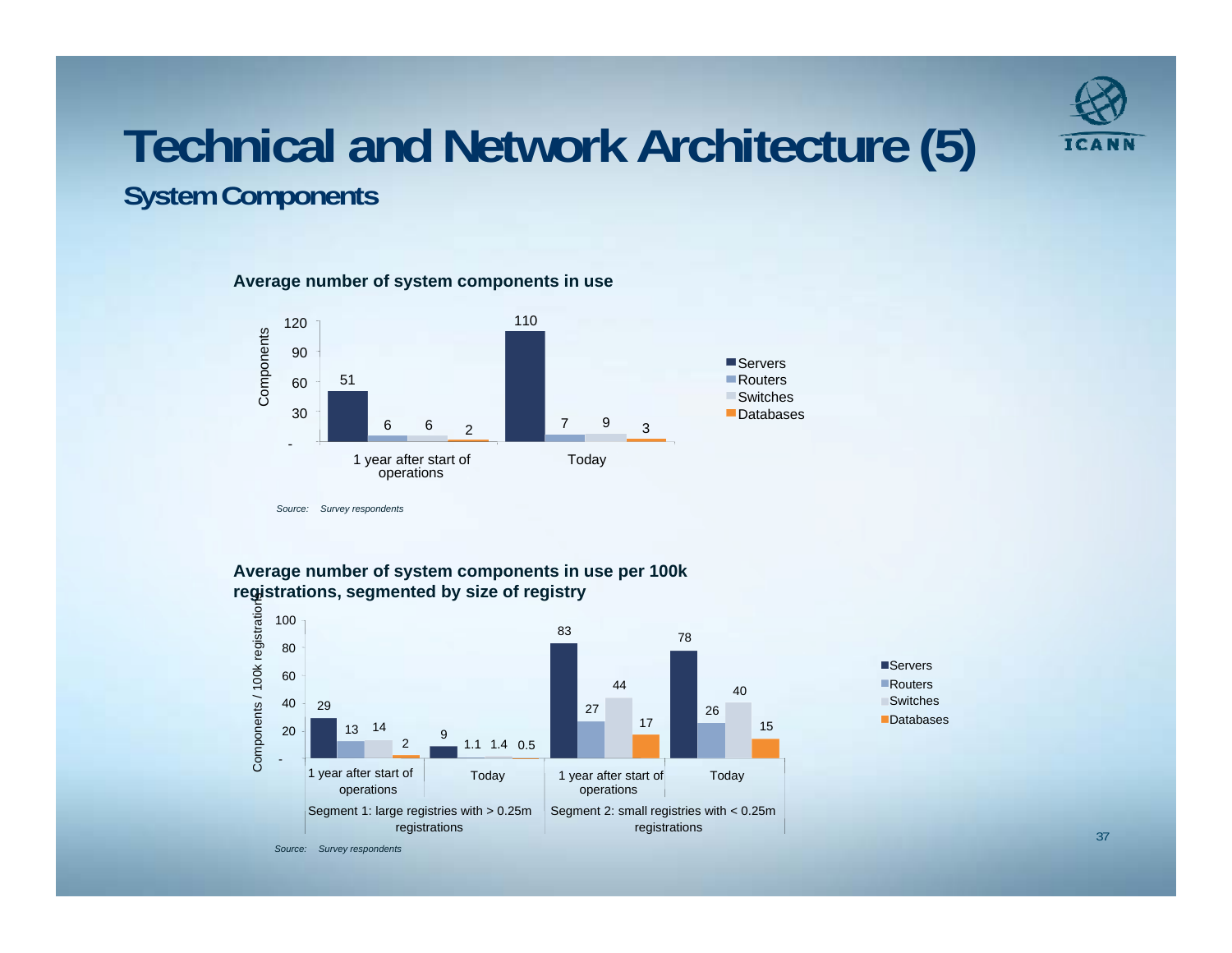## **Technical and Network Architecture ( ) 6**

**Database and Server Operating Systems** 



#### **Database used, as percentage of respondents Server operating system used, as a percentage of respondents**



*Source: Survey respondents Note: More than one answer was possible; "Other" category is comprised of Sybase, and Red Hat. Source: Survey respondents*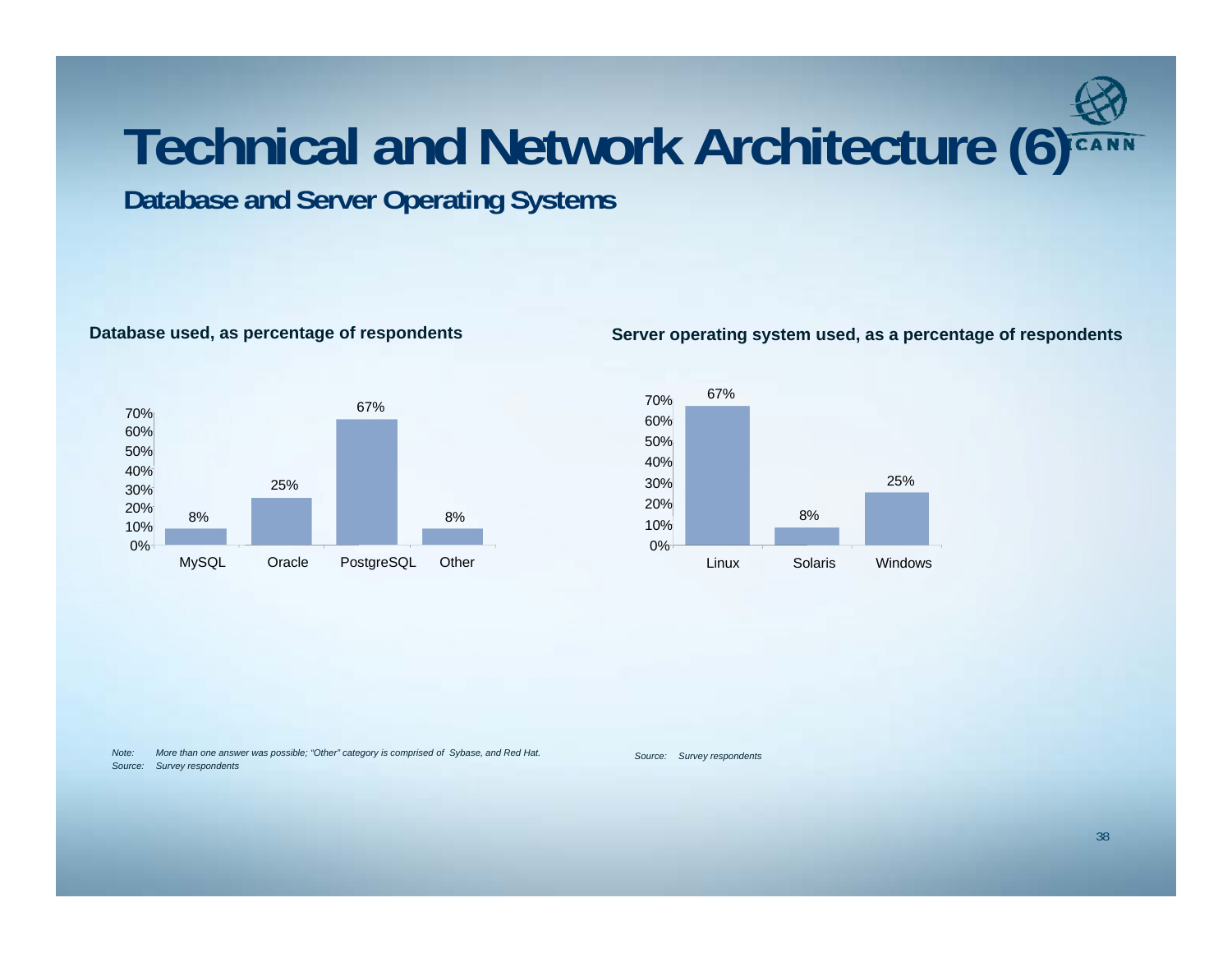### **Technical and Network Architecture ( ) 7 Response times**

**Average response time for the following** 



**Range in response time for the following registry services, as provided by respondent group**



#### *Source: Survey respondents Source: Survey respondents*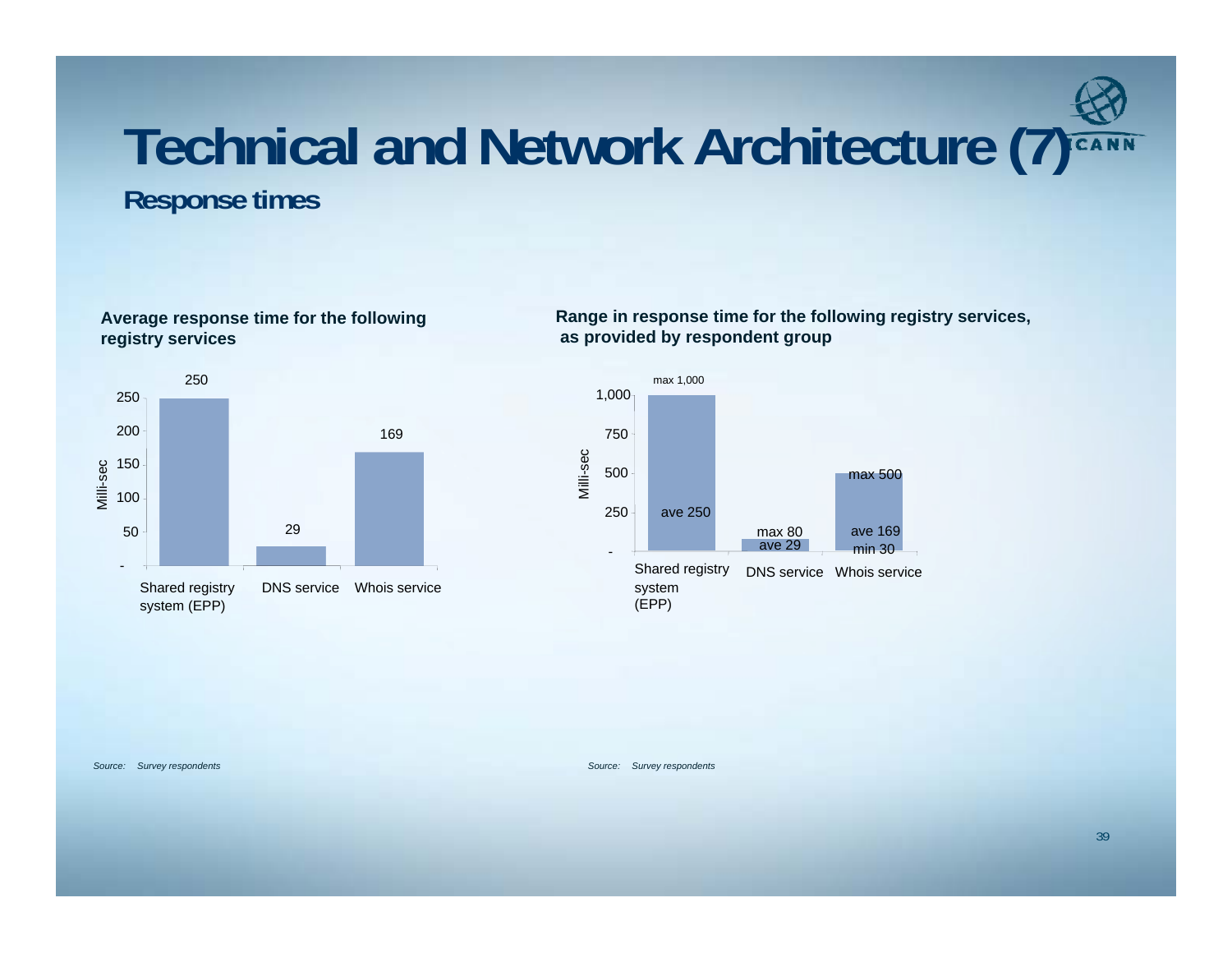

### **Technical and Network Architecture (8) Uptime**

**Average percentage uptime for the past three months for the following registry services** 



*Source: Survey respondents*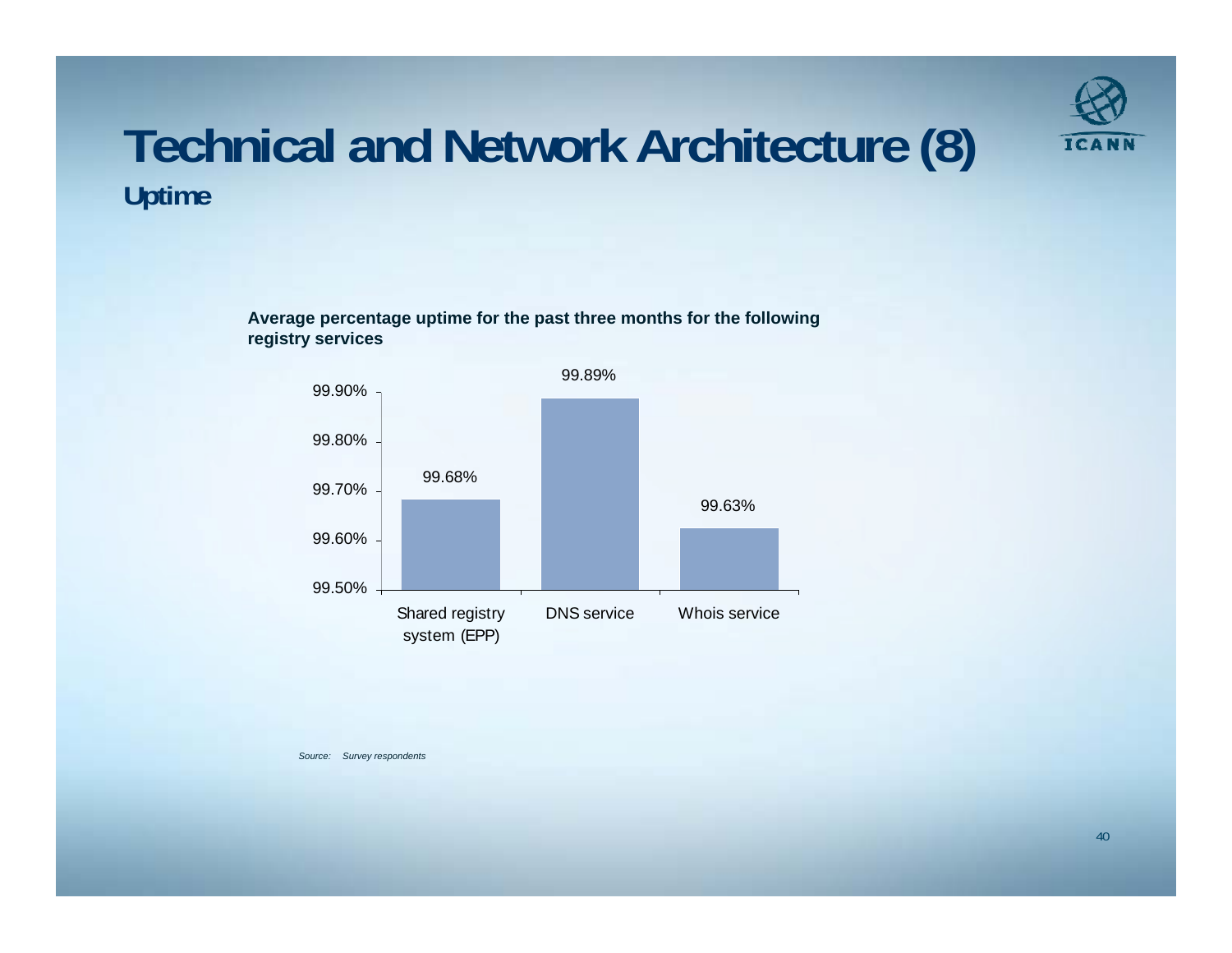### Contents <sup>- Registry Population</sup>

- Registry Population
- Survey Demographics
- Registry Growth
- Staffing Models and Costs
- Operating Costs
- Technical and Network Architecture
- Reserves
	- Survey participants' financial reserve positions
- Capital Expenditure
- Continuity Planning
- Other

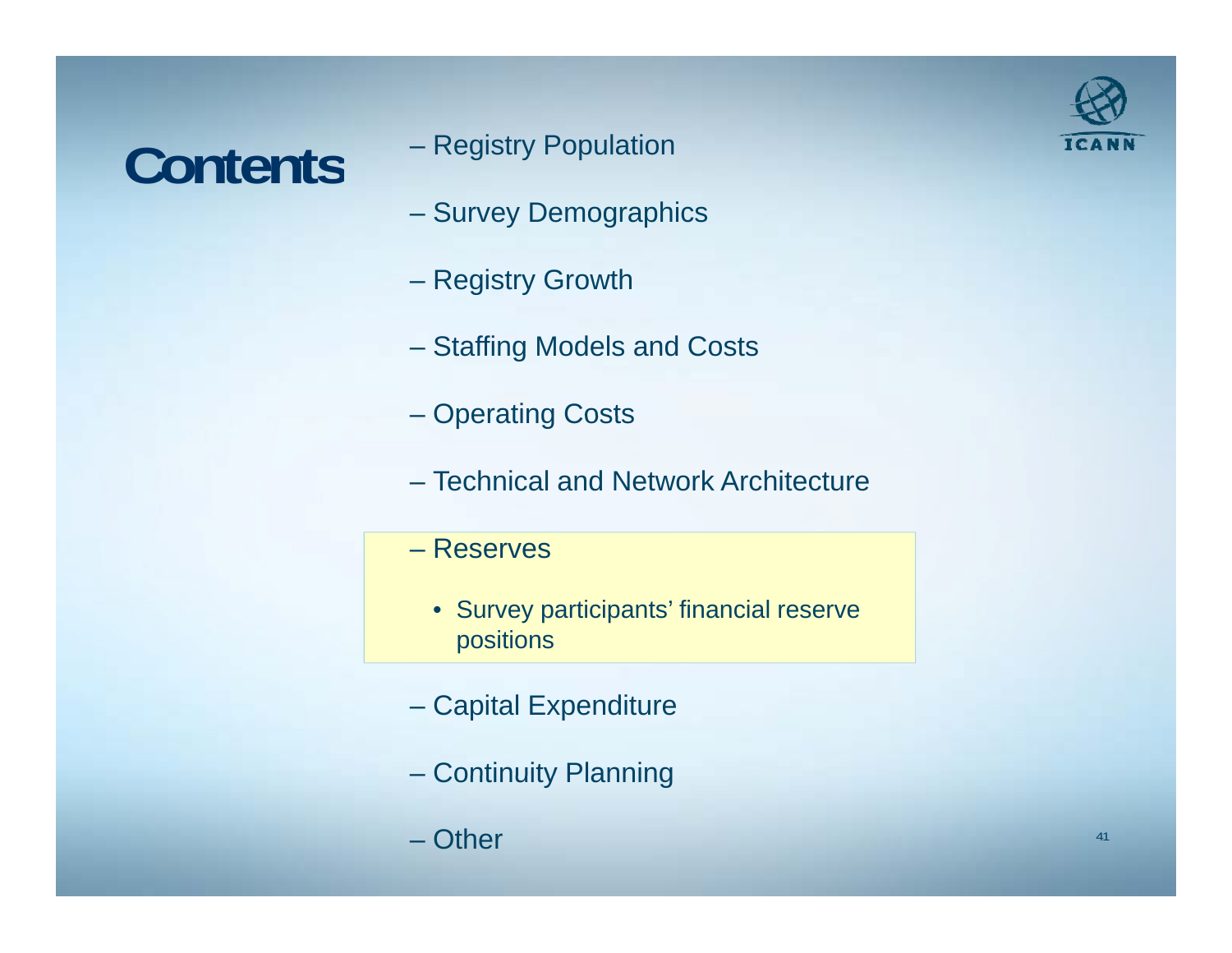### **Reserves**

**Level of cash reserve in place, relative to total annual capital expenditure and operating costs, as percentage of respondents**



Percentage of survey respondents with:

- Greater than 3 years reserve
- Between 1 and 3 years reserve
- Less than 1 year reserve

*Source: Survey respondents*

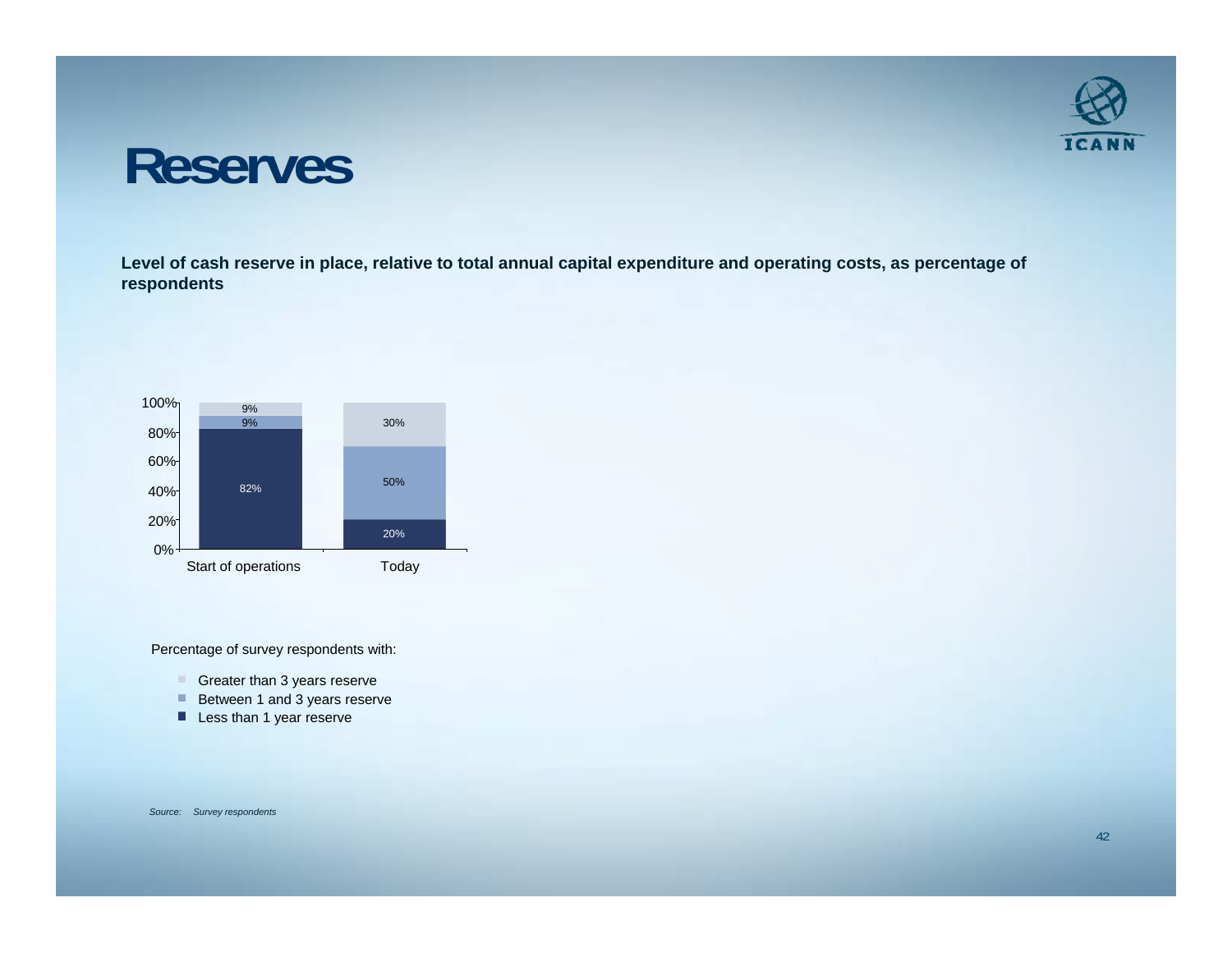### Contents <sup>- Registry Population</sup>

- Registry Population
- Survey Demographics
- Registry Growth
- Staffing Models and Costs
- Operating Costs
- Technical and Network Architecture
- Reserves
- Capital Expenditure
	- Survey participants' start-up and ongoing capital expenditure
- Continuity Planning
- Other

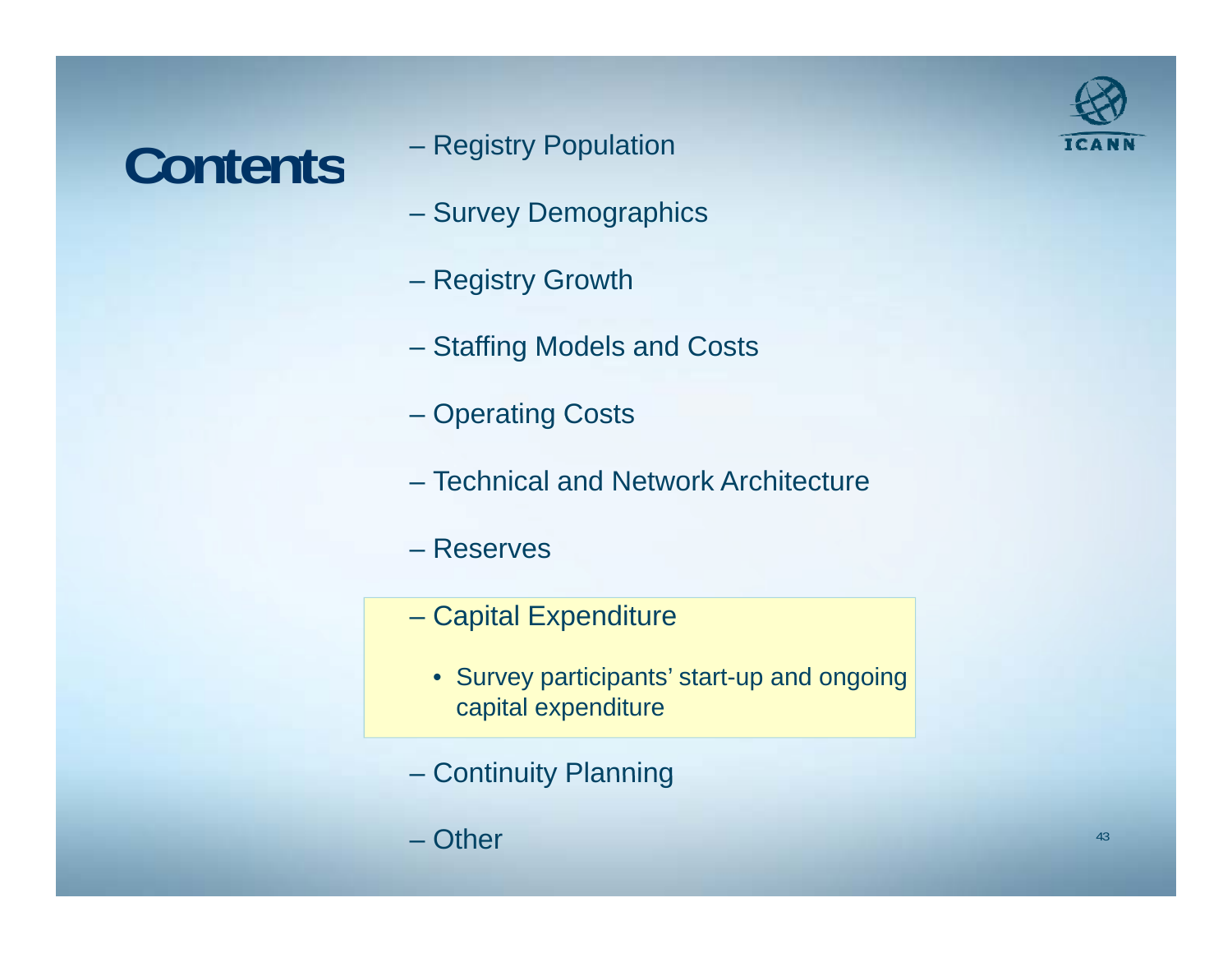

## **Capital Expenditure**

**Average annual level of capital expenditure, segmented by size of registry**

**Average annual level of capital expenditure, segmented by level of outsourcing**



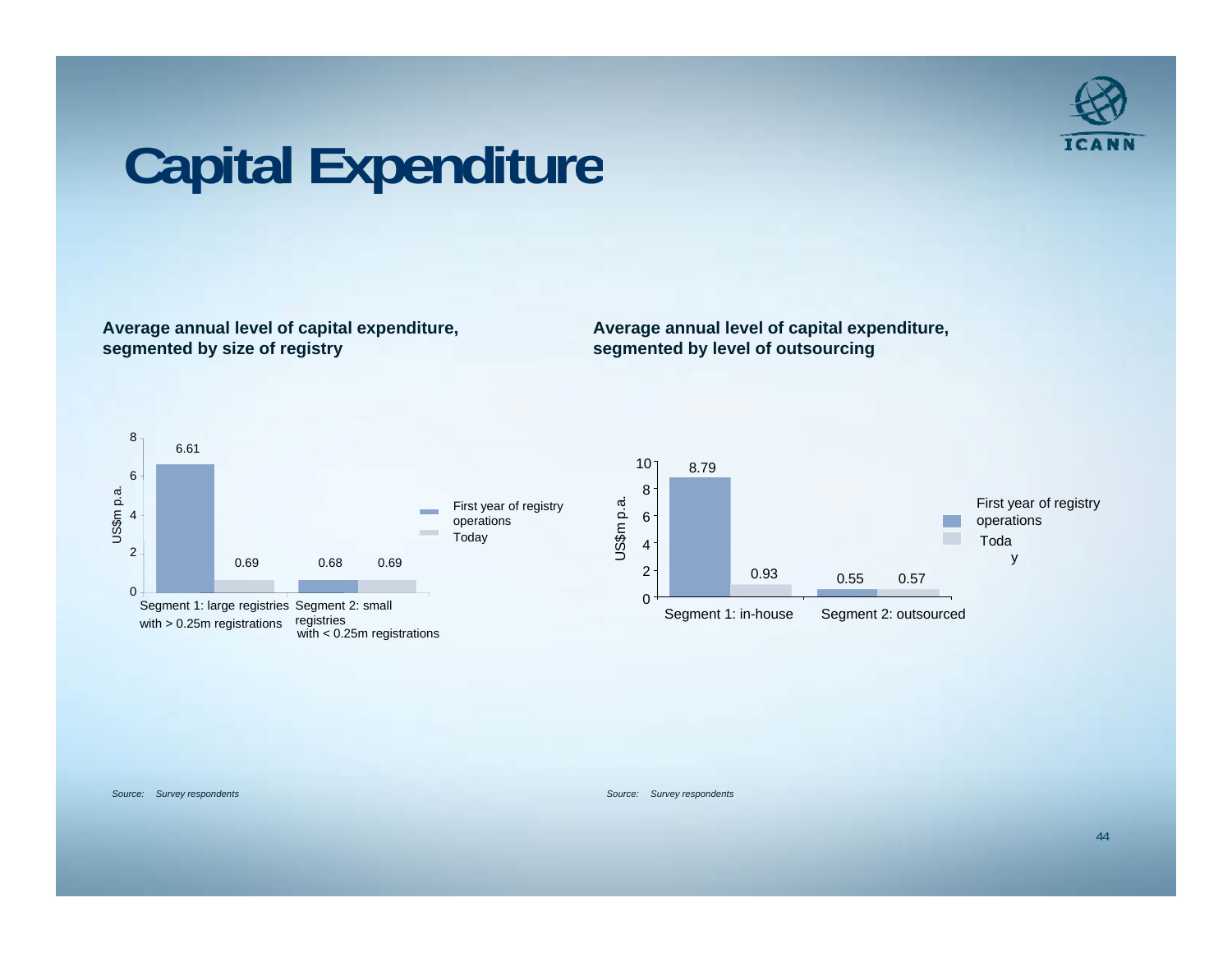

### **Capital Expenditure (2)**

**Average annual level of capital expenditure per 100k registrations, segmented by level of outsourcing**



**Average annual level of capital expenditure per 100k registrations, segmented by size of registry** 



*Source: Survey respondents*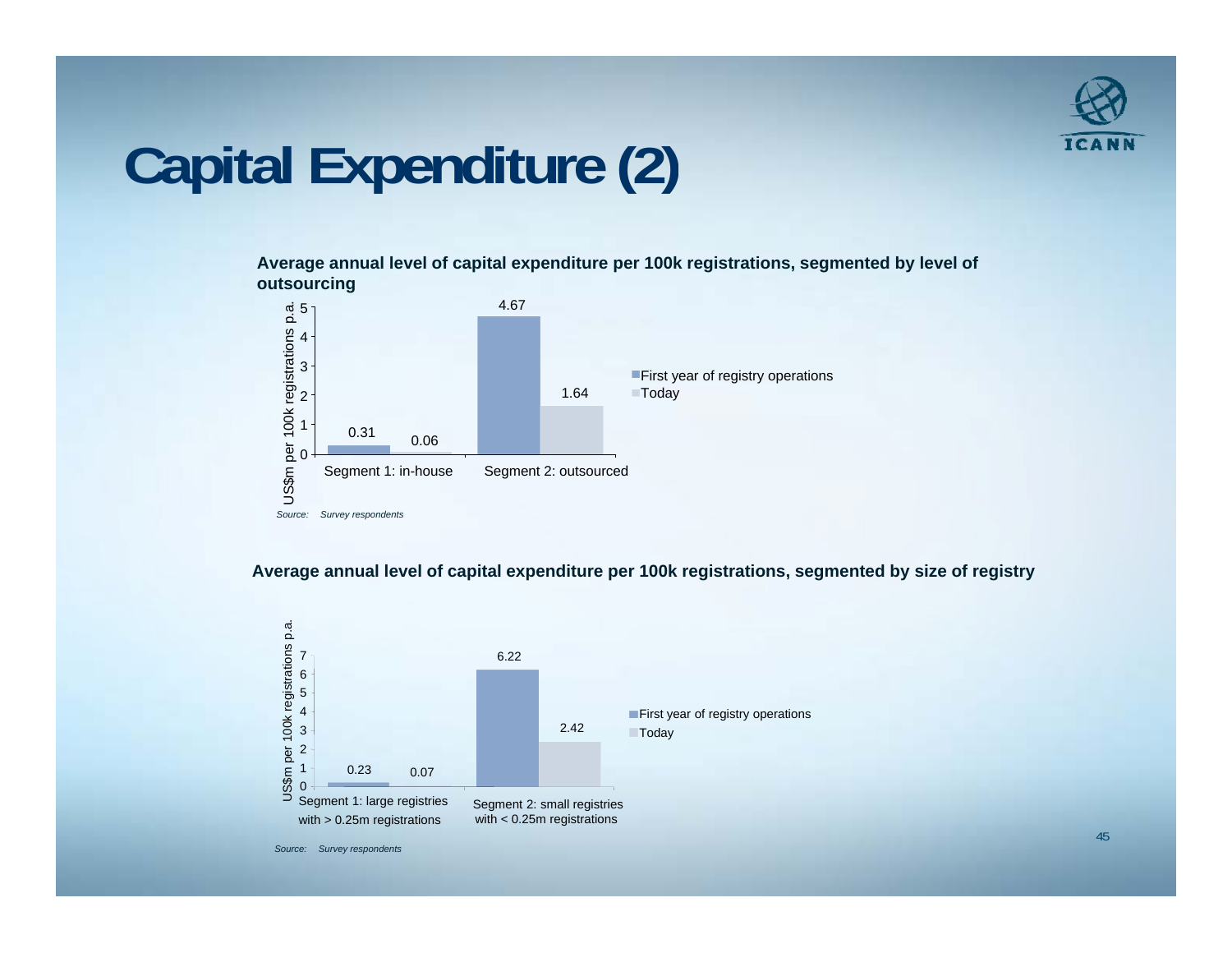### **Contents**

- Registry Population
- Survey Demographics
- Registry Growth
- Staffing Models and Costs
- Operating Costs
- Technical and Network Architecture
- Reserves
- Capital Expenditure
- Continuity Planning
	- An examination of survey participants' continuity planning and failover practices

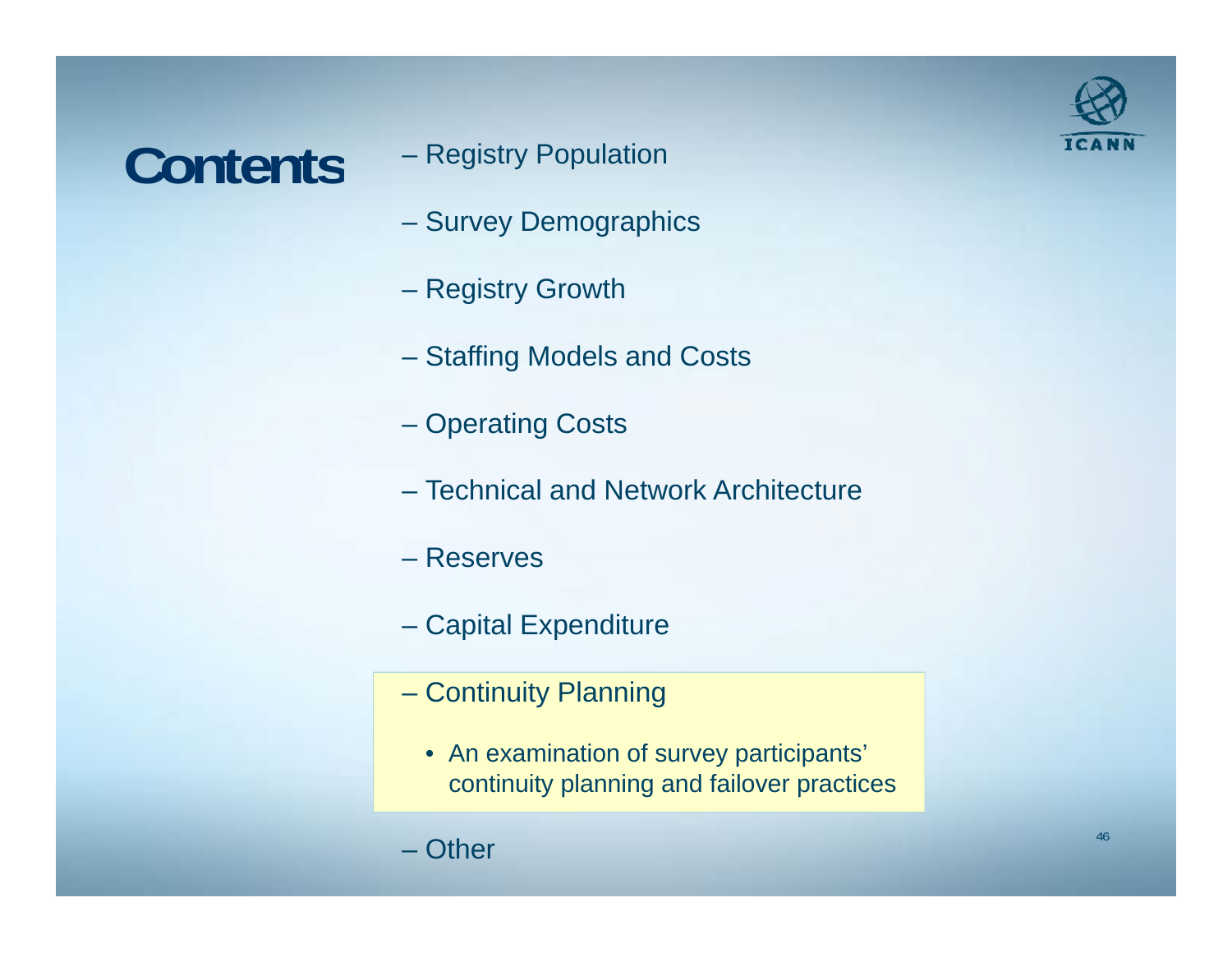

### **Continuity Planning and Failover Testing**



**Frequency with which the registry continuity plan**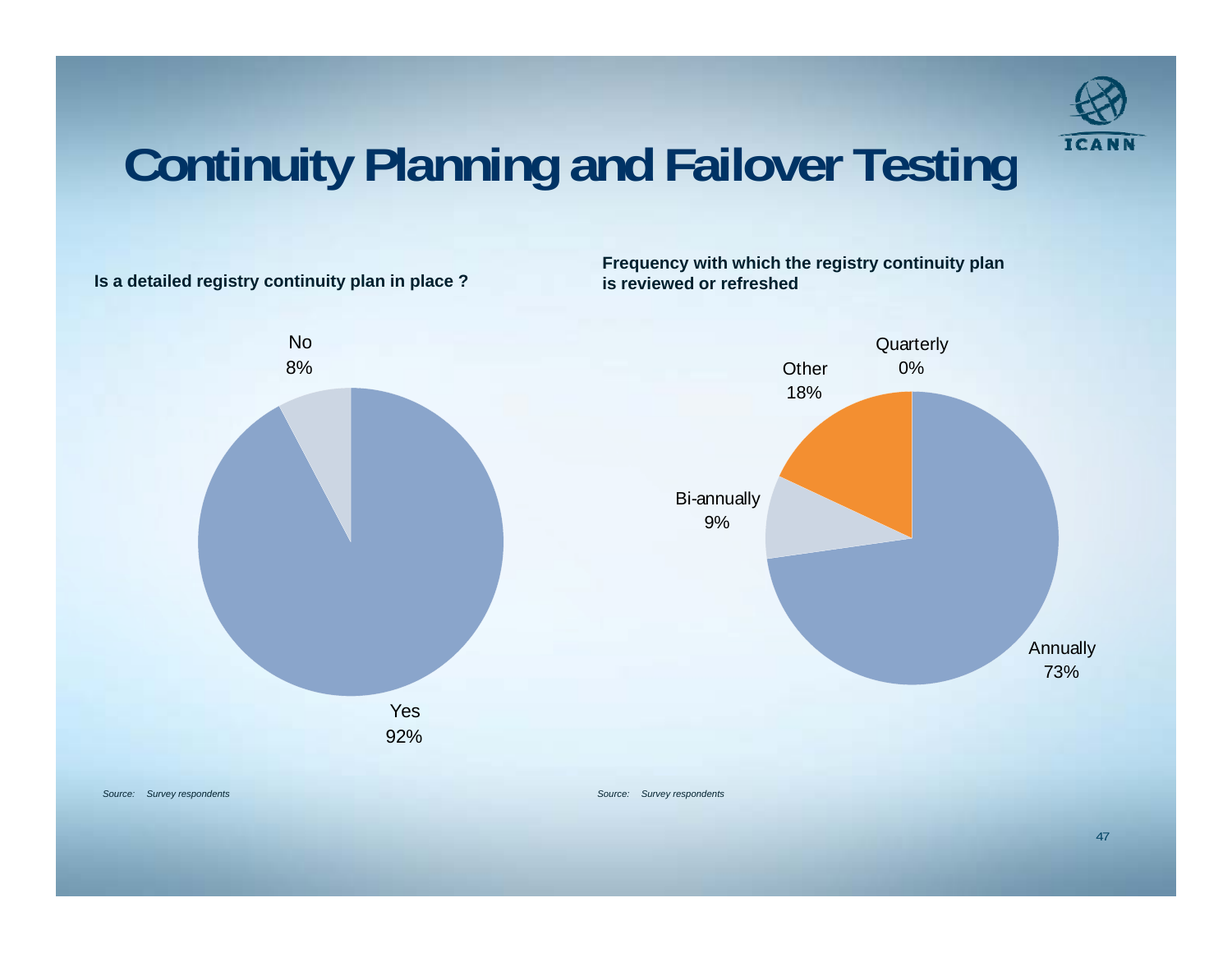

### **Continuity Planning and Failover Testing (2)**

contractually engaged ?



Has a transition services provider been identified and **Elements that are part of the arrangement** with transition<br>service providers, where thev have been contracted, as **here they have been contracte d, as percentage of respondents**



**Source: Survey respondents** *Source: Survey respondents. Source: Survey respondents.* **<b>***Source: Survey respondents.* 

48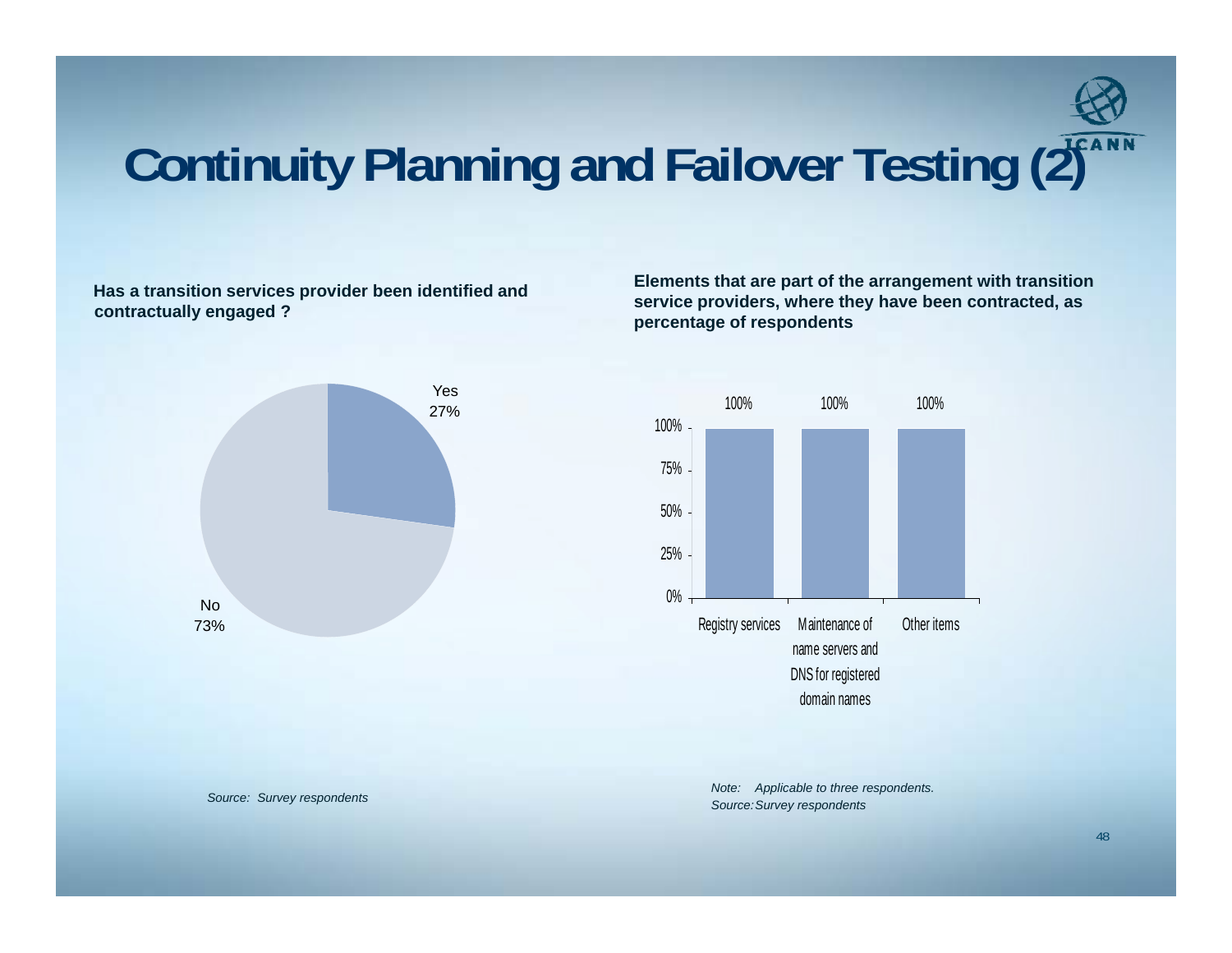

### **Continuity Planning and Failover Testing (3)**

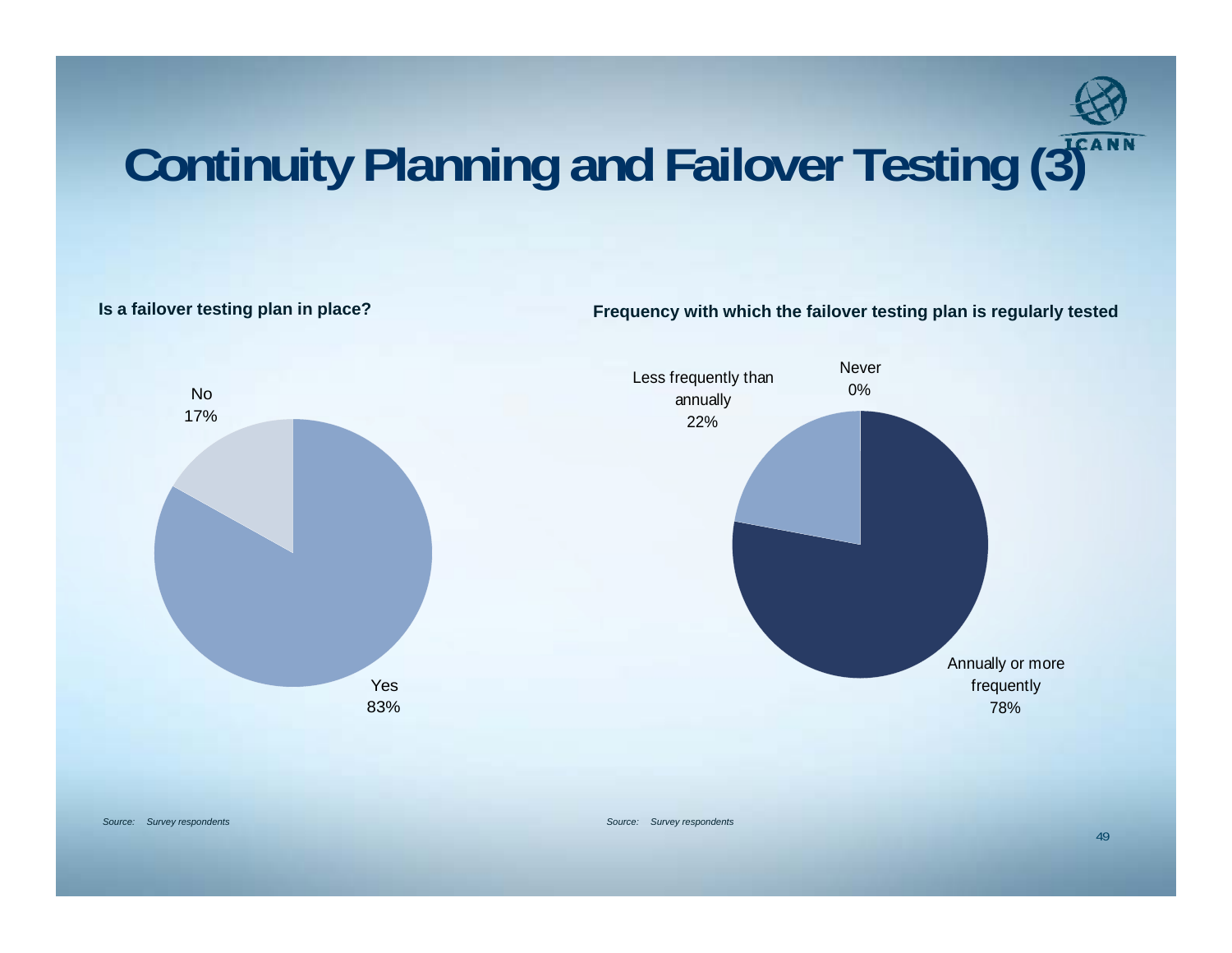## Contents <sup>- Registry Population</sup>

- Registry Population
- Survey Demographics
- Registry Growth
- Staffing Models and Costs
- Operating Costs
- Technical and Network Architecture
- Reserves
- Capital Expenditure
- Continuity Planning
- Other
	- Other miscellaneous survey data collected from respondents

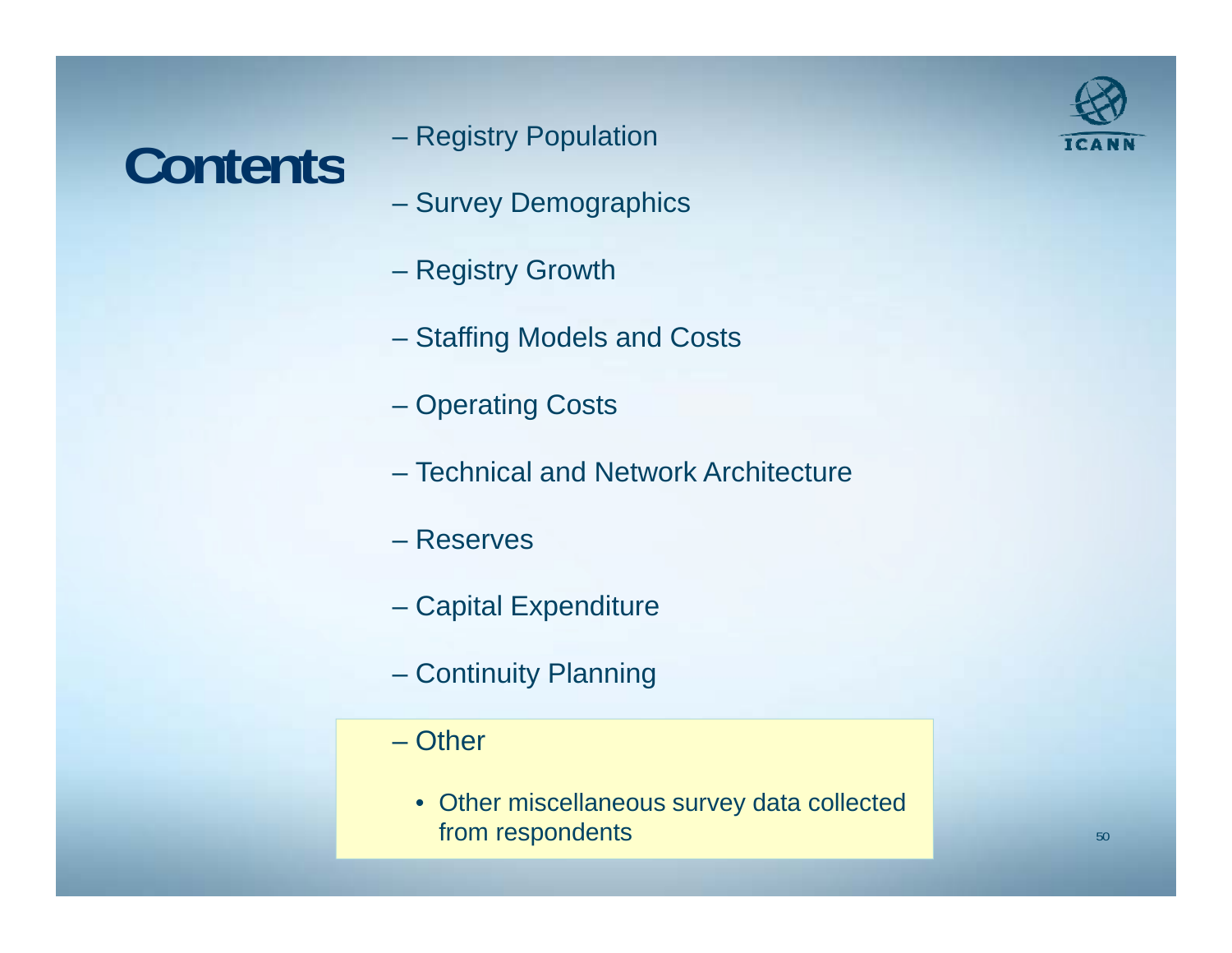### **Renewals**

**Average daily number of renewals received Average daily number of renewals received per 100k registrations**





*Source: Survey respondents*

*Source: Survey respondents*

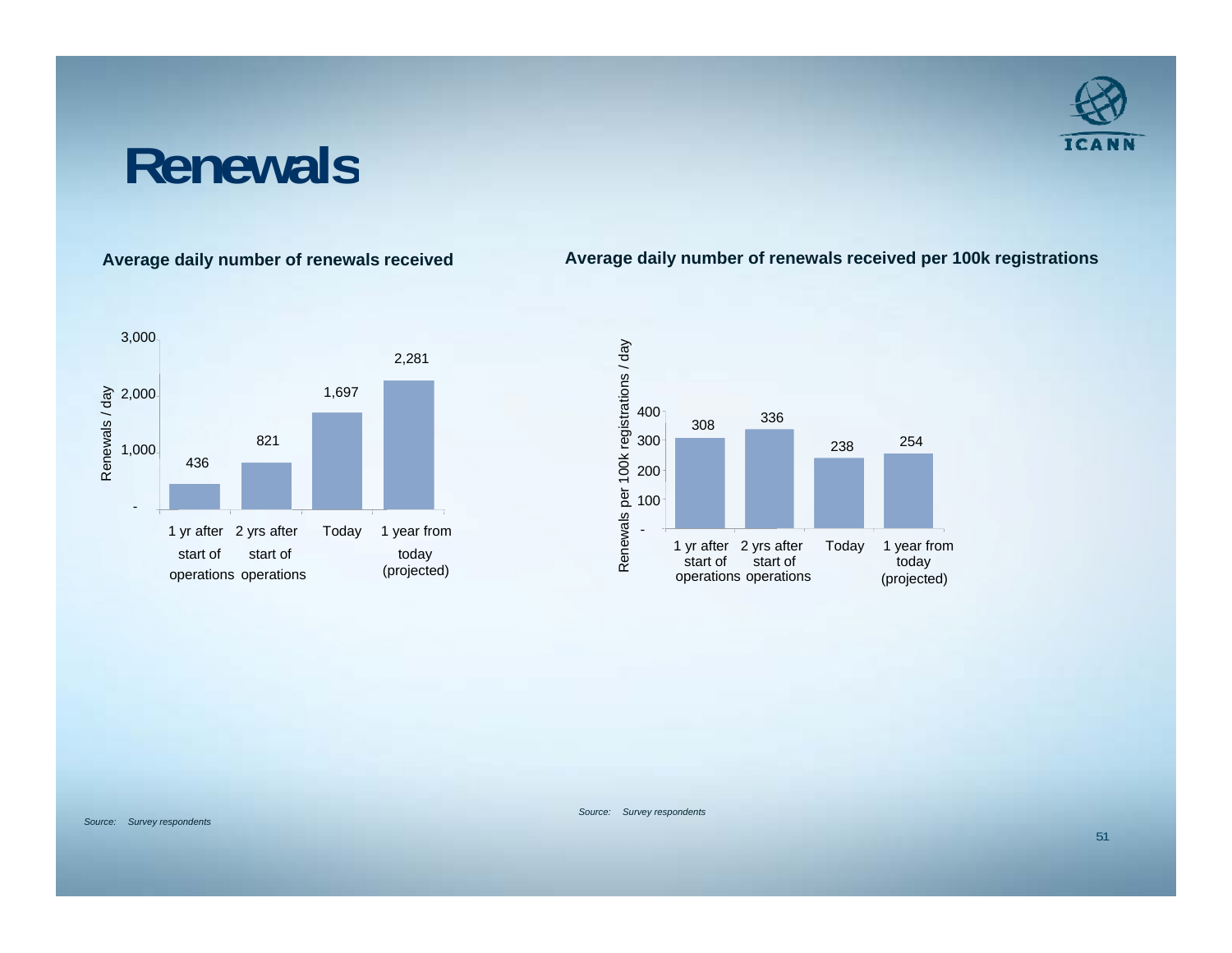### **Deletions**



**Average daily number of cancellations / deletions received Average daily number of cancellations / deletions received per 100k registrations**



*Source:Survey respondents Source:Survey respondents*

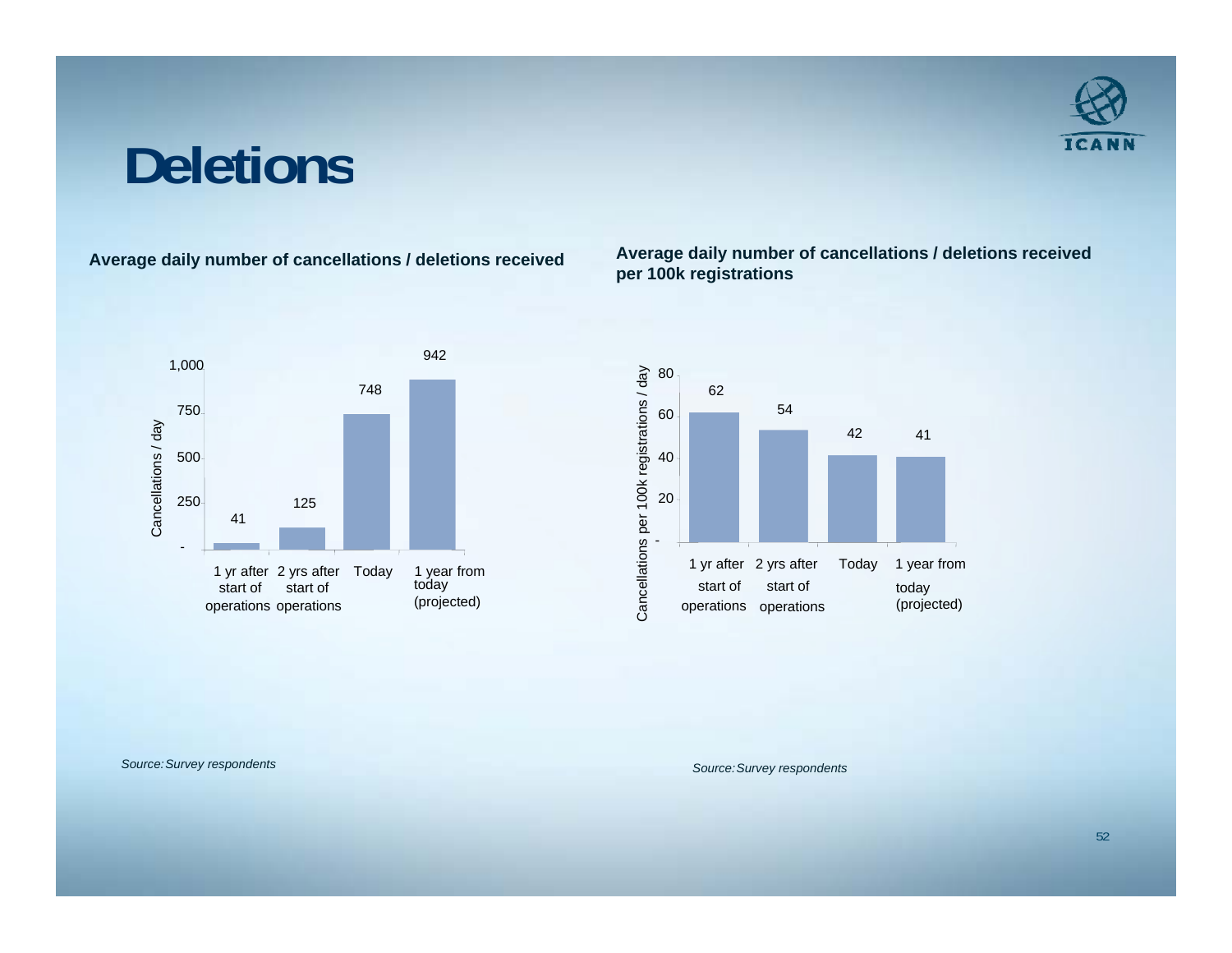

### **Whois queries**

**Average daily number of Whois queries received**



*Source: Survey respondents*

53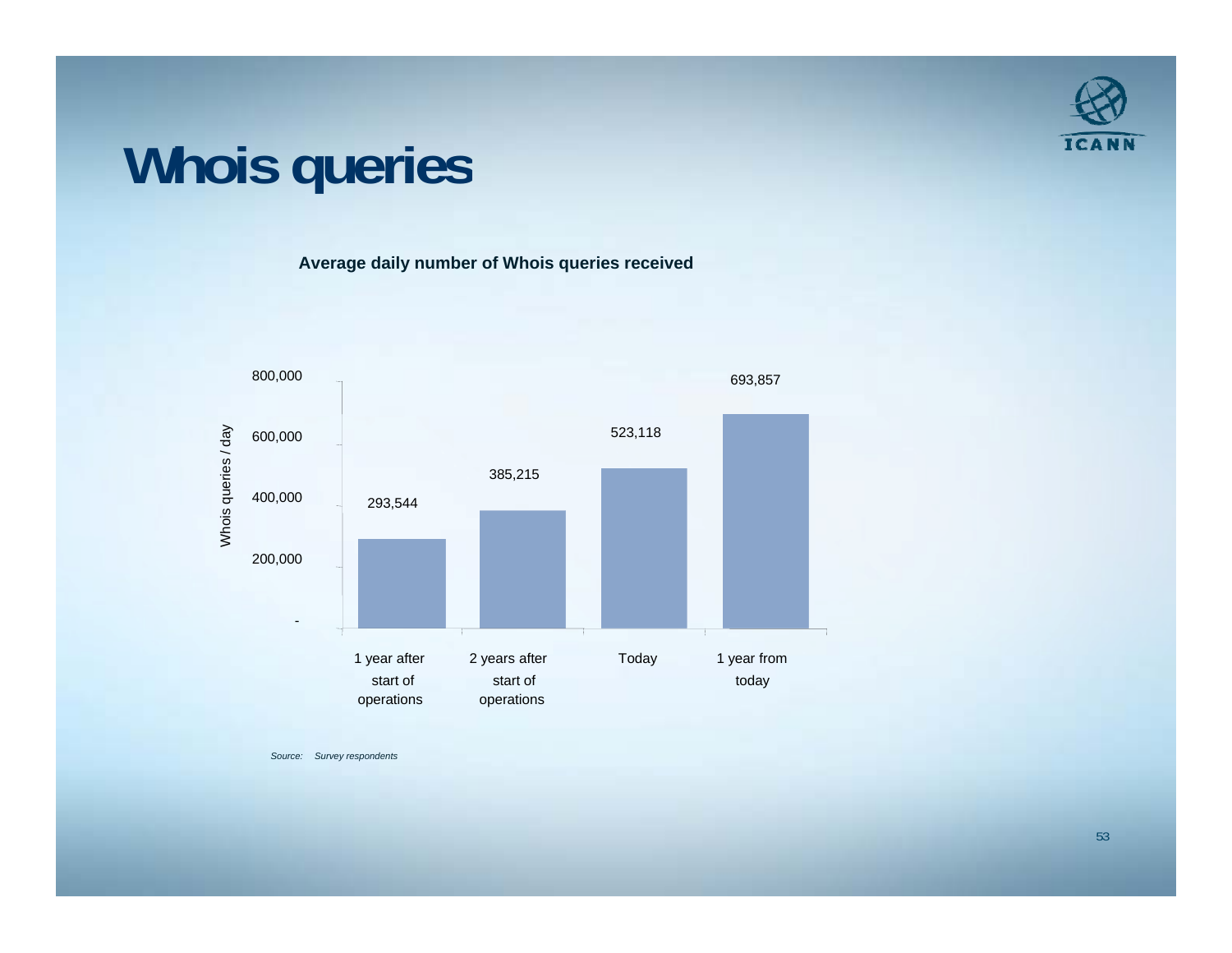

### **Financial statements**

**Are the registry's financial statements currently audited?**

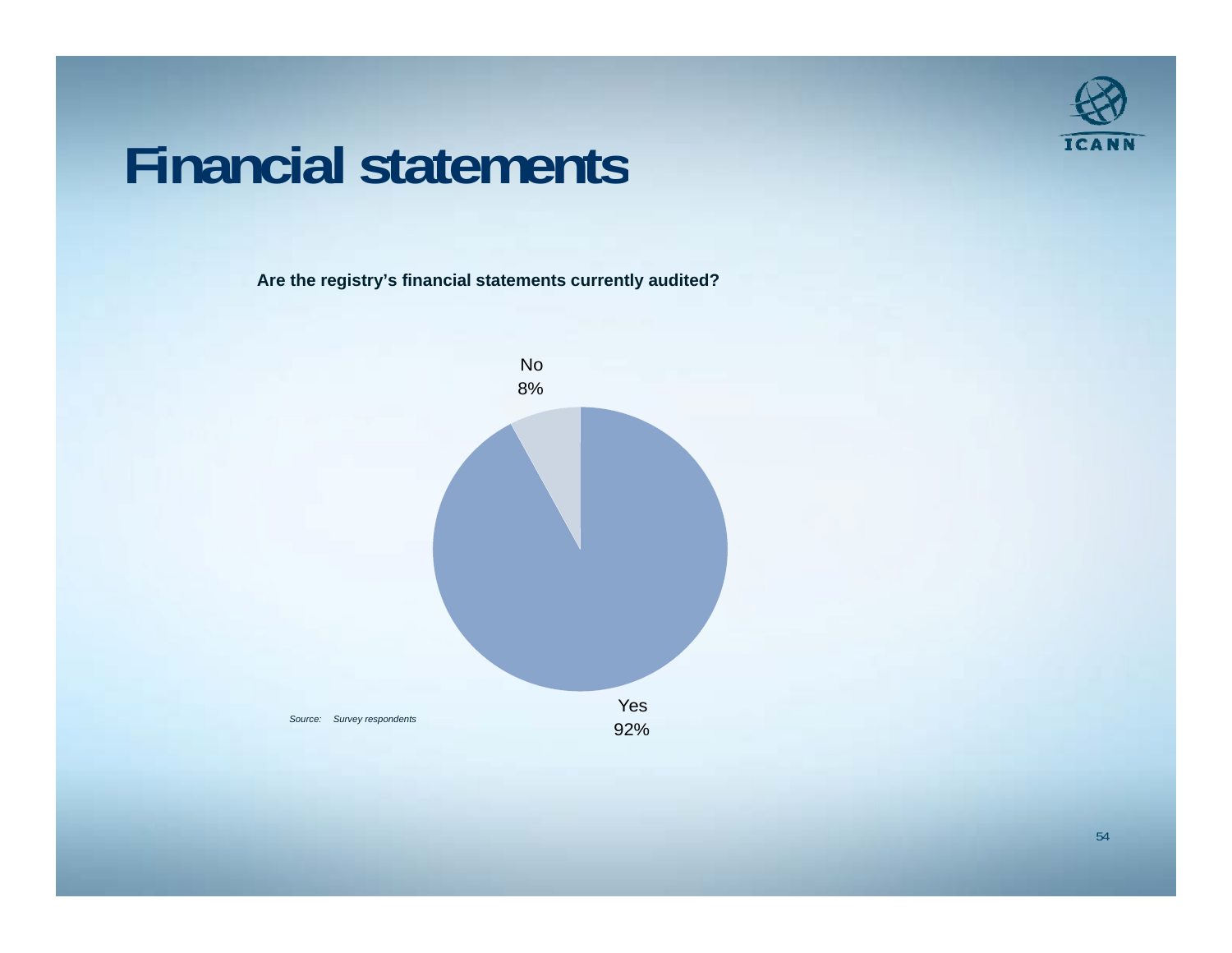

### **Core registry locations**

**Average number of core registry locations, segmented by size of registry (includes primary and secondary sites, excludes name servers)**

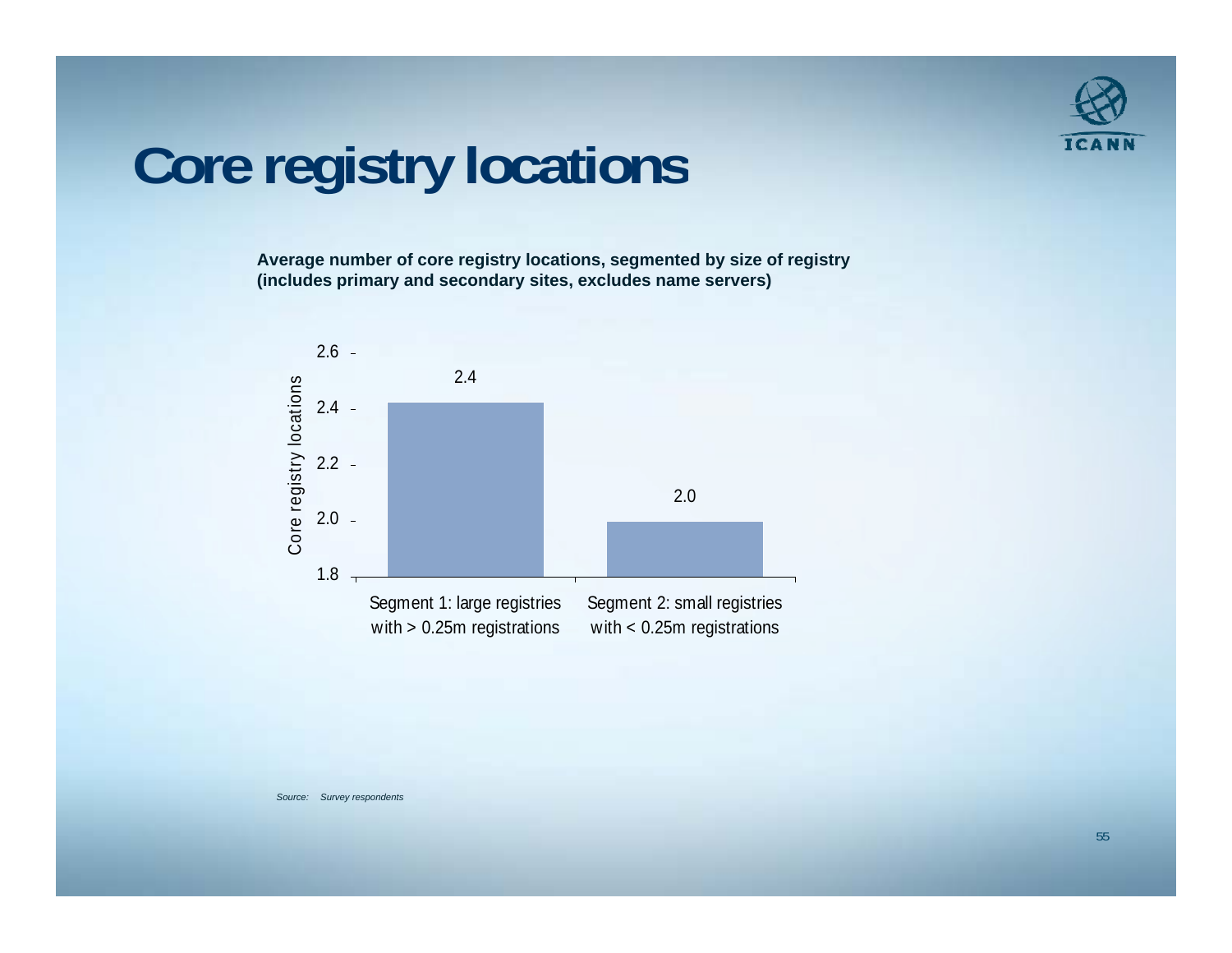

### **Size of core registry database**

**Average size of core registry databases, segmented by size of registry**

**Average size of core registry databases per 100k registrations, segmented by size of registry**



Segment 1: large registries with > 0.25m registrations

Segment 2: small registries with < 0.25m registrations



*Source: Survey respondents*

*Source: Survey respondents*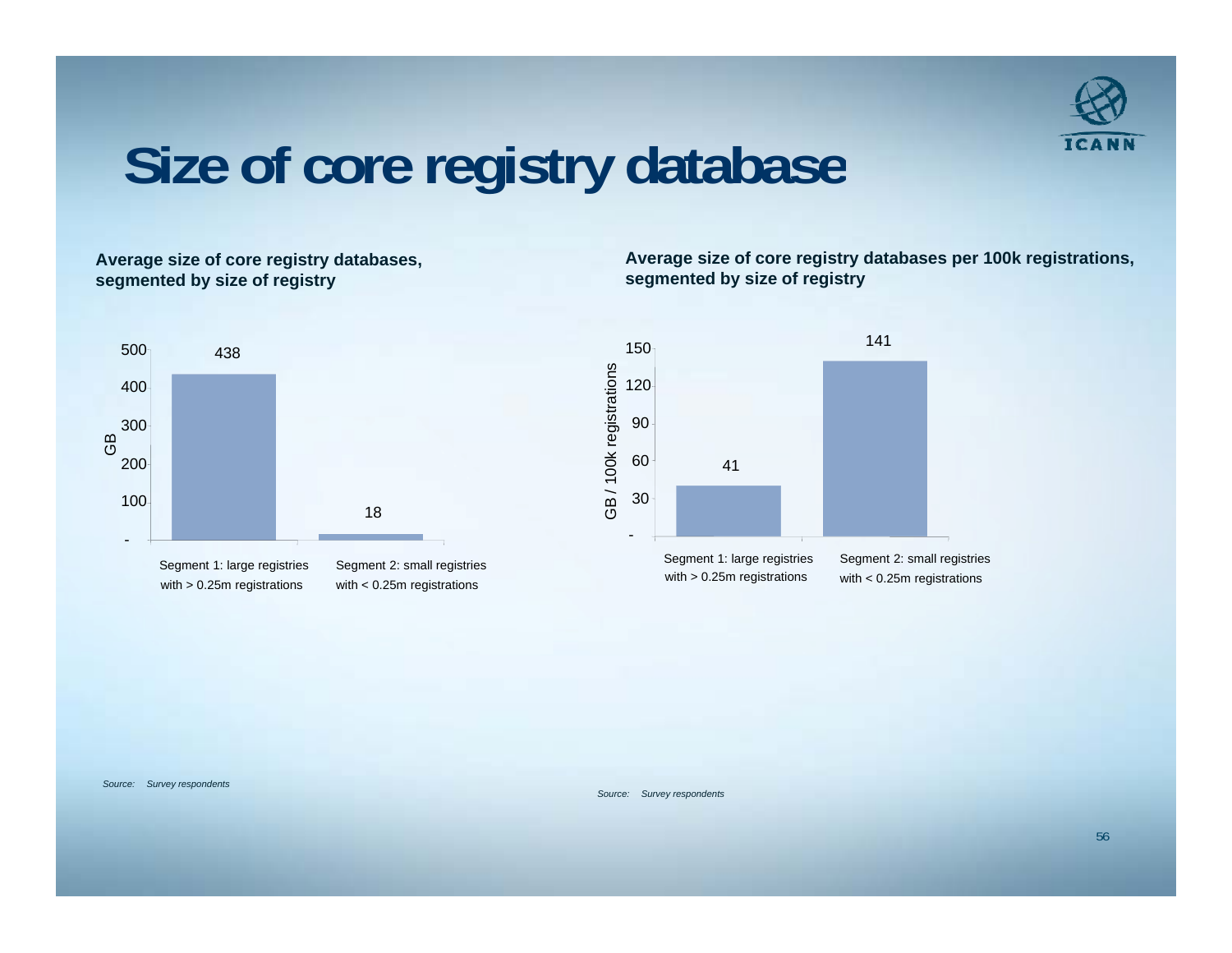

### **DNS server locations**

**Average number of separate locations for DNS servers, segmented by size of registry**

**Range in number of separate locations for DNS servers, segmented by size of registry**





*Source: Survey respondents*

*Source: Survey respondents*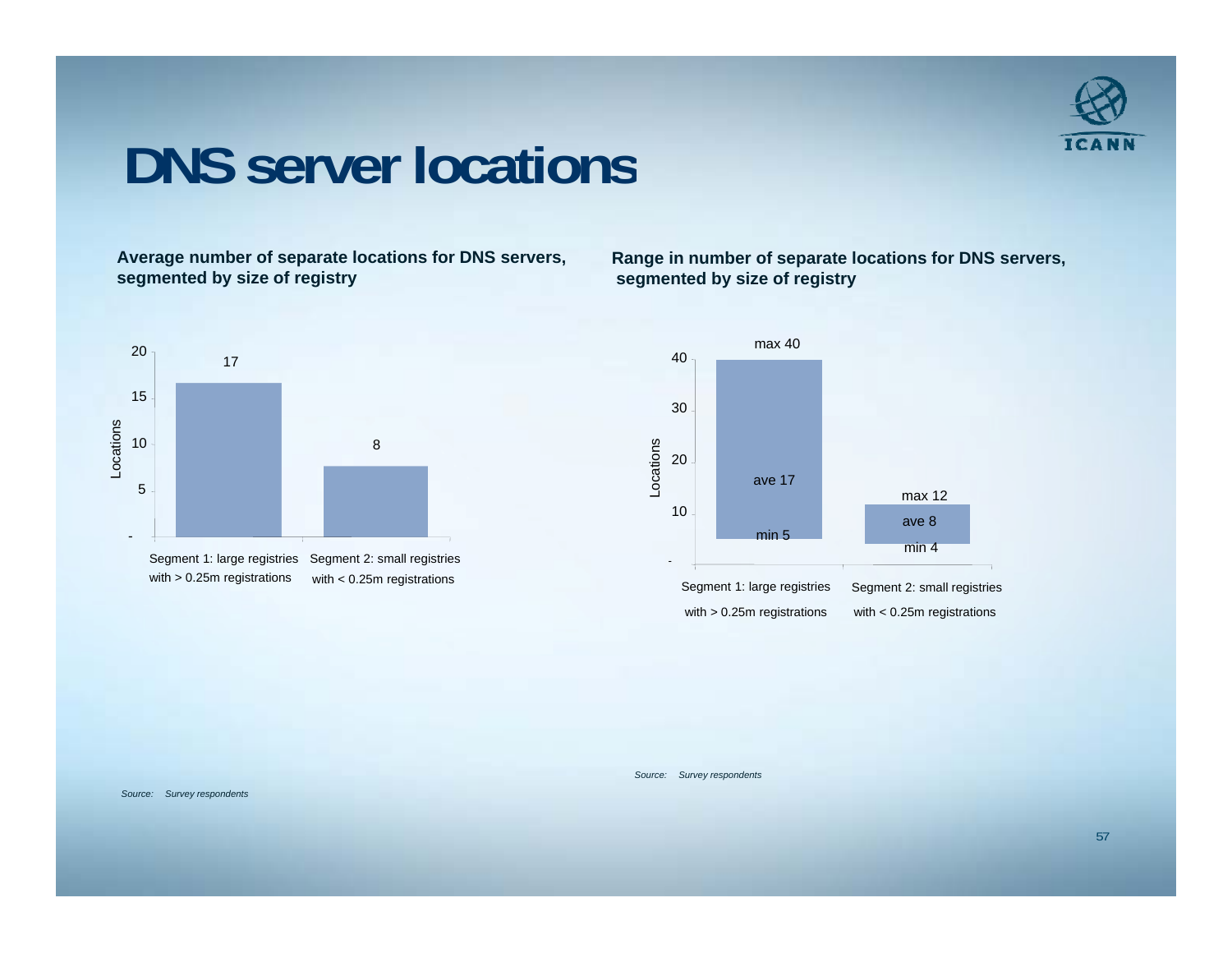|                                                                                                     | <b>REGISTRY OPERATIONS - PEER GROUP SURVEY</b>                                                                                                                         |                                   |
|-----------------------------------------------------------------------------------------------------|------------------------------------------------------------------------------------------------------------------------------------------------------------------------|-----------------------------------|
| Instructions:                                                                                       |                                                                                                                                                                        |                                   |
|                                                                                                     | Please complete the survey below, in excel, by SEPTEMBER 4, 2009, save it, and email the completed form back to Alexander Nouel at anouel@kpmg.com                     |                                   |
|                                                                                                     | ICANN has asked KPMG not to share individual responses with ICANN staff or other survey participants. Results, on an anonymized and aggregated basis will be           |                                   |
|                                                                                                     | published. Please indicate below whether you would like to be acknowledged as a participant, and if you do whether you would like to include your corporate logo and a |                                   |
| brief paragraph describing your services.                                                           |                                                                                                                                                                        |                                   |
|                                                                                                     | When opening the excel file please choose "Enable Macros" when prompted, in order to use the check boxes.                                                              |                                   |
| anouel@kpmg.com).                                                                                   | If you have any questions please do not hesitate to contact Barak Ravid (tel: +1 415 963 5548, barakravid@kpmg.com) or Alexander Nouel (tel: +1 213 955 8309,          |                                   |
| <b>Many thanks</b>                                                                                  |                                                                                                                                                                        |                                   |
| <b>Organization Name</b>                                                                            |                                                                                                                                                                        |                                   |
| <b>Primary Contact Name</b>                                                                         |                                                                                                                                                                        |                                   |
| <b>Primary Contact Title</b>                                                                        |                                                                                                                                                                        |                                   |
| <b>Primary Contact Phone Number</b>                                                                 |                                                                                                                                                                        |                                   |
| <b>Primary Contact Email Address</b>                                                                |                                                                                                                                                                        |                                   |
| Would you like to be acknowledged as a survey participant? (yes/no)                                 |                                                                                                                                                                        |                                   |
| If yes, would you like to have your corporate logo incorporated into the published report? (yes/no) |                                                                                                                                                                        |                                   |
|                                                                                                     | If yes, will you be seperately sending a brief paragraph to include as a description of your services? (yes/no)                                                        |                                   |
|                                                                                                     |                                                                                                                                                                        |                                   |
| A. Introduction / Background                                                                        |                                                                                                                                                                        | applicant guidebook<br>questions? |
|                                                                                                     |                                                                                                                                                                        | (May 30 update)                   |
| 1.A. What is the name of your entity ?                                                              |                                                                                                                                                                        | n/a                               |
|                                                                                                     |                                                                                                                                                                        |                                   |
|                                                                                                     |                                                                                                                                                                        |                                   |
|                                                                                                     |                                                                                                                                                                        |                                   |
| 1.B. Which TLD's do you operate ?                                                                   |                                                                                                                                                                        | n/a                               |
|                                                                                                     |                                                                                                                                                                        |                                   |
|                                                                                                     |                                                                                                                                                                        |                                   |
|                                                                                                     |                                                                                                                                                                        |                                   |
|                                                                                                     |                                                                                                                                                                        |                                   |
| 2.A. Please check the organizational type which best describes your entity :                        |                                                                                                                                                                        | n/a                               |
| $\Box$ Profit                                                                                       |                                                                                                                                                                        |                                   |
|                                                                                                     |                                                                                                                                                                        |                                   |
| Not-for-Profit<br>Other (please provide detail) :                                                   |                                                                                                                                                                        |                                   |
| Governmental                                                                                        |                                                                                                                                                                        |                                   |
|                                                                                                     |                                                                                                                                                                        |                                   |
|                                                                                                     | 2.B. Please provide any additional narrative you feel is appropriate to clarify your legal and organizational structure                                                | n/a                               |
|                                                                                                     |                                                                                                                                                                        |                                   |
|                                                                                                     |                                                                                                                                                                        |                                   |
|                                                                                                     |                                                                                                                                                                        |                                   |
|                                                                                                     |                                                                                                                                                                        |                                   |
| 3. Please check the responses that match your activity (check as many as apply) :                   |                                                                                                                                                                        | n/a                               |
|                                                                                                     |                                                                                                                                                                        |                                   |
| I am the responsible party for registry operations as shown in the IANA record for the TLD          |                                                                                                                                                                        |                                   |
| I utsource my registry operations to another party                                                  |                                                                                                                                                                        |                                   |
| I provide outsourced registry operations to other parties - If yes, to how many?                    |                                                                                                                                                                        |                                   |
| I am the contracted party with ICANN for the registry                                               |                                                                                                                                                                        |                                   |
|                                                                                                     |                                                                                                                                                                        |                                   |
| 4. In which year did you, as an entity, commence operation of the registry?                         | (where more than one registry is operated, please provide for each registry)                                                                                           | n/a                               |
|                                                                                                     | <b>Registry 1</b><br>Registry 2*<br>Registry 3*<br>Registry 4*                                                                                                         |                                   |
|                                                                                                     | Name:                                                                                                                                                                  |                                   |
|                                                                                                     |                                                                                                                                                                        |                                   |
|                                                                                                     | Year:                                                                                                                                                                  |                                   |
|                                                                                                     | $* =$ if relevant                                                                                                                                                      |                                   |
| 5. How big is your TLD (in number of registrations)?                                                | (where more than one registry is operated, please provide for each registry)                                                                                           | <b>Multiple</b>                   |
|                                                                                                     | <b>Registry 1</b><br>Registry 2*<br>Registry 3*<br>Registry 4*                                                                                                         |                                   |
|                                                                                                     | Name:                                                                                                                                                                  |                                   |
|                                                                                                     |                                                                                                                                                                        |                                   |
| Today:                                                                                              |                                                                                                                                                                        |                                   |
| As of 1 year after commencement of operations :                                                     |                                                                                                                                                                        |                                   |
|                                                                                                     |                                                                                                                                                                        |                                   |
| As of 2 years after commencement of operations :                                                    |                                                                                                                                                                        |                                   |
|                                                                                                     |                                                                                                                                                                        |                                   |
| Best-estimate as to 1 year from today :                                                             | $* =$ if relevant                                                                                                                                                      |                                   |
|                                                                                                     |                                                                                                                                                                        |                                   |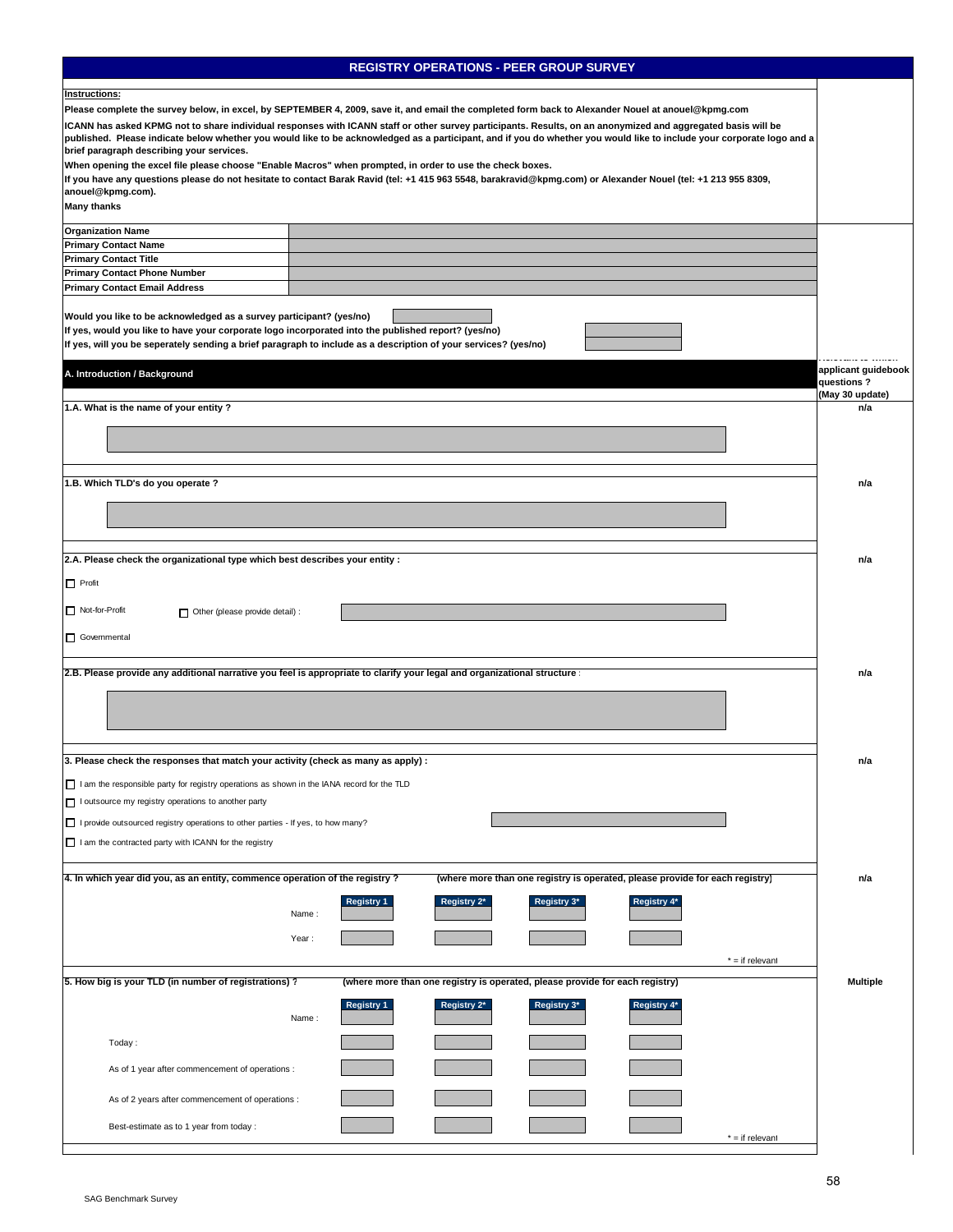| Today:                                                                                                                                                                                                                                                                                                                                                                                                                                                                            |                                                                                                                              |                                          |                              |
|-----------------------------------------------------------------------------------------------------------------------------------------------------------------------------------------------------------------------------------------------------------------------------------------------------------------------------------------------------------------------------------------------------------------------------------------------------------------------------------|------------------------------------------------------------------------------------------------------------------------------|------------------------------------------|------------------------------|
|                                                                                                                                                                                                                                                                                                                                                                                                                                                                                   |                                                                                                                              | FTE's                                    |                              |
| As of 1 year after commencement of operations :                                                                                                                                                                                                                                                                                                                                                                                                                                   |                                                                                                                              | FTE's                                    |                              |
| As of 2 years after commencement of operations :                                                                                                                                                                                                                                                                                                                                                                                                                                  |                                                                                                                              | FTE's                                    |                              |
| Best-estimate as to 1 year from today :                                                                                                                                                                                                                                                                                                                                                                                                                                           |                                                                                                                              | FTE's                                    |                              |
|                                                                                                                                                                                                                                                                                                                                                                                                                                                                                   |                                                                                                                              |                                          |                              |
| 6.B. Please provide any narrative you feel appropriate to clarify / explain any parts of your organization, which you either specifically included or excluded in the above                                                                                                                                                                                                                                                                                                       |                                                                                                                              |                                          |                              |
| headcount number :                                                                                                                                                                                                                                                                                                                                                                                                                                                                |                                                                                                                              |                                          |                              |
|                                                                                                                                                                                                                                                                                                                                                                                                                                                                                   |                                                                                                                              |                                          |                              |
|                                                                                                                                                                                                                                                                                                                                                                                                                                                                                   |                                                                                                                              |                                          |                              |
|                                                                                                                                                                                                                                                                                                                                                                                                                                                                                   |                                                                                                                              |                                          |                              |
| 7. Please provide headcount number (on Full Time Equivalent "FTE" basis) for the following activities as of today:<br>Note: Please consider that the total broken down in this question should ideally match the response to Question 6.A. above.                                                                                                                                                                                                                                 |                                                                                                                              |                                          |                              |
|                                                                                                                                                                                                                                                                                                                                                                                                                                                                                   |                                                                                                                              |                                          |                              |
| <b>Technical Headcount</b><br>Network and Infrastructure Operations (including NOC) :                                                                                                                                                                                                                                                                                                                                                                                             |                                                                                                                              | FTE's                                    |                              |
| Systems Design and Development<br>Registry Administration                                                                                                                                                                                                                                                                                                                                                                                                                         |                                                                                                                              | FTE's<br>FTE's                           |                              |
| <b>Customer Support</b>                                                                                                                                                                                                                                                                                                                                                                                                                                                           |                                                                                                                              | FTE's                                    |                              |
| Compliance (including technical, and contract compliance) :                                                                                                                                                                                                                                                                                                                                                                                                                       |                                                                                                                              | FTE's                                    |                              |
| Information Security:<br>Other:                                                                                                                                                                                                                                                                                                                                                                                                                                                   |                                                                                                                              | FTE's<br>FTE's                           |                              |
| SUB-TOTAL TECHNICAL                                                                                                                                                                                                                                                                                                                                                                                                                                                               | $\mathbf 0$                                                                                                                  | FTE's                                    |                              |
| <b>Other Headcount</b>                                                                                                                                                                                                                                                                                                                                                                                                                                                            |                                                                                                                              |                                          |                              |
| Marketing (including PR & Communication)                                                                                                                                                                                                                                                                                                                                                                                                                                          |                                                                                                                              | FTE's                                    |                              |
| Finance:<br>Administrative:                                                                                                                                                                                                                                                                                                                                                                                                                                                       |                                                                                                                              | FTE's<br>FTE's                           |                              |
| HR:                                                                                                                                                                                                                                                                                                                                                                                                                                                                               |                                                                                                                              | FTE's                                    |                              |
| General:<br>Sales (if applicable)                                                                                                                                                                                                                                                                                                                                                                                                                                                 |                                                                                                                              | FTE's<br>FTE's                           |                              |
| Other:                                                                                                                                                                                                                                                                                                                                                                                                                                                                            |                                                                                                                              | FTE's                                    |                              |
| <b>SUB-TOTAL OTHER</b><br><b>TOTAL</b>                                                                                                                                                                                                                                                                                                                                                                                                                                            | $\pmb{0}$<br>$\overline{\mathbf{0}}$                                                                                         | FTE's<br>FTE's                           |                              |
| 8. Please provide headcount number (on FTE basis) for the following activities as of 1 year after commencement of operations:<br>Note: Please consider that the total broken down in this question should ideally match the response to Question 6.A. above.                                                                                                                                                                                                                      |                                                                                                                              |                                          |                              |
| <b>Technical Headcount</b>                                                                                                                                                                                                                                                                                                                                                                                                                                                        |                                                                                                                              |                                          |                              |
| Network and Infrastructure Operations (including NOC) :                                                                                                                                                                                                                                                                                                                                                                                                                           |                                                                                                                              | FTE's                                    |                              |
| Systems Design and Development<br><b>Registry Administration</b>                                                                                                                                                                                                                                                                                                                                                                                                                  |                                                                                                                              | FTE's<br>FTE's                           |                              |
| <b>Customer Support</b>                                                                                                                                                                                                                                                                                                                                                                                                                                                           |                                                                                                                              | FTE's                                    |                              |
| Compliance (including technical, and contract compliance)                                                                                                                                                                                                                                                                                                                                                                                                                         |                                                                                                                              | FTE's                                    |                              |
| Information Security:<br>Other:                                                                                                                                                                                                                                                                                                                                                                                                                                                   |                                                                                                                              | FTE's<br>FTE's                           |                              |
| SUB-TOTAL TECHNICAL                                                                                                                                                                                                                                                                                                                                                                                                                                                               | $\mathbf 0$                                                                                                                  | FTE's                                    |                              |
| <b>Other Headcount</b>                                                                                                                                                                                                                                                                                                                                                                                                                                                            |                                                                                                                              |                                          |                              |
|                                                                                                                                                                                                                                                                                                                                                                                                                                                                                   |                                                                                                                              | FTE's                                    |                              |
| Marketing (including PR & Communication)                                                                                                                                                                                                                                                                                                                                                                                                                                          |                                                                                                                              | FTE's<br>FTE's                           |                              |
| Finance:                                                                                                                                                                                                                                                                                                                                                                                                                                                                          |                                                                                                                              |                                          |                              |
| Administrative:<br>HR:                                                                                                                                                                                                                                                                                                                                                                                                                                                            |                                                                                                                              | FTE's                                    |                              |
| General:                                                                                                                                                                                                                                                                                                                                                                                                                                                                          |                                                                                                                              | FTE's                                    |                              |
| Sales (if applicable) :<br>Other:                                                                                                                                                                                                                                                                                                                                                                                                                                                 |                                                                                                                              | FTE's<br>FTE's                           |                              |
| <b>SUB-TOTAL OTHER</b>                                                                                                                                                                                                                                                                                                                                                                                                                                                            | $\pmb{0}$                                                                                                                    | FTE's                                    |                              |
| <b>TOTAL</b>                                                                                                                                                                                                                                                                                                                                                                                                                                                                      | $\pmb{0}$                                                                                                                    | FTE's                                    |                              |
|                                                                                                                                                                                                                                                                                                                                                                                                                                                                                   |                                                                                                                              |                                          |                              |
|                                                                                                                                                                                                                                                                                                                                                                                                                                                                                   |                                                                                                                              | Other:                                   |                              |
|                                                                                                                                                                                                                                                                                                                                                                                                                                                                                   |                                                                                                                              | Marketing (including PR & Communication) |                              |
|                                                                                                                                                                                                                                                                                                                                                                                                                                                                                   | $\fbox{\parbox{1.5cm}{\fbox{1.5cm}}\hbox{Compliance (including technical, and contract compliance)}$<br>Information Security | $\Box$ Finance                           | General                      |
|                                                                                                                                                                                                                                                                                                                                                                                                                                                                                   |                                                                                                                              |                                          | $\Box$ Sales (if applicable) |
|                                                                                                                                                                                                                                                                                                                                                                                                                                                                                   | $\Box$ Other                                                                                                                 | Administrative                           | $\Box$ Other                 |
|                                                                                                                                                                                                                                                                                                                                                                                                                                                                                   |                                                                                                                              | $\Box$ HR                                |                              |
|                                                                                                                                                                                                                                                                                                                                                                                                                                                                                   |                                                                                                                              |                                          |                              |
| 9. Please check the areas, if any, which are outsourced :<br>Technical:<br>Network and Infrastructure Operations (including NOC)<br>Systems Design and Development<br>Registry Administration<br>Customer Support<br>10. For the total headcount number listed in Question 6.A. above (as of today), please provide an estimate as to % of FTE's who are 1) Full-time Employed, 2) Part-time<br>employed, 3) Consultants/Other Short-term roles, 4) Volunteer, and 5) Otherwise : |                                                                                                                              |                                          |                              |
|                                                                                                                                                                                                                                                                                                                                                                                                                                                                                   |                                                                                                                              |                                          |                              |
| % that are full-time employed :                                                                                                                                                                                                                                                                                                                                                                                                                                                   | %                                                                                                                            |                                          |                              |
| % that are part-time employed :<br>% that are consulting/short-term :                                                                                                                                                                                                                                                                                                                                                                                                             | %<br>$\%$                                                                                                                    |                                          |                              |
| % that are volunteer :                                                                                                                                                                                                                                                                                                                                                                                                                                                            | $\%$                                                                                                                         |                                          |                              |
| % other:<br>Total*:                                                                                                                                                                                                                                                                                                                                                                                                                                                               | $\frac{9}{6}$<br>0%                                                                                                          |                                          |                              |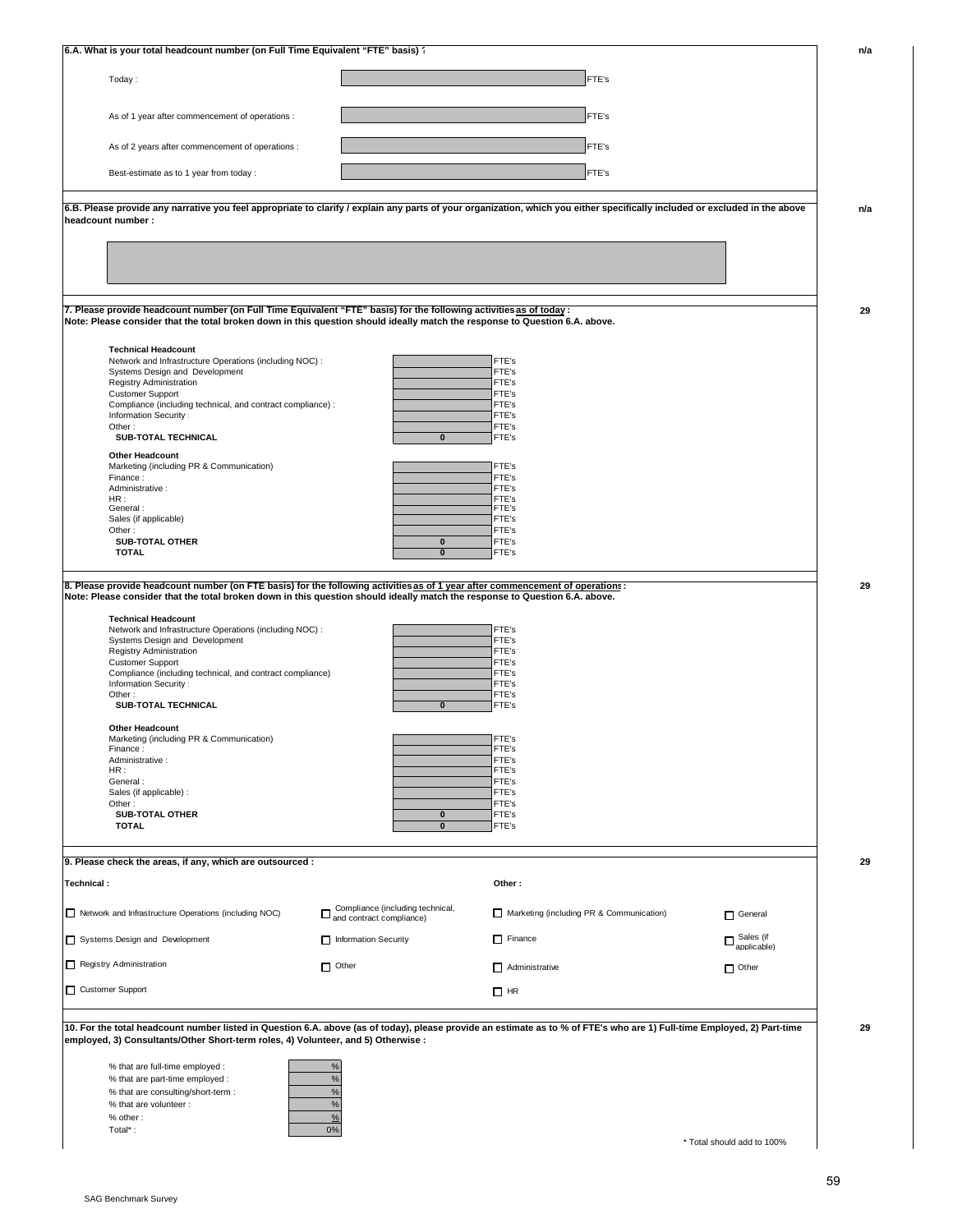| <b>Currency Used</b>                                        |              |                                                   |                      |
|-------------------------------------------------------------|--------------|---------------------------------------------------|----------------------|
|                                                             | <b>Today</b> | 1 year after<br>commencem<br>ent of<br>operations | 1 year from<br>today |
| <b>Technical Headcount</b>                                  |              |                                                   |                      |
| Network and Infrastructure Operations (including NOC) :     |              |                                                   |                      |
| Systems Design and Development :                            |              |                                                   |                      |
| Registry Administration:                                    |              |                                                   |                      |
| Customer Support:                                           |              |                                                   |                      |
| Compliance (including technical, and contract compliance) : |              |                                                   |                      |
| Information Security:                                       |              |                                                   |                      |
| Other:                                                      |              |                                                   |                      |
| <b>SUB-TOTAL TECHNICAL</b>                                  |              |                                                   |                      |
| <b>Other Headcount</b>                                      |              |                                                   |                      |
| Marketing (including PR & Communication) :                  |              |                                                   |                      |
| Finance:                                                    |              |                                                   |                      |
| Administrative:                                             |              |                                                   |                      |
| HR:                                                         |              |                                                   |                      |
| General:                                                    |              |                                                   |                      |
| Sales (if applicable)                                       |              |                                                   |                      |
| Other:                                                      |              |                                                   |                      |

**12. For each of the functions listed in Question 7, please provide your best current estimate as to whether you expect FTE's to increase, stay the same, or decrease over the next 12 months :**

|                                                                                                                                                                                                                                                                                                             | <b>Increase</b>                      | <b>Same</b>                     | <b>Decrease</b> |
|-------------------------------------------------------------------------------------------------------------------------------------------------------------------------------------------------------------------------------------------------------------------------------------------------------------|--------------------------------------|---------------------------------|-----------------|
| <b>Technical Headcount</b><br>Network and Infrastructure Operations (including NOC) :<br>Systems Design and Development :<br>Registry Administration:<br>Customer Support :<br>Compliance (including technical, and contract compliance) :<br>Information Security:<br>Other:<br><b>SUB-TOTAL TECHNICAL</b> | □<br>п<br>п<br>п<br>п<br>П<br>п<br>п | п<br>п<br>п<br>п<br>п<br>П<br>п |                 |
| <b>Other Headcount</b><br>Marketing (including PR & Communication) :<br>Finance:<br>Administrative:<br>HR:<br>General:<br>Sales (if applicable) :<br>Other:<br><b>SUB-TOTAL OTHER</b><br><b>TOTAL</b>                                                                                                       | П<br>П<br>П<br>П<br>п<br>п<br>П<br>п | п<br>П<br>п<br>п<br>п<br>ш<br>п |                 |

#### **B. Technical**

**13. Which DNS Server Software do you use ? (i.e. software which resolves and publishes DNS names and establishes name servers etc.) Please include the version details (i.e. BIND 9.x instead of just BIND) :**

e.g. BIND, ANS, NSD, tinydns, PowerDNS, MS DNS, Simple DNS Plus, Other

**14. Please provide a brief narrative as to which software you use for managing your registry platform (used for zone file generation and management) Areas of interest include extent and use of the following** 

Open source

· In-house development

- · Synchrone or a-synchrone · Type of communication : EPP, XML, e-mail, web-interface
- · One system for multiple TLD's or several instances for multiple TLD's · Combined services for multiple TLD's (e.g. only one registrar database or one billing address)
- 

**29**

**29**

**29**

**29**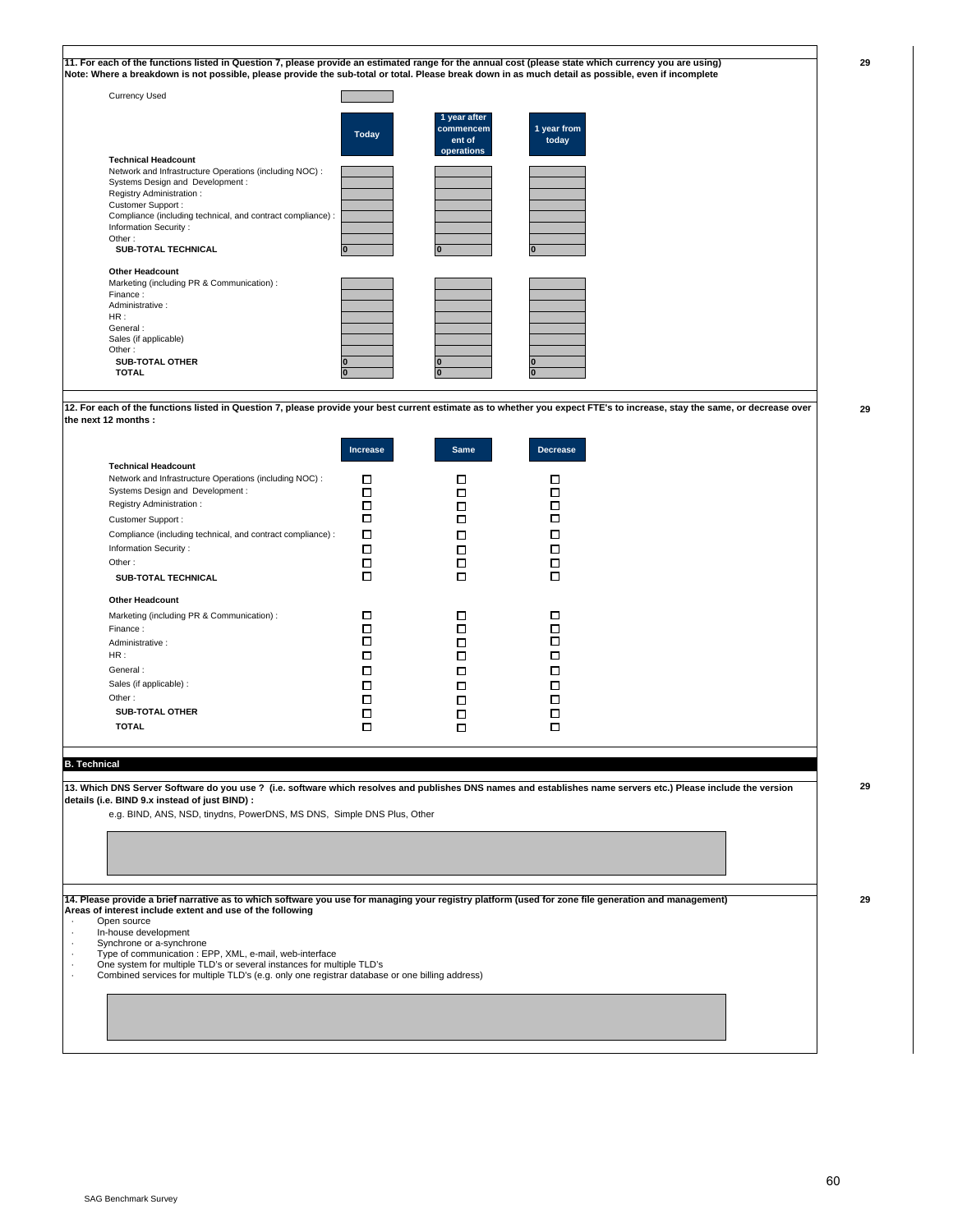| C. Reserves |                                                                                                                                                                          |        |
|-------------|--------------------------------------------------------------------------------------------------------------------------------------------------------------------------|--------|
|             | 15.A. Please provide a brief narrative to describe your policy objectives for maintaining adequate financial reserves (i.e., which measures do you consider) and whether | 52, 54 |
|             | you typically meet those objectives :                                                                                                                                    |        |
|             |                                                                                                                                                                          |        |
|             |                                                                                                                                                                          |        |
|             | 15.B. When expressed relative to your total annual capital expenditure and operating costs, do youcurrently have cash reserve / funding in place equivalent to :         |        |
|             | Less than 1 years of capital expenditure and operating costs                                                                                                             | 52, 54 |
|             | Between 1-3 years of capital expenditure and operating costs                                                                                                             |        |
|             | Greater than 3 years of capital expenditure and operating costs                                                                                                          |        |
|             |                                                                                                                                                                          |        |
|             | 16. What cash reserve/funding did you have in place upon commencement of registry operations ?                                                                           | 52, 54 |
|             | Less than 1 years of capital expenditure and operating costs                                                                                                             |        |
|             | Between 1-3 years of capital expenditure and operating costs                                                                                                             |        |
|             | Greater than 3 years of capital expenditure and operating costs                                                                                                          |        |
|             | 17. Please provide an estimate of the annual costs to operate the following as of today (please state which currency you are using) :                                    | 54     |
|             |                                                                                                                                                                          |        |
|             | <b>Currency Used</b>                                                                                                                                                     |        |
|             | Maintenance of Name Servers and DNS for registered domain names :                                                                                                        |        |
|             | Shared Registry system :                                                                                                                                                 |        |
|             | Whois Service:                                                                                                                                                           |        |
|             | Registrar billing and accounting:                                                                                                                                        |        |
|             | Data security and data escrow:                                                                                                                                           |        |
|             | IDN Registrations (if applicable) :                                                                                                                                      |        |
|             | DNSSEC (if applicable) :                                                                                                                                                 |        |
|             | D. Network Architecture                                                                                                                                                  |        |
|             | 18. Please check whether the following elements of your DNS Infrastructure support IPv6 and provide a brief narrative, if appropriate, to clarify :                      | 30,37  |
|             | Supports IPv6?<br>Narrative :                                                                                                                                            |        |
|             | Shared Registry system and DNS Server Software (Bind Version 9.x etc)                                                                                                    |        |
|             | □<br>support publication of IPv6 address records (AAAA) :                                                                                                                |        |
|             |                                                                                                                                                                          |        |
|             | Listing of AAAA glue records for domain registrations supported :<br>□                                                                                                   |        |
|             |                                                                                                                                                                          |        |
|             | 口<br>Some/ All name servers are accessible over IPv6 :                                                                                                                   |        |
|             |                                                                                                                                                                          |        |
|             | Public facing services (such as registry web site, email) are accessible<br>П<br>over IPv6 :                                                                             |        |
|             |                                                                                                                                                                          |        |
|             | 19. If your DNS infrastructure (including server software and O/S) does not support IPv6, do you intend to support it within the next 2 years ?                          | 30,37  |
|             | Please provide a brief narrative, if appropriate, to clarify :                                                                                                           |        |
| $\Box$ Yes  | $\Box$ No                                                                                                                                                                |        |
|             |                                                                                                                                                                          |        |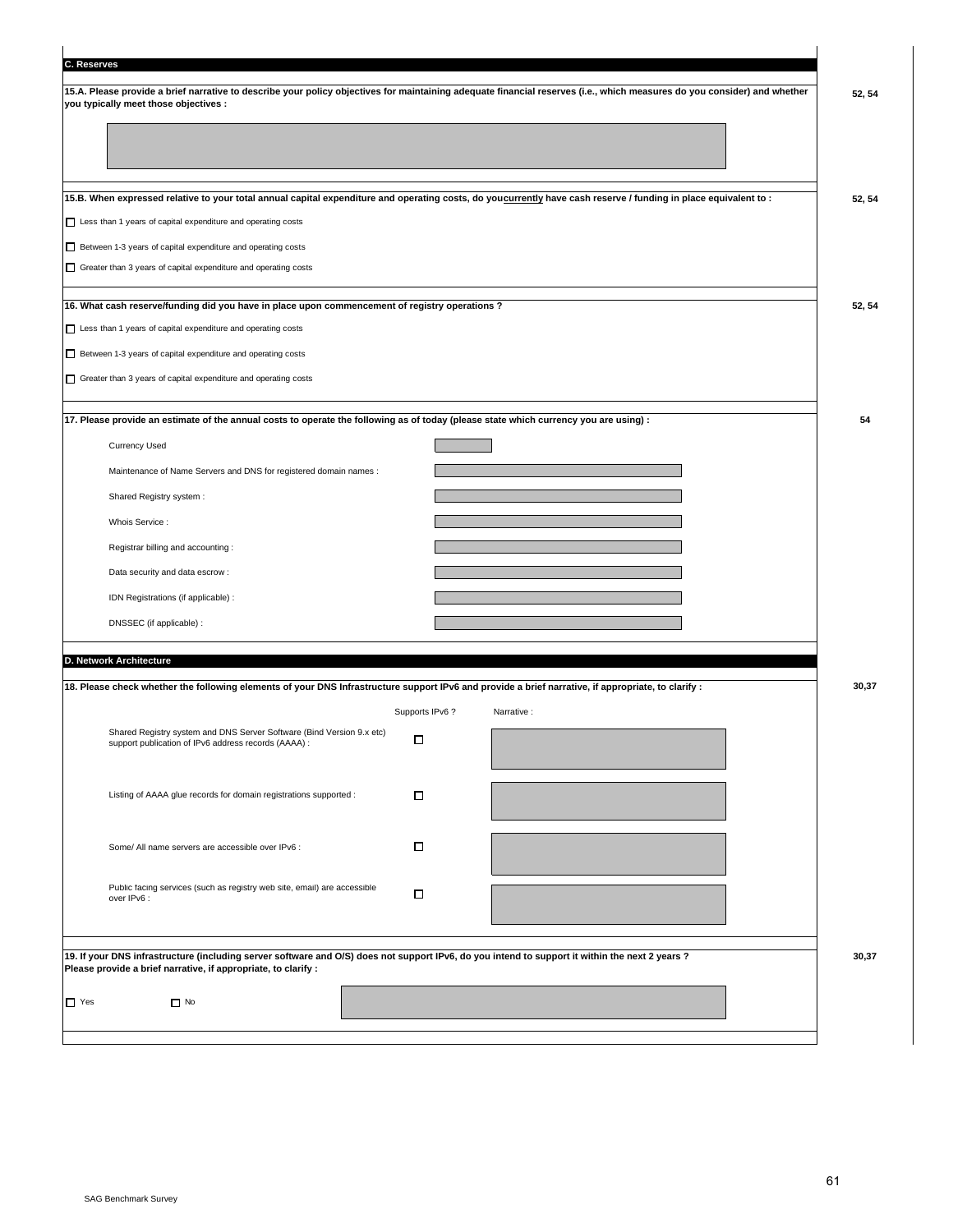| $\Box$ Yes<br>$\Box$ No<br>21. Please describe the number of core registry locations including primary and secondary sites : (this question refers to the core registry locations only. Name Servers<br>are covered in Question 26)<br>22. What is your EPP server throughput in terms of maximum domain name registrations/second ?<br>Average:<br>Peak over the last 12 months :<br>Maximum capacity: | 30<br>30       |
|---------------------------------------------------------------------------------------------------------------------------------------------------------------------------------------------------------------------------------------------------------------------------------------------------------------------------------------------------------------------------------------------------------|----------------|
|                                                                                                                                                                                                                                                                                                                                                                                                         |                |
|                                                                                                                                                                                                                                                                                                                                                                                                         |                |
|                                                                                                                                                                                                                                                                                                                                                                                                         |                |
|                                                                                                                                                                                                                                                                                                                                                                                                         |                |
|                                                                                                                                                                                                                                                                                                                                                                                                         |                |
|                                                                                                                                                                                                                                                                                                                                                                                                         |                |
|                                                                                                                                                                                                                                                                                                                                                                                                         |                |
|                                                                                                                                                                                                                                                                                                                                                                                                         |                |
| 23. Please provide the number of the following system components in use, both as of today, and 1 year after the date of commencement of operations :                                                                                                                                                                                                                                                    | 30             |
| 1 year after<br>commencem<br><b>Today</b><br>ent of<br>operations                                                                                                                                                                                                                                                                                                                                       |                |
| Servers:<br>Routers:<br>Switches:<br>Databases:                                                                                                                                                                                                                                                                                                                                                         |                |
|                                                                                                                                                                                                                                                                                                                                                                                                         |                |
| E. Database Capabilities                                                                                                                                                                                                                                                                                                                                                                                |                |
| 24. Which database and Server OS do you use ?                                                                                                                                                                                                                                                                                                                                                           | 31             |
| Oracle/Solaris                                                                                                                                                                                                                                                                                                                                                                                          |                |
| MySQL/Linux<br>Other (please provide detail) :                                                                                                                                                                                                                                                                                                                                                          |                |
| 25. Please provide the size of your core registry databases (in GB) :                                                                                                                                                                                                                                                                                                                                   | 31             |
|                                                                                                                                                                                                                                                                                                                                                                                                         |                |
| F. Geographic Diversity                                                                                                                                                                                                                                                                                                                                                                                 |                |
| 26. How many separate locations do you have for your DNS servers ?                                                                                                                                                                                                                                                                                                                                      | 32             |
|                                                                                                                                                                                                                                                                                                                                                                                                         |                |
| <b>G.</b> Continuity                                                                                                                                                                                                                                                                                                                                                                                    |                |
| 27.A. Do you have a detailed registry continuity plan in place ?                                                                                                                                                                                                                                                                                                                                        | 42,43,44,45    |
| $\Box$ No<br>$\Box$ Yes                                                                                                                                                                                                                                                                                                                                                                                 |                |
| 27.B. If you responded "Yes" to Question 27.A, has a transition services provider been identified and contractually engaged ?                                                                                                                                                                                                                                                                           | 42,43,44,45    |
| $\Box$ Yes:<br>$\Box$ No                                                                                                                                                                                                                                                                                                                                                                                |                |
| 28. How often do you review / refresh the plan ?                                                                                                                                                                                                                                                                                                                                                        | 42, 43, 44, 45 |
| Quarterly<br>$\Box$ Never                                                                                                                                                                                                                                                                                                                                                                               |                |
| $\Box$ Annually<br>Other (please provide detail) :                                                                                                                                                                                                                                                                                                                                                      |                |
| $\Box$ Bi-annually                                                                                                                                                                                                                                                                                                                                                                                      |                |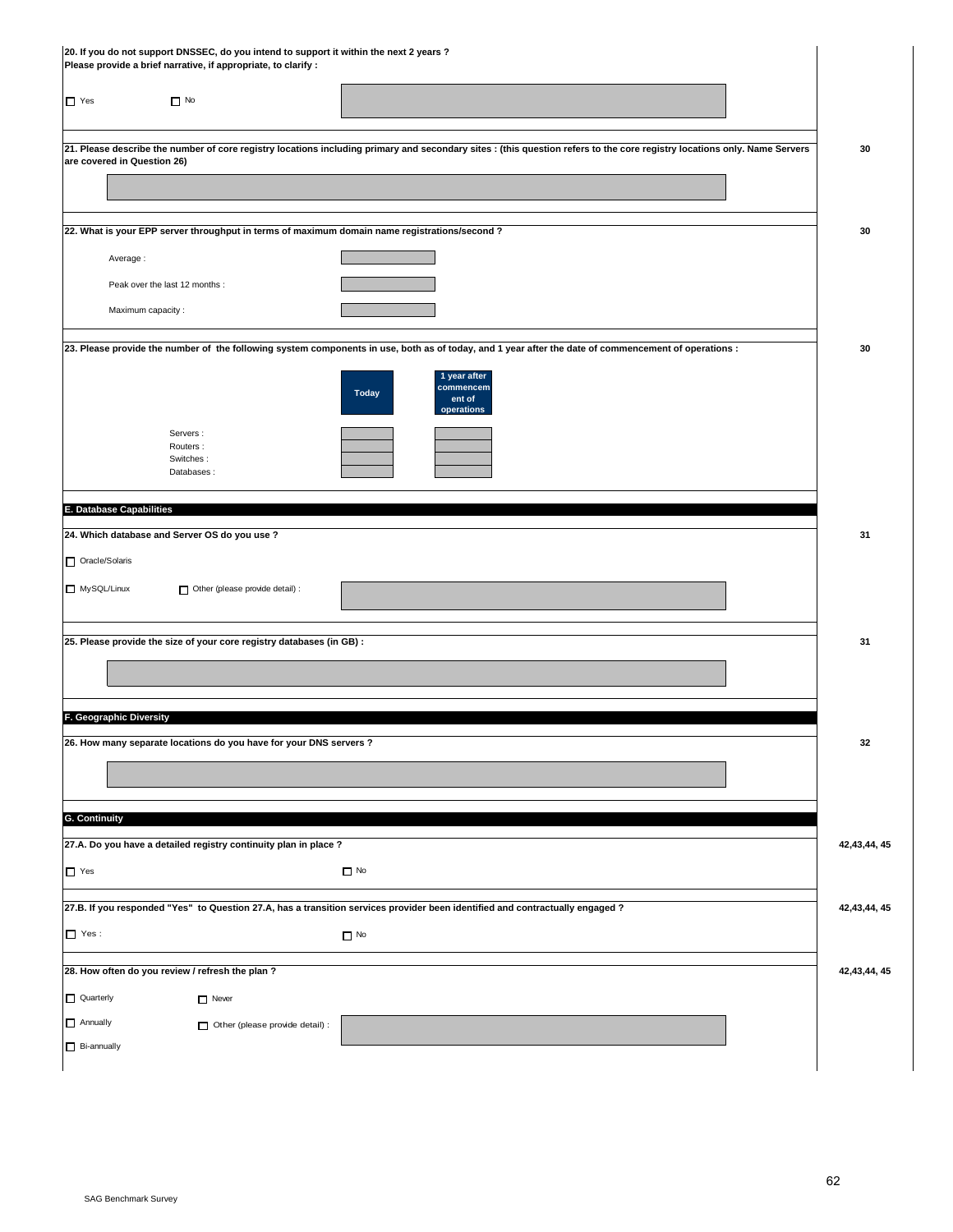|                                                                                                                                                                                                                                               | 29. If you responded "Yes" to Question 27.B, please check whether the following elements are part of your arrangement with your transition services provider : | 42,43,44,45     |
|-----------------------------------------------------------------------------------------------------------------------------------------------------------------------------------------------------------------------------------------------|----------------------------------------------------------------------------------------------------------------------------------------------------------------|-----------------|
|                                                                                                                                                                                                                                               |                                                                                                                                                                |                 |
| Registry Services :                                                                                                                                                                                                                           | П                                                                                                                                                              |                 |
| Maintenance of name servers and DNS for registered domain names :                                                                                                                                                                             | о                                                                                                                                                              |                 |
| Other items:                                                                                                                                                                                                                                  | П                                                                                                                                                              |                 |
| 30.A. Do you have a failover testing plan in place ?                                                                                                                                                                                          |                                                                                                                                                                | 42, 43, 44, 45  |
| $\Box$ Yes<br>$\Box$ No                                                                                                                                                                                                                       |                                                                                                                                                                |                 |
| 30.B. If you responded "Yes" to Question 30.A., how regularly do you test it ?                                                                                                                                                                |                                                                                                                                                                | 42, 43, 44, 45  |
| Annually or more frequently                                                                                                                                                                                                                   |                                                                                                                                                                |                 |
| $\Box$ Less frequently than annually                                                                                                                                                                                                          |                                                                                                                                                                |                 |
| $\Box$ Never                                                                                                                                                                                                                                  |                                                                                                                                                                |                 |
| H. Monitoring and Fault Escalation                                                                                                                                                                                                            |                                                                                                                                                                |                 |
| 31. Please describe the tools currently used for monitoring critical registry operations and systems :                                                                                                                                        |                                                                                                                                                                | 46              |
|                                                                                                                                                                                                                                               |                                                                                                                                                                |                 |
|                                                                                                                                                                                                                                               |                                                                                                                                                                |                 |
|                                                                                                                                                                                                                                               |                                                                                                                                                                |                 |
| 32. Please provide the current (past 3 months) % uptime for the following registry services :                                                                                                                                                 |                                                                                                                                                                | 46              |
| Shared Registry System (EPP):<br>$\%$                                                                                                                                                                                                         |                                                                                                                                                                |                 |
| DNS Service :<br>%                                                                                                                                                                                                                            |                                                                                                                                                                |                 |
| Whois Service :                                                                                                                                                                                                                               |                                                                                                                                                                |                 |
| %                                                                                                                                                                                                                                             |                                                                                                                                                                |                 |
| I. Registry Size and Operations                                                                                                                                                                                                               |                                                                                                                                                                |                 |
| Questions 33-37 need only be completed if you have not already previously made this information available to ICANN through regular reporting                                                                                                  |                                                                                                                                                                |                 |
|                                                                                                                                                                                                                                               |                                                                                                                                                                |                 |
| 33. On average, what volume of renewals (in actual number of renewals) do you receive on a daily basis ?<br>(for this and remaining questions under this section, where more than one registry is operated, please provide for each registry) |                                                                                                                                                                | <b>Multiple</b> |
| <b>Registry 1</b>                                                                                                                                                                                                                             | Registry 2*<br>Registry 3*<br>Registry 4*                                                                                                                      |                 |
| Name:                                                                                                                                                                                                                                         |                                                                                                                                                                |                 |
| Today:                                                                                                                                                                                                                                        |                                                                                                                                                                |                 |
| As of 1 year after commencement of operations :                                                                                                                                                                                               |                                                                                                                                                                |                 |
| As of 2 years after commencement of operations :                                                                                                                                                                                              |                                                                                                                                                                |                 |
| Best-estimate as to 1 year from today :                                                                                                                                                                                                       |                                                                                                                                                                |                 |
|                                                                                                                                                                                                                                               | $*$ = if relevant                                                                                                                                              |                 |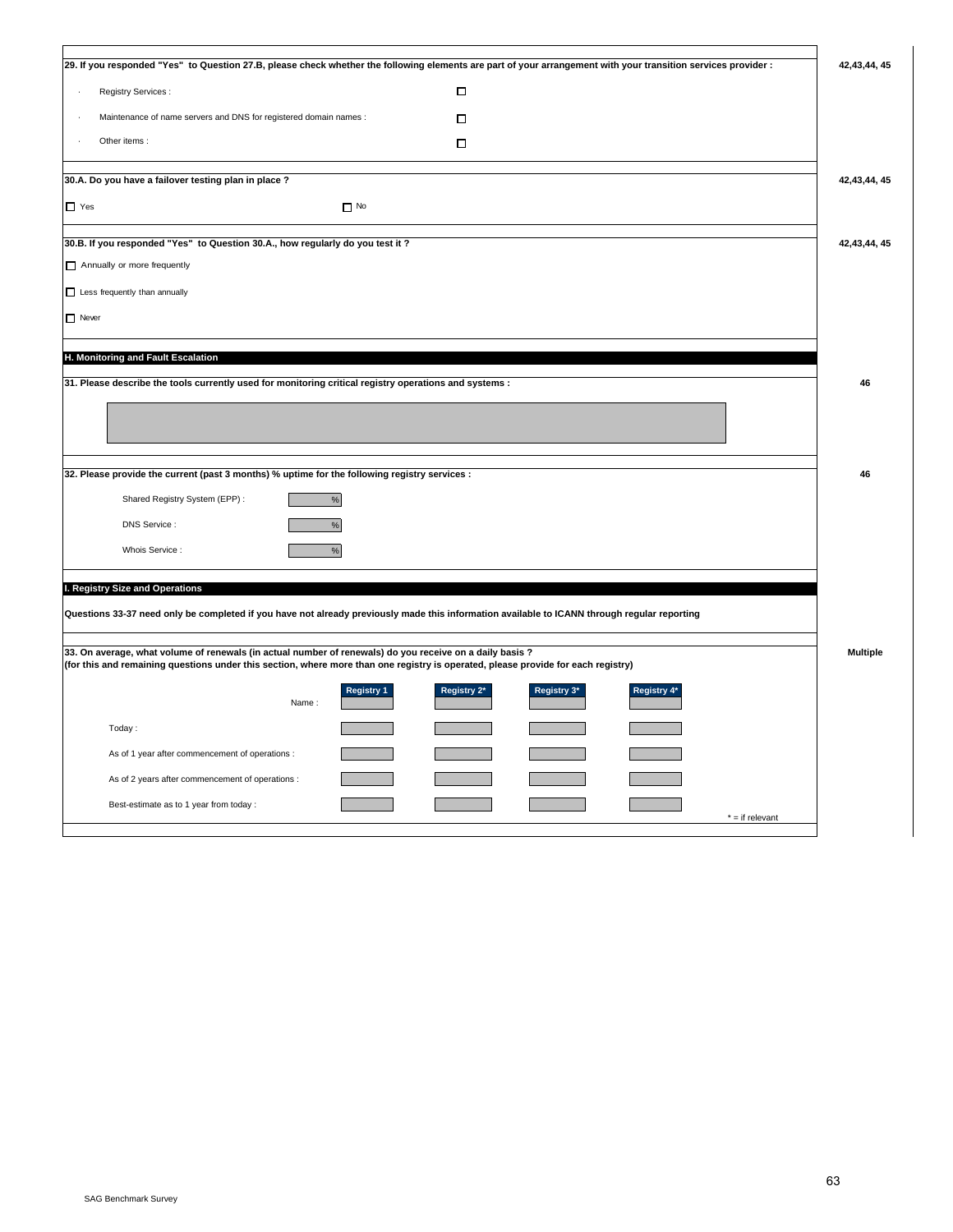| 34. On average, what volume of cancellations / deletions do you receive on a daily basis ?                                                                                           |                   |             |             |             |                   | <b>Multiple</b> |
|--------------------------------------------------------------------------------------------------------------------------------------------------------------------------------------|-------------------|-------------|-------------|-------------|-------------------|-----------------|
| Name:                                                                                                                                                                                | <b>Registry 1</b> | Registry 2* | Registry 3* | Registry 4* |                   |                 |
| Today:                                                                                                                                                                               |                   |             |             |             |                   |                 |
| As of 1 year after commencement of operations :                                                                                                                                      |                   |             |             |             |                   |                 |
| As of 2 years after commencement of operations :                                                                                                                                     |                   |             |             |             |                   |                 |
| Best-estimate as to 1 year from today :                                                                                                                                              |                   |             |             |             |                   |                 |
| 35. On average, what volume of Whois queries do you receive on a daily basis ?                                                                                                       |                   |             |             |             | $* = if relevant$ |                 |
|                                                                                                                                                                                      |                   |             |             |             |                   | <b>Multiple</b> |
| Name:                                                                                                                                                                                | <b>Registry 1</b> | Registry 2* | Registry 3* | Registry 4* |                   |                 |
| Today:                                                                                                                                                                               |                   |             |             |             |                   |                 |
| As of 1 year after commencement of operations :                                                                                                                                      |                   |             |             |             |                   |                 |
| As of 2 years after commencement of operations :                                                                                                                                     |                   |             |             |             |                   |                 |
| Best-estimate as to 1 year from today :                                                                                                                                              |                   |             |             |             | $* = if relevant$ |                 |
| 36. What is the average response time for the following registry services ?                                                                                                          |                   |             |             |             |                   | <b>Multiple</b> |
| Shared Registry System (EPP):                                                                                                                                                        |                   |             |             |             |                   |                 |
| DNS Service :                                                                                                                                                                        |                   |             |             |             |                   |                 |
| Whois Service :                                                                                                                                                                      |                   |             |             |             |                   |                 |
|                                                                                                                                                                                      |                   |             |             |             |                   |                 |
| 37. Please describe your pricing model (with respect to prices from new registrations, renewals, cancellations, and any volume discounts and promotions) :                           |                   |             |             |             |                   | <b>Multiple</b> |
| Today:                                                                                                                                                                               |                   |             |             |             |                   |                 |
| As of 1 year after commencement of operations :                                                                                                                                      |                   |             |             |             |                   |                 |
| As of 2 years after commencement of operations :                                                                                                                                     |                   |             |             |             |                   |                 |
| Best-estimate as to 1 year from today :                                                                                                                                              |                   |             |             |             |                   |                 |
| J. Forecasting Performance                                                                                                                                                           |                   |             |             |             |                   |                 |
| 38. Looking back at your initial registry size and growth assumptions (prior to actually commencing registry operations), were the                                                   |                   |             |             |             |                   | 50, 53          |
| $\Box$ Met ?                                                                                                                                                                         |                   |             |             |             |                   |                 |
| Exceeded?                                                                                                                                                                            |                   |             |             |             |                   |                 |
| Not met ?                                                                                                                                                                            |                   |             |             |             |                   |                 |
| 39. Please describe the key factors (or challenges), that you did not anticipate, or that proved erroneous when thinking about actual registry growth versus your planned<br>growth: |                   |             |             |             |                   | 50, 53          |
|                                                                                                                                                                                      |                   |             |             |             |                   |                 |
| 40. Looking back at your initial cost projections for running the registry (prior to establishing the registry), were they                                                           |                   |             |             |             |                   | 50, 53          |
| Relatively accurate (in comparison to the actual size of registry) ?                                                                                                                 |                   |             |             |             |                   |                 |
| Under-estimated?                                                                                                                                                                     |                   |             |             |             |                   |                 |
| Over-estimated?                                                                                                                                                                      |                   |             |             |             |                   |                 |
|                                                                                                                                                                                      |                   |             |             |             |                   |                 |